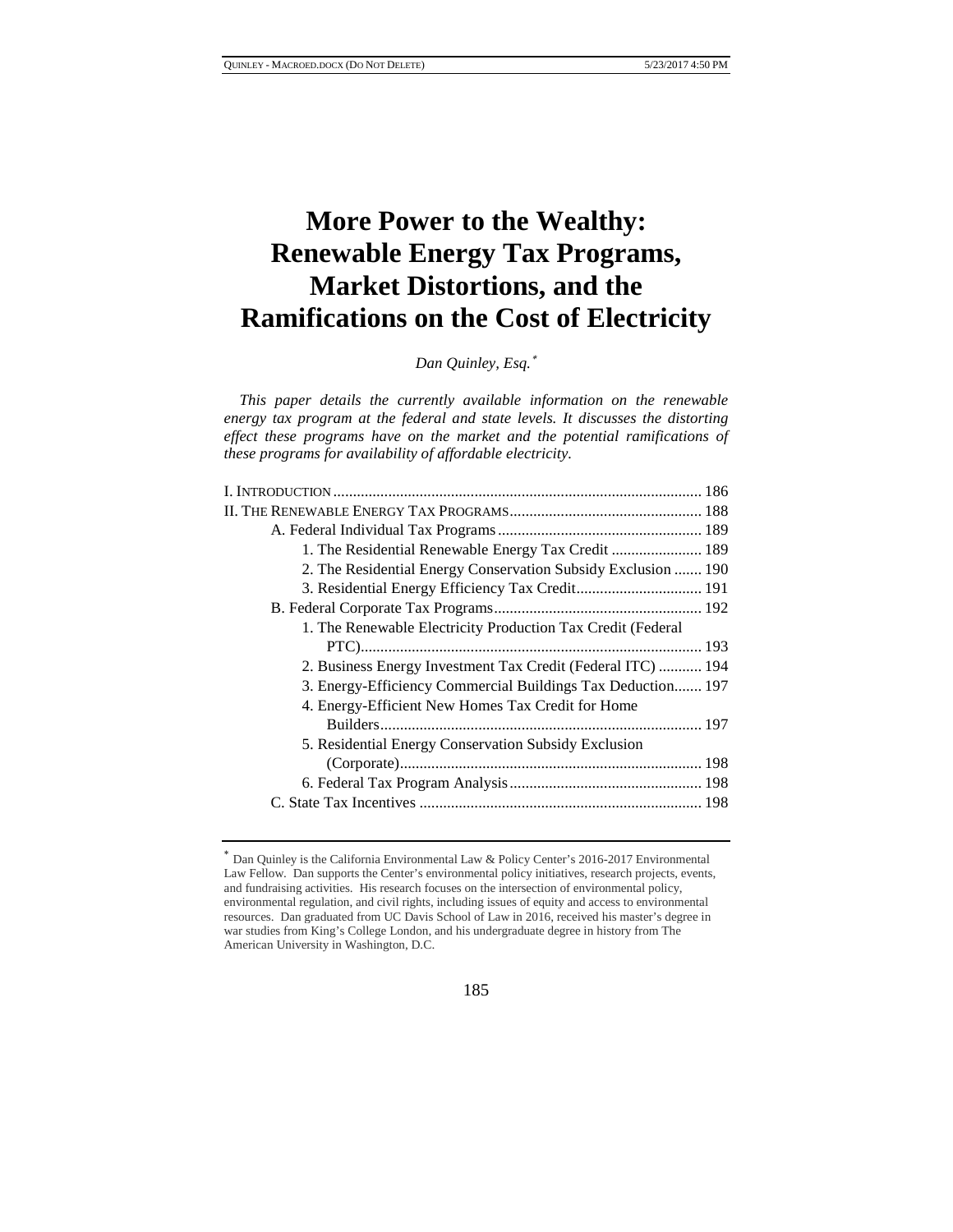| 186 | University of California, Davis                                  | [Vol. $40:2$ |
|-----|------------------------------------------------------------------|--------------|
|     |                                                                  |              |
|     | a. The Non-residential Solar and Wind Tax Credit 199             |              |
|     | b. The Residential Solar and Wind Energy Systems Tax             |              |
|     |                                                                  |              |
|     | c. The Renewable Energy Production Tax Credit 200                |              |
|     | d. The Renewable Energy Tax Credit for Manufacturers             |              |
|     |                                                                  |              |
|     |                                                                  |              |
|     | f. The Energy Equipment Property Tax Exemption 202               |              |
|     | g. The Property Tax Assessment for Renewable Energy 203          |              |
|     | h. The Solar and Wind Equipment Sales Tax Exemption 203          |              |
|     |                                                                  |              |
|     | a. The Property Tax Exclusion for Solar Energy Systems 204       |              |
|     | b. The Partial Sales and Use Tax Exemption for                   |              |
|     |                                                                  |              |
|     |                                                                  |              |
|     | a. The Renewable Energy Production Tax Credit (FL                |              |
|     |                                                                  |              |
|     | b. The Renewable Energy Technologies Investment Tax              |              |
|     |                                                                  |              |
|     | c. The Property Tax Exclusion for Residential Renewable          |              |
|     |                                                                  |              |
|     | d. The Solar and CHP Sales Tax Exemption  206                    |              |
|     |                                                                  |              |
|     | a. The Wind & Solar Energy Sales Tax Exemption 207               |              |
|     | b. The Wind and Solar-Electric Systems Exemption 207             |              |
|     |                                                                  |              |
|     |                                                                  |              |
|     | III. RENEWABLE RESOURCES: A DISRUPTION IN ELECTRICITY PRICES 210 |              |
|     |                                                                  |              |
|     |                                                                  |              |
|     |                                                                  |              |
|     |                                                                  |              |
|     |                                                                  |              |
|     |                                                                  |              |

# I. INTRODUCTION

A dilemma is looming for the electric sector. The continued integration of renewable energy resources into the electric grid presents a multi-faceted challenge for electricity producers, suppliers, and regulators. Renewable resources, particularly wind and solar, present unique challenges to existing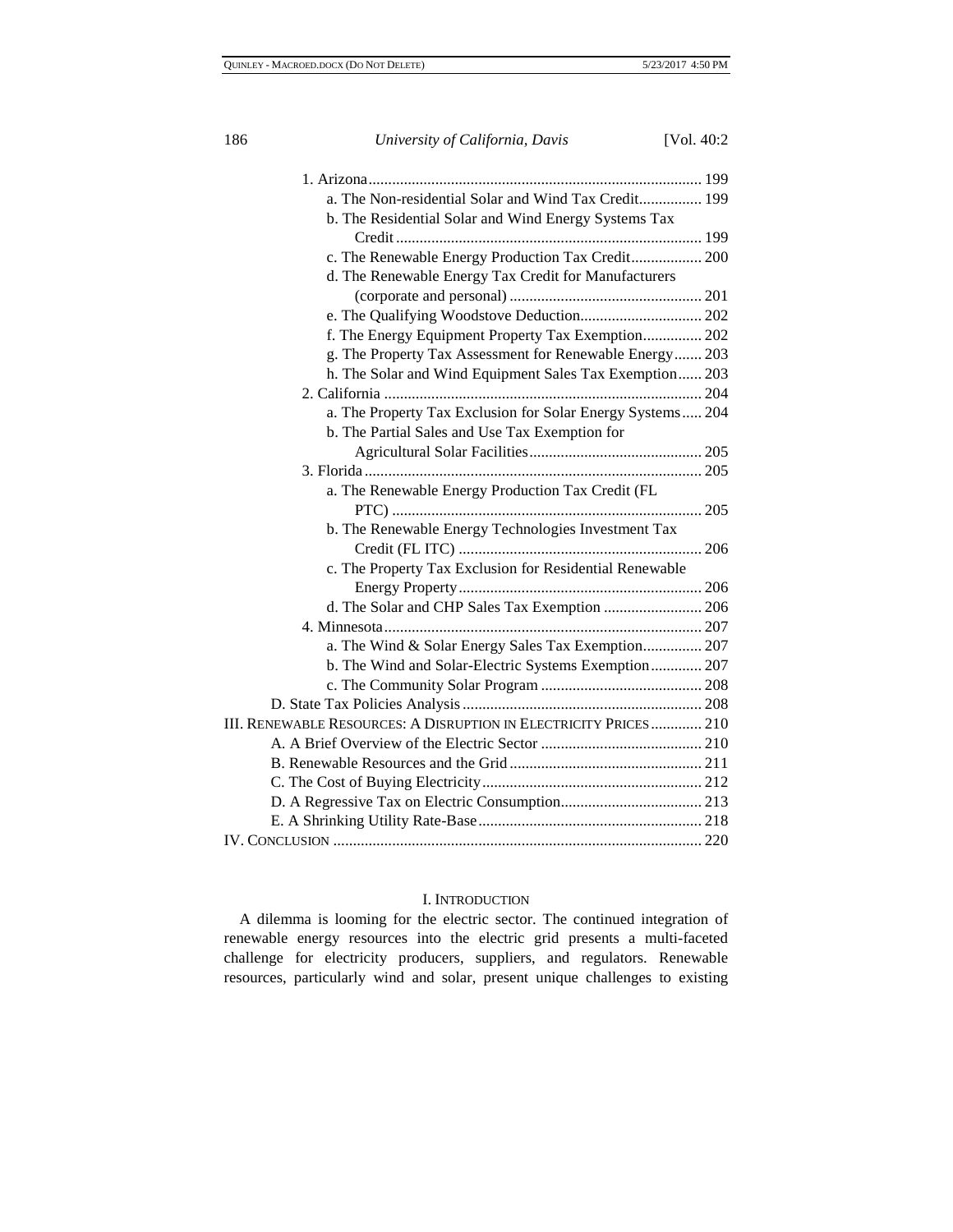business models, grid stability, and regulations. The inherent challenges of renewables are exacerbated by a set of tax policies that encourage rent-seeking interests and do nothing to promote the equitable adoption of renewable technologies. The connection between innovation and inequality has the potential to divide those able to afford renewable technology and those reliant on the existing utility model.

This paper focuses on the obvious and obscure costs of promoting renewable energy generation through direct and indirect tax policies. Tax policies play a critical role in shaping new, high-cost electric sector infrastructure development. However, these policies often only address the upfront monetary costs of renewable energy development. There are troubling social costs associated with these policies that must be addressed for the electric sector to be able to fulfill its mandate of serving everyone.<sup>[1](#page-2-0)</sup>

Renewable energy is expensive. Electricity generated from solar, until recently, was projected to be more expensive per Megawatt hour (MWh) to produce than electricity generated from fossil fuels or nuclear. $<sup>2</sup>$  $<sup>2</sup>$  $<sup>2</sup>$  In a pure market</sup> system, renewable energy would be relatively uncompetitive with traditional resources. Despite an uncompetitive price, renewable energy is poised to expand. This growth is driven by noneconomic factors such as: the introduction of state renewable portfolio standards  $(RPS)$ ,<sup>[3](#page-2-2)</sup> the pending federal regulation of greenhouse gas  $(GHG)$  emissions,<sup>[4](#page-2-3)</sup> and the successful implementation of

<span id="page-2-0"></span><sup>&</sup>lt;sup>1</sup> Cal. Pub. Util. Code § 216(a) (defining public utilities as "every . . . electrical corporation . . . where the service is performed for, or the commodity is delivered to, the public or any portion thereof."); Hotchiss v. Moran, 109 Cal. App. 321, 324 (3rd Dist. 1930) (stating that "[A] public utility corporation is bound, upon demand, to supply its commodity to consumers.").

<span id="page-2-1"></span><sup>2</sup> ENERGY INFO. ADMIN., LEVELIZED COST AND LEVELIZED AVOIDED COST OF NEW GENERATION RESOURCES IN THE ANNUAL ENERGY OUTLOOK 2016 8 (2016), https://www.eia.gov /outlooks/aeo/pdf/electricity\_generation.pdf [hereinafter ENERGY OUTLOOK 2016]. The average projected costs of new generation resources in 2022, without tax credits, are: advanced coal with carbon control & sequestration--\$139.5/MWh; natural gas--\$58.1/MWh; nuclear--\$102.8/MWh. Contrast this with Solar PV--\$84.3/MWh; solar thermal--\$235.9/MWh. *Id.* When considering available tax credits, fossil fuel costs remain unchanged while solar PV drops to \$66.3/MWh and solar thermal drops to \$179.9/MWh. *Id.* These projected costs have dropped over the past several years. *See* ENERGY INFO. ADMIN., LEVELIZED COST AND LEVELIZED AVOIDED COST OF NEW GENERATION RESOURCES IN THE ANNUAL ENERGY OUTLOOK 2015 7 (2015), https://www.eia.gov/outlooks/archive/aeo15/pdf/electricity\_generation\_2015.pdf (showing the average projected costs of new generation resources in 2020 as: coal--\$95.1/MWh; natural gas-- \$75.2/MWh; nuclear--\$95.2/MWh; Solar PV--\$125.3/MWh; Solar Thermal--\$239.7/MWh); *see also*  ENERGY INFO. ADMIN., LEVELIZED COST AND LEVELIZED AVOIDED COST OF NEW GENERATION RESOURCES IN THE ANNUAL ENERGY OUTLOOK 2014 7 (2014), https://www.eia.gov/ outlooks/archive/aeo14/pdf/electricity\_generation\_2014.pdf (showing the average projected costs of new generation resources in 2019 as: coal--\$95.60/MWh; natural gas--\$64.40/MWh; nuclear--

<span id="page-2-3"></span><span id="page-2-2"></span><sup>\$96.10/</sup>MWh; Solar PV--\$130/MWh; Solar Thermal--\$243.10/MWh).<br><sup>3</sup> An RPS requires a certain percentage of a utility's electricity to be sourced from qualifying renewable resources. ERIC MARTINOT ET AL., RENEWABLE ENERGY POLICIES AND MARKETS IN THE UNITED STATES (2005), http://www.martinot.info/Martinot\_et\_al\_CRS.pdf. 4 *See generally* Carbon Pollution Emission Guidelines for Existing Stationary Source: Electric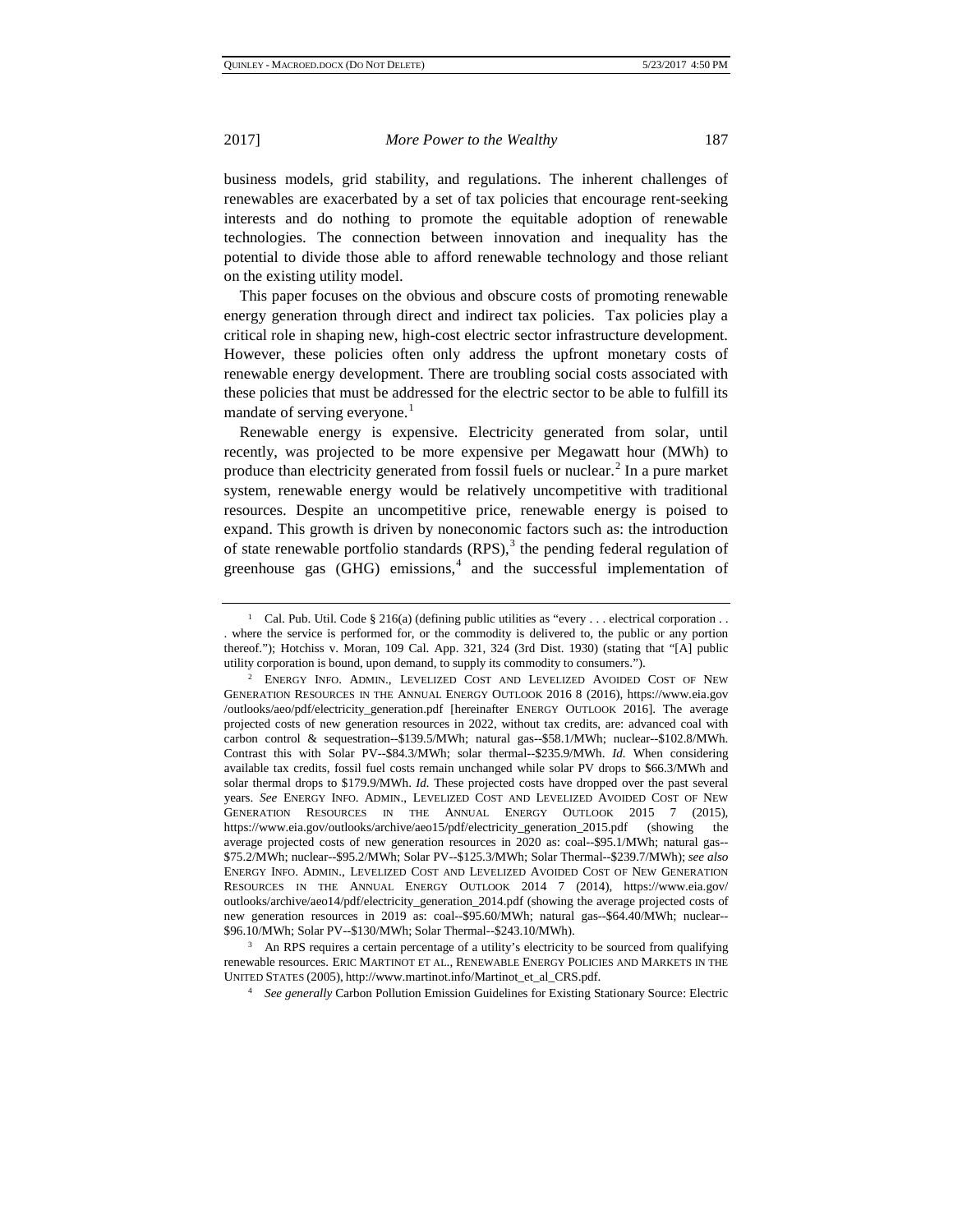subsidies that have lowered the price of renewable technologies. To encourage growth, offset compliance costs, and spur the adoption and cost reduction of renewable technologies, federal and state governments use tax policies.

The existing tax programs prioritize the construction and installation of renewable energy sources without a full examination of who may access renewable energy effectively and affordably. This attitude of "renewables at any cost" presents a stark challenge to the existing mandates that require utilities to provide reliable and affordable electricity to everyone within a service area. This paper first identifies the current tax credits offered to individual and corporate taxpayers. It then discusses the ways the tax programs impact and distort the traditional electric distribution model. Finally, I will argue that this distortion may create a sharp divide between the people who are able to take advantage of the renewable energy tax policies and those who are left beholden to the traditional utility model. This divide presents a moral problem regarding who may access affordable, clean, and renewable energy that must be addressed if the electric sector continues to adopt renewable energy resources and is required to provide affordable electricity.

#### II. THE RENEWABLE ENERGY TAX PROGRAMS

Renewable energy policy is predicated on reducing U.S. consumption of electricity generated from fossil fuels.<sup>[5](#page-3-0)</sup> The reasons underlying the policy include reducing pollution (including from GHGs) and producing a resilient, domestically-fueled electric sector.<sup>[6](#page-3-1)</sup> Existing tax policies encourage the installation of renewable EGUs, the continued production of renewable energy, and overall energy conservation through energy efficiency.<sup>[7](#page-3-2)</sup>

Renewable energy tax policies are offered to individual and corporate taxpayers.<sup>[8](#page-3-3)</sup> The programs are generally similar for both payors and provide

<sup>7</sup> *Id.*

Utility Generating Units, 79 Fed. Reg. 117 (June 18, 2014) (to be codified at 40 C.F.R. pt. 60); *see also* Stephanie Joyce, *Appeals Court Hears Challenge to Obama Power-Plant Emissions Rule*, NAT'L PUB. RADIO (Sept. 28, 2016), http://www.npr.org/2016/09/27/495595073/appeals-court-tohear-challenge-to-obama-power-plant-emissions-rule (describing the Supreme Court Stay of the regulation and the hearing in the D.C. Circuit Court). 5 *See* THE EXECUTIVE OFFICE OF THE PRESIDENT, BLUEPRINT FOR A SECURE ENERGY FUTURE

<span id="page-3-0"></span><sup>5-8 (2011),</sup> https://obamawhitehouse.archives.gov/sites/default/files/blueprint\_secure\_energy \_future.pdf.

<sup>6</sup> *See id.*

<span id="page-3-3"></span><span id="page-3-2"></span><span id="page-3-1"></span><sup>8</sup> *See generally* LYNN J. CUNNINGHAM, CONGRESSIONAL RESEARCH SERVICE, RENEWABLE ENERGY AND ENERGY EFFICIENCY INCENTIVES: A SUMMARY OF FEDERAL PROGRAMS (2016), https://fas.org/sgp/crs/misc/R40913.pdf (describing all available federal programs, including available tax credits and exclusions); Justin Barnes et al., *DSIRE Solar Policy Guide: A Resource for State Policymakers*, NORTH CAROLINA SOLAR CENTER (Sept. 2012), http://ncsolarcenprod.s3.amazonaws.com/wp-content/uploads/2015/09/Solar-Policy-Guide.pdf (describing the prevalence of programs available at the state level, including income, sales, and property tax programs).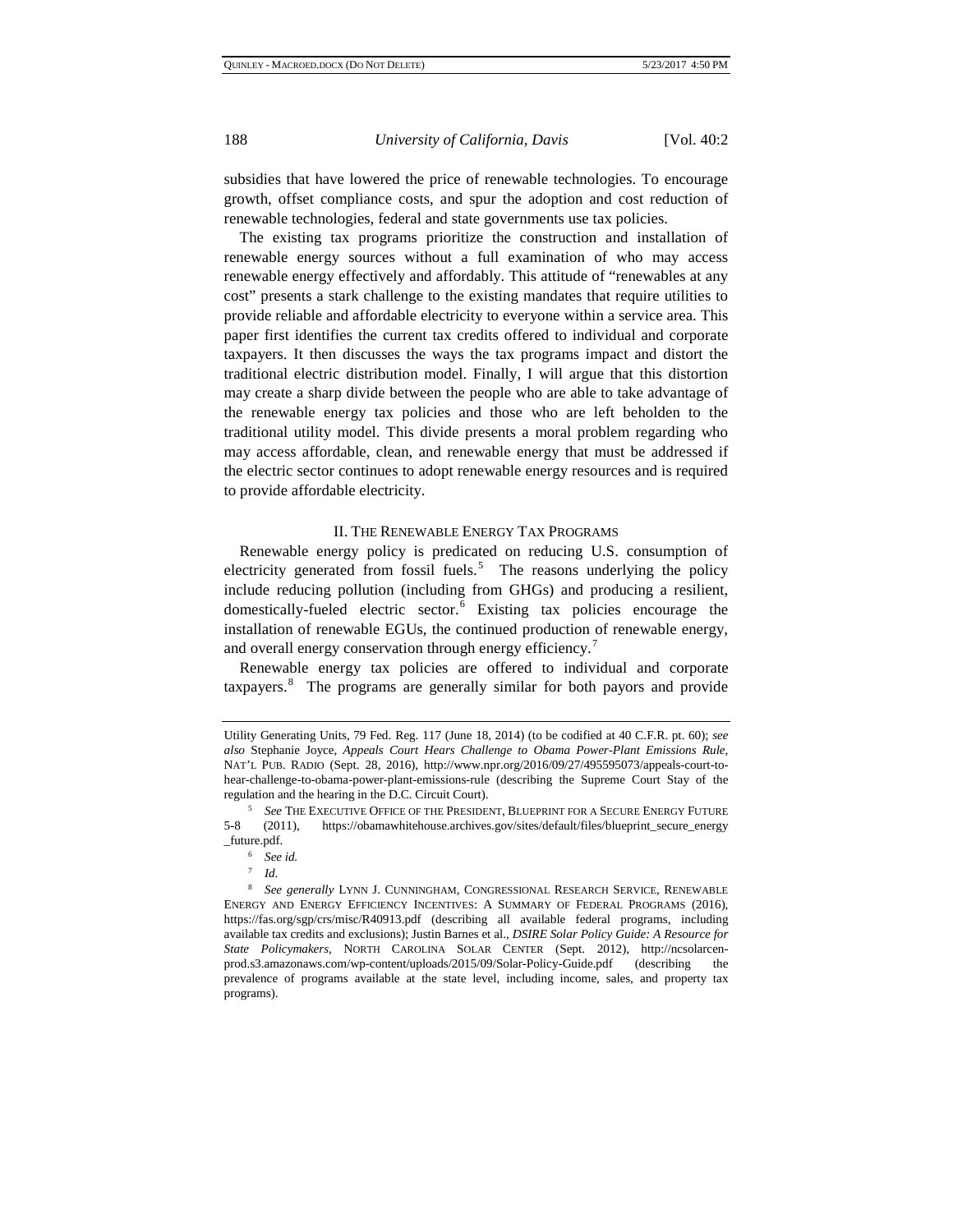either a tax credit or a tax exclusion for the installation or use of qualifying technologies.<sup>[9](#page-4-0)</sup> The programs focus on three areas that drive renewable growth: new construction, continuing production, and energy efficiency ("EE") programs.[10](#page-4-1) Though not directly related to renewable energy production, EE programs are central to renewable energy policy.<sup>[11](#page-4-2)</sup> These programs encourage the reduction of power consumption and the adoption of more efficient technologies.<sup>[12](#page-4-3)</sup> I have included them in this analysis because they operate comparably to the dedicated renewable energy tax programs and have a similarly disproportionate impact on low-income taxpayers.

#### A. *Federal Individual Tax Programs*

The federal government offers three tax programs to offset personal income tax: the residential renewable energy tax credit, the residential energy conservation subsidy exclusion, and the residential energy efficiency tax credit.

#### 1. The Residential Renewable Energy Tax Credit

The Residential Renewable Energy Tax Credit (RRETC) is the only generation-focused federal tax credit available to the individual taxpayer.<sup>[13](#page-4-4)</sup> The RRETC is designed to offset the costs incurred by a homeowner when installing a localized renewable energy system and is applied in the tax year the system was installed.<sup>[14](#page-4-5)</sup> Taxpayers claim a portion of the expenditures on an installed, qualifying renewable energy system to offset their tax liability.<sup>[15](#page-4-6)</sup> The allowance is 30 percent of the qualified expenditures on: solar electric systems, solar water heating systems, fuel cell systems, small wind-energy systems, and geothermal heat pump systems.<sup>[16](#page-4-7)</sup> The system must serve a single dwelling occupied by the taxpayer.[17](#page-4-8) The Energy Policy Act of 2005 (EPA 2005) established the credit which applied solely to solar-electric systems, solar water heating systems, and fuel cell systems.<sup>[18](#page-4-9)</sup> The Energy Improvement and Extension Act of 2008 (EIEA 2008) extended the RRETC until December 31, 2016, and expanded it to include small wind-energy systems and geothermal heat pump systems installed after January 1, 2008.<sup>[19](#page-4-10)</sup> The Consolidated Appropriations Act of 2016 extended the

<sup>9</sup> *See infra* text accompanying footnotes 12-184 (discussing the available tax policies). 10 *Id.* at 6-7.

 $\frac{11}{12}$  *Id.* 

<sup>12</sup> *Id.*

<span id="page-4-8"></span><span id="page-4-7"></span><span id="page-4-6"></span><span id="page-4-5"></span><span id="page-4-4"></span><span id="page-4-3"></span><span id="page-4-2"></span><span id="page-4-1"></span><span id="page-4-0"></span><sup>13</sup> *See* DEP'T OF ENERGY, TAX CREDITS, REBATES, & SAVINGS, http://energy.gov/savings (last visited Feb. 13, 2016) (RRETC is the only personal federal tax credit available). 14 I.R.C § 25D(a) (West 2017).

<sup>15</sup> *Id.* § 25D.

<sup>16</sup> *Id.* § 25D(a)(1)-(5).

<span id="page-4-9"></span><sup>&</sup>lt;sup>17</sup> *Id.* § 25D(d)(1)-(5).<br><sup>18</sup> Energy Policy Act of 2005, Pub. L. No. 109-58, § 1335(a), 119 Stat. 594 (2005).

<span id="page-4-10"></span><sup>&</sup>lt;sup>19</sup> Energy Improvement and Extension Act of 2008, Pub. L. No. 110-343, § 106(a) (for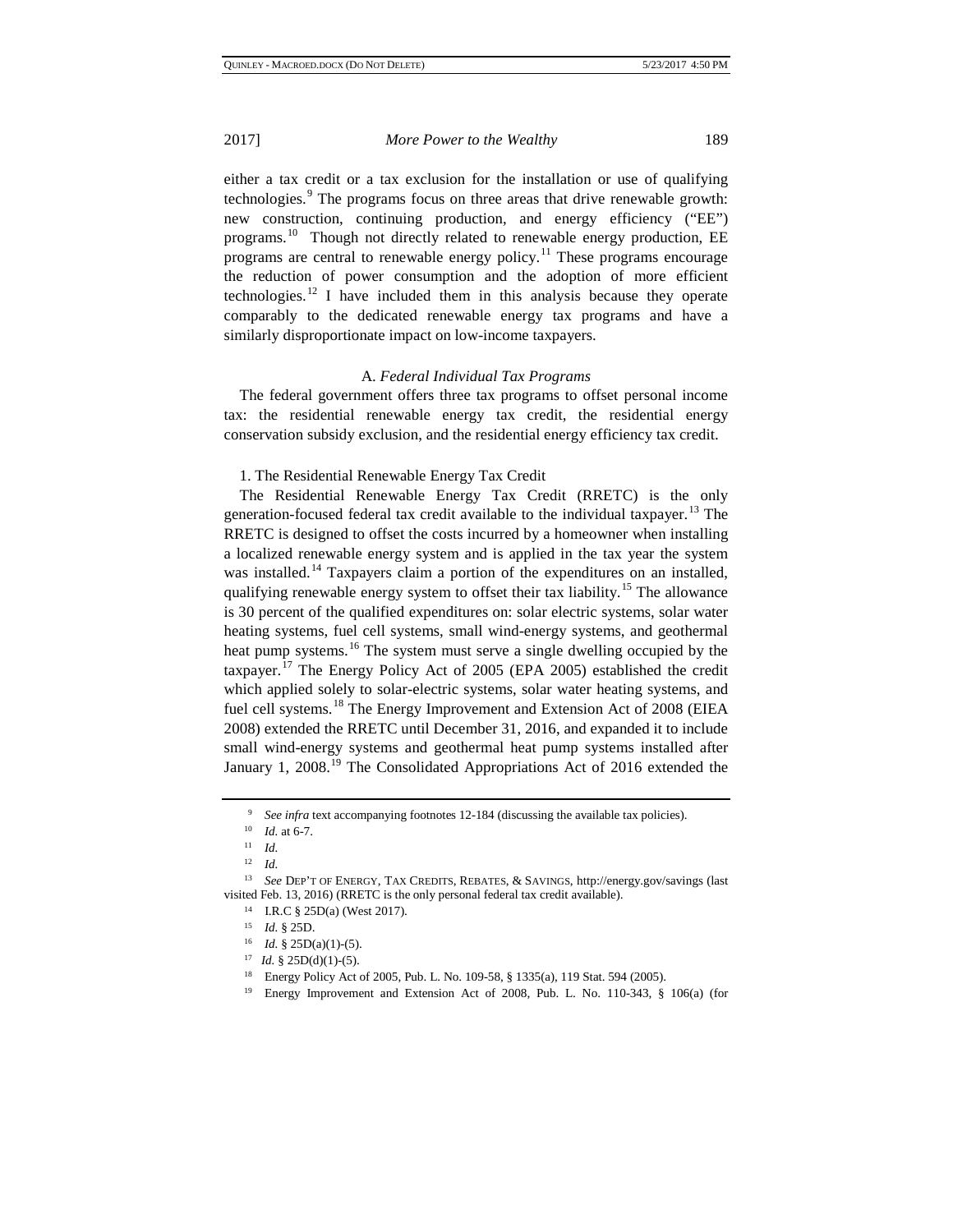RRETC for solar photovoltaic (PV) and solar thermal technologies through December 31, [20](#page-5-0)21.<sup>20</sup> Initially the expenditure amount was capped, but these limits were removed by two further amendments: EIEA 2008 removed the \$2,000 credit limit for solar-electric systems;<sup>[21](#page-5-1)</sup> while the American Recovery and Reinvestment Act of 2009 (ARRA 2009) removed nearly all other maximums.<sup>[22](#page-5-2)</sup> The changes were backdated to affect all eligible technologies installed after 2008.<sup>[23](#page-5-3)</sup> Only fuel cell systems retain a cap of \$500 per  $0.5$ kilowatt (kW). $^{24}$  $^{24}$  $^{24}$ 

2. The Residential Energy Conservation Subsidy Exclusion

The Residential Energy Conservation Subsidy Exclusion (RECSE) is complicated. The exclusion allows individual taxpayers to receive money from a public utility for energy conservation measures without the money being considered income for federal income tax purposes.<sup>25</sup> Energy conservation subsidies provided directly or indirectly to customers by public utilities (such as Los Angeles Department of Water & Power or Sacramento Municipal Utility District)<sup>[26](#page-5-6)</sup> "for the purchase or installation of any energy conservation measure" allow beneficiaries to purchase conservation measures without being taxed on the money used. $27$ 

Eligible energy conservation measures include projects or modifications that reduce electricity or natural gas consumption or improve the management of energy demand.<sup>[28](#page-5-8)</sup> The exclusion only applies to dwelling units such as houses, apartments, condominiums, mobile homes, boats, and similar properties.<sup>[29](#page-5-9)</sup> Potentially included in the subsidy are utility rebates for residential solarthermal projects, solar photovoltaic (PV) systems, other utility credits, and reduced rates.<sup>[30](#page-5-10)</sup> However, the IRS has not ruled definitively if these measures

<span id="page-5-9"></span><span id="page-5-8"></span><span id="page-5-7"></span><span id="page-5-6"></span><span id="page-5-5"></span><span id="page-5-4"></span><sup>26</sup> *See* LITTLE HOOVER COMM'N, REWIRING CALIFORNIA: INTEGRATING AGENDAS FOR ENERGY REFORM 1-2 (2012), http://www.lhc.ca.gov/studies/214/Report214\_Final%20Complete.pdf [hereinafter REWIRING CALIFORNIA]. Public utilities are non-profit, municipal agencies that provide utility service to a designated political or geographic region. *Id.*

- <sup>27</sup> I.R.C. § 136(a).
- 
- <span id="page-5-10"></span><sup>28</sup> *Id.* § 136(c)(1).<br><sup>29</sup> *Id.* § 280A(f)(1).
- <sup>30</sup> *See I.R.S., PUBL'N 525: TAXABLE AND NONTAXABLE INCOME, CAT. NO. 15047D, 33-34*

timeline extension); § 106(c)-(d) (for wind and geothermal exemptions), 122 Stat. 3765, Division B (2008). 2008). Consolidated Appropriations Act of 2016, Pub. L. No. 114-113, § 304(a)(2), 129 Stat. 2242,

<span id="page-5-0"></span>Division P (2015) (§ 304(a)(1) changed 30% to "applicable percentage" as part of the rolled phaseout of the credit).<br>
<sup>21</sup> Energy Improvement and Extension Act § 106(b).<br>
<sup>22</sup> American Recovery and Reinvestment Act of 2009, Pub. L. No. 111-5, § 1103(a), 123 Stat.

<span id="page-5-3"></span><span id="page-5-2"></span><span id="page-5-1"></span><sup>115 (2009).</sup>

<sup>&</sup>lt;sup>23</sup> *Id.* § 1103(b); I.R.C. § 48(a)(5)(C)(ii).<br><sup>24</sup> I.R.C. § 25D(b)(1) (West 2017).

<sup>25</sup> *Id.* § 136(a).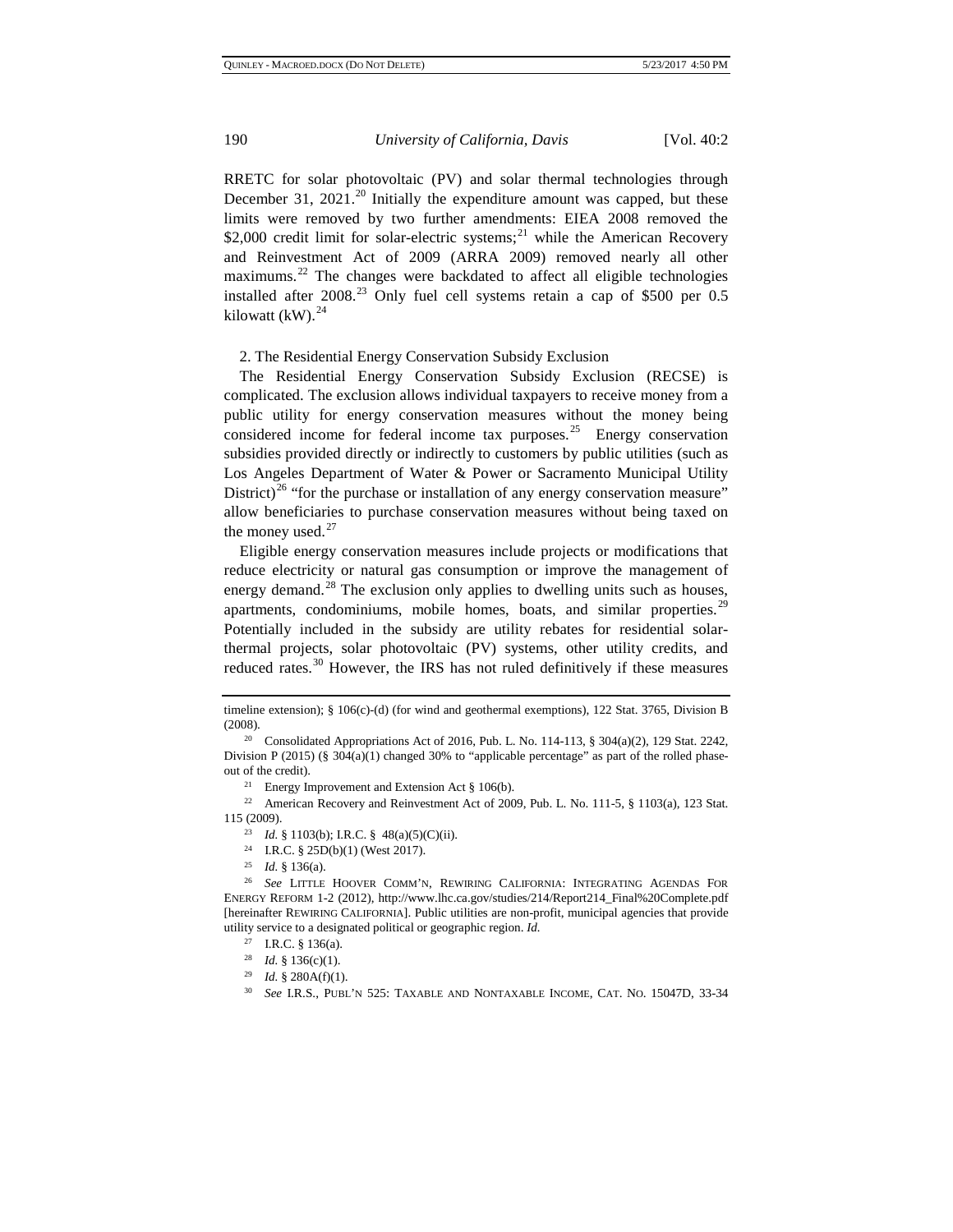are allowable under the RECSE. $31$  Because utilities also offer low-income customers subsidized measures, the RECSE has the potential to be more equally distributed than the RRETC.

3. Residential Energy Efficiency Tax Credit

The 2005 EPA established the Residential Energy Efficiency Tax Credit  $(REETC).$ <sup>[32](#page-6-1)</sup> This credit was extended by EIEA 2008, and then by ARRA 2009.[33](#page-6-2) The American Taxpayer Relief Act of 2012 (ATRA 2012) retroactively renewed the tax credit from January 1, 2012 until December 31, 2013.<sup>[34](#page-6-3)</sup> The Tax Increase Prevention Act of 2014 (TIPRA 2014) then retroactively renewed REETC for 2014.<sup>[35](#page-6-4)</sup> The credit was again retroactively renewed in 2015 and expired on December 31, 2016.<sup>[36](#page-6-5)</sup>

The REETC encouraged small home infrastructure improvements by allowing taxpayers to claim residential heating, cooling, and water-heating energyefficient equipment as a deductible expense. $37$  The exact products and credit amounts varied depending on the year. A comprehensive list is available in Table 1.

Table 1: REETC Equipment & Amounts<sup>[38](#page-6-7)</sup>

| <b>Technology</b>                                            | <b>Credit</b> |
|--------------------------------------------------------------|---------------|
|                                                              | <b>Amount</b> |
| Advanced Main Air Circulating Fan                            | \$50          |
| Natural Gas, propane, or oil hot water boiler with an annual | \$150         |
| fuel utilization rate of 95 or greater                       |               |
| Natural gas, propane, or oil furnace with an annual fuel     | \$150         |
| utilization rate of 95 or greater                            |               |

(2016) https://www.irs.gov/pub/irs-pdf/p525.pdf; *see also* DSIRE, RESIDENTIAL ENERGY CONSERVATION SUBSIDY EXCLUSION (PERSONAL) (2016), http://programs.dsireusa.org/ system/program/detail/666.

<span id="page-6-2"></span><span id="page-6-1"></span><span id="page-6-0"></span><sup>33</sup> Energy Improvement and Extension Act of 2008, Pub. L. No. 110-343, § 302, 122 Stat. 3765 (2008) (establishes extension until 2009); American Recovery and Reinvestment Act of 2009, Pub. L. No. 111-5, § 11023(e)-(f), 123 Stat. 115 (2009).

<span id="page-6-3"></span><sup>34</sup> American Taxpayer Relief Act of 2012, Pub. L. No. 112-240, § 401(a), 126 Stat 2313 (2013).

<sup>35</sup> Tax Increase Prevention Act of 2014, Pub. L. No. 113-295, § 151(a), 128 Stat 4010 (2014).

<span id="page-6-5"></span><span id="page-6-4"></span><sup>36</sup> Consolidated Appropriations Act of 2016, Pub. L. No. 114-113, § 181(a), 129 Stat. 2242

37 I.R.C. § 25C(d)(2) (West 2017).

<span id="page-6-7"></span><span id="page-6-6"></span><sup>38</sup> I.R.C. § 25C(b)(3) (West 2017) (providing dollar amounts); *id.* § 25C(d)(3)-(6) (providing definitions of qualifying energy equipment).

<sup>31</sup> DSIRE, *supra* note 29. 32 Energy Policy Act of 2005, Pub. L. No. 109-58, § 1333(a), 119 Stat. 594 (2004).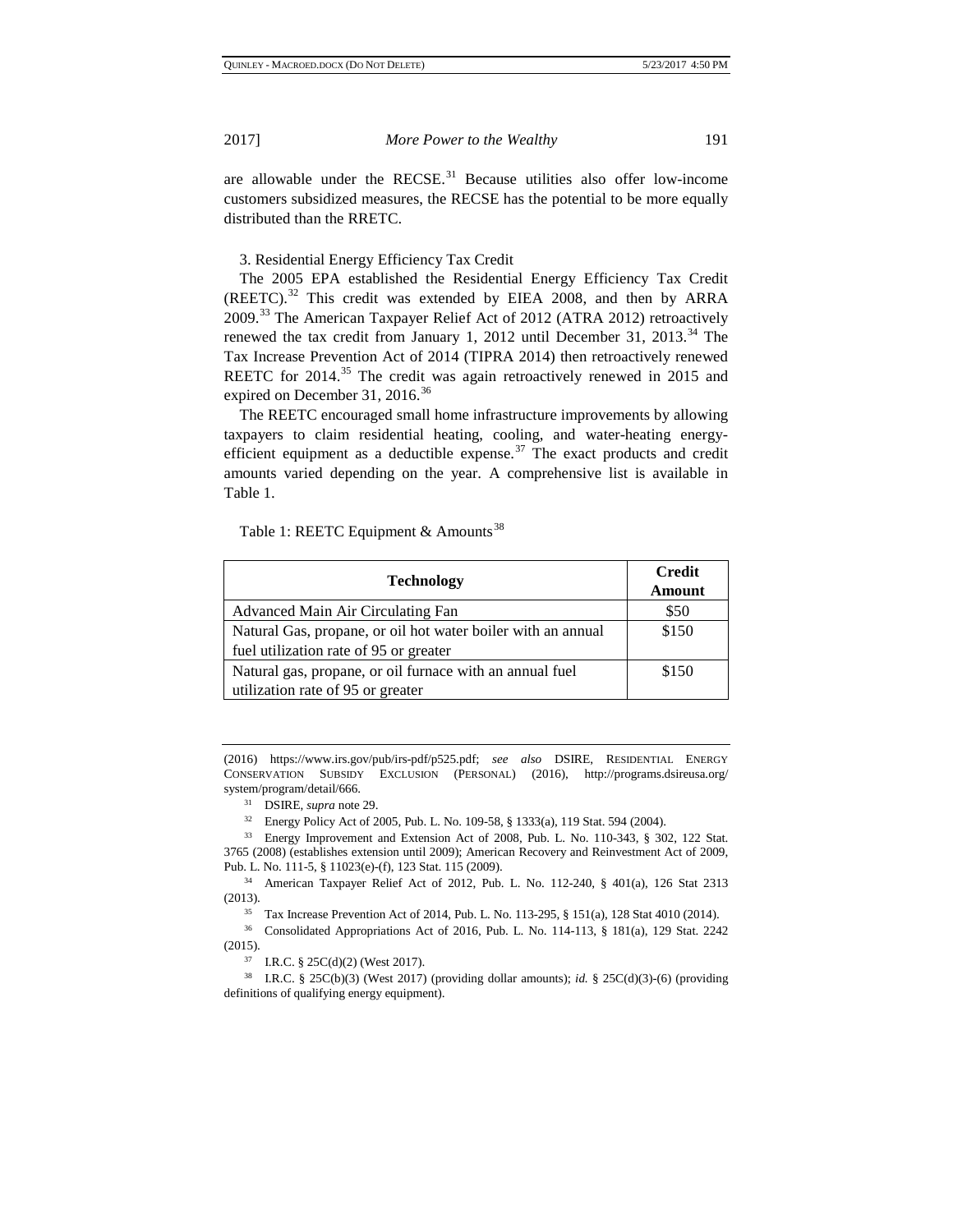| <b>Technology</b>                                                                                                              | <b>Credit</b><br>Amount |
|--------------------------------------------------------------------------------------------------------------------------------|-------------------------|
| Electric heat pump water heater with an energy factor of at                                                                    | \$300                   |
| least $2.0$                                                                                                                    |                         |
| Electric heat pump which achieves the highest efficiency tier<br>established by the Consortium for Energy Efficiency           | \$300                   |
| Central air conditioner which achievers the highest efficiency<br>tier established by the Consortium for Energy Efficiency     | \$300                   |
| Natural gas, propane, or oil water heater which has either an<br>energy factor of 0.82 or a thermal efficiency of at least 90% | \$300                   |
| Biomass stoves that use "plant-derived fuel available on<br>renewable or recurring basis."                                     | \$300                   |

The REETC also utilized aggregated caps in addition to equipment caps.<sup>[39](#page-7-0)</sup> For 2006 and 2007, the aggregated cap for purchases made in both years was  $$500.<sup>40</sup>$  This cap was increased for 2009 and 2010 to \$1,500,<sup>41</sup> and then lowered to \$500 for 2011 to 2014.<sup>[42](#page-7-3)</sup> The REETC is like the RREETC. Both credits allow individual taxpayers to deduct the cost of small infrastructure improvements from their overall tax liability. The REETC targets energy efficiency, while the RREETC targets small-scale electricity generation. Each program encourages individual investment in renewable energy infrastructure.

#### B. *Federal Corporate Tax Programs*

The federal government provides more tax programs for corporate taxpayers than it does for individual taxpayers. There are five primary corporate tax programs: the Renewable Electricity Production Tax Credit (PTC), the Energy-Efficiency Commercial Buildings Tax Deduction, the Energy-Efficient New Homes Tax Credit for Home Builders, the Energy Conservation Subsidy Exclusion, and the Business Energy Investment Tax Credit (ITC). Several of these programs mirror the individual tax programs. Corporate taxpayers must also choose between the PTC and the ITC; they may not claim both.<sup>[43](#page-7-4)</sup> The choice depends on the size and nature of the product. A large (more MWh produced) installation, designed to sell power to the grid, benefits more from the

<span id="page-7-0"></span><sup>39</sup> Energy Policy Act of 2005, Pub. L. No. 109-58, § 1333(b)(1), 119 Stat. 594 (2005) (providing aggregate lifetime caps).

<sup>40</sup> *Id.*

<span id="page-7-2"></span><span id="page-7-1"></span><sup>41</sup> American Recovery and Reinvestment Act of 2009 Pub. L. No. 111-5, § 11023(e)-(f), 123 Stat. 115 (2009).

<span id="page-7-4"></span><span id="page-7-3"></span><sup>42</sup> Tax Relief, Unemployment Insurance Reauthorization and Job Creation Act of 2010, Pub. L. No. 111-312, §710 (a)-(b), 124 Stat 3296 (2010).<br><sup>43</sup> I.R.C. § 48(a)(5)(B).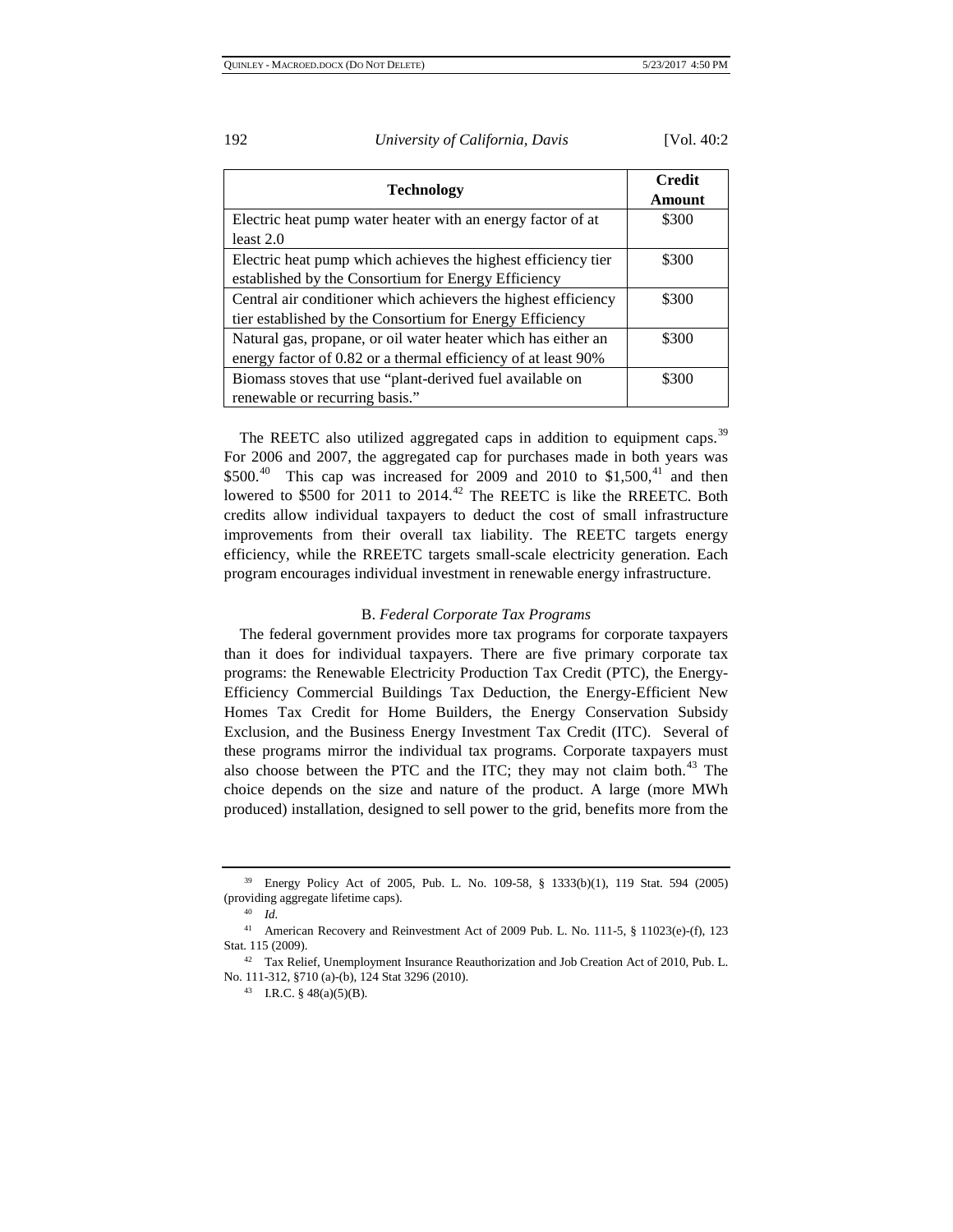PTC because of long term liquidity.<sup>[44](#page-8-0)</sup> A small, self-contained installation, however, benefits more from the ITC because of the larger tax benefit for startup  $costs.<sup>45</sup>$  $costs.<sup>45</sup>$  $costs.<sup>45</sup>$ 

1. The Renewable Electricity Production Tax Credit (Federal PTC)

The Federal PTC allows corporations that operate renewable EGUs to claim credit for "the renewable electricity ... produced by the taxpayer [corporation] . . . and sold by the taxpayer to an unrelated person during the taxable year."[46](#page-8-2) For every kilowatt hour (kWh) produced by a renewable EGU, the corporate taxpayer can claim a credit.<sup>[47](#page-8-3)</sup> The breakdown of the available credits is presented in Table 2.

| <b>Resource Type</b>                 | <b>Begin Construction</b><br><b>Deadline</b> | <b>Credit</b><br>Amount |  |
|--------------------------------------|----------------------------------------------|-------------------------|--|
| Wind                                 | Dec. 31, 2013                                | 2.3¢/kWh                |  |
| Closed-Loop Biomass                  | Dec. 31, 2013                                | 2.3¢/kWh                |  |
| Open-Loop Biomass                    | Dec. 31, 2013                                | $1.2 \phi$ /kWh         |  |
| Geothermal Energy                    | Dec. 31, 2013                                | 2.3¢/kWh                |  |
| Landfill Gas                         | Dec. 31, 2013                                | 1.2¢/kWh                |  |
| Municipal Solid Waste                | Dec. 31, 2013                                | $1.2 \phi$ /kWh         |  |
| Qualified Hydroelectric              | Dec. 31, 2013                                | $1.2 \phi$ /kWh         |  |
| Marine & Hydrokinetic                | Dec. 31, 2013                                | $1.2 \phi$ /kWh         |  |
| $(150 \text{ kW} \text{ or larger})$ |                                              |                         |  |

Table 2: PTC Credit Amounts  $(2016)^{48}$  $(2016)^{48}$  $(2016)^{48}$ 

The credit amounts are based on  $1.5\frac{\epsilon}{kWh}$  or  $.75\frac{\epsilon}{kWh}$  (depending on the technology) in 2002 dollars and are indexed for inflation.<sup>[49](#page-8-5)</sup> Most of the credits are available for the first ten years of the project's lifespan.<sup>[50](#page-8-6)</sup> However, the

<span id="page-8-1"></span><span id="page-8-0"></span><sup>44</sup> MARK BOLINGER ET AL., NAT'L RENEWABLE ENERGY LAB, PTC, ITC, OR CASH GRANT? AN ANALYSIS OF THE CHOICE FACING RENEWABLE POWER PROJECTS IN THE UNITED STATES 12 (2009), http://www.nrel.gov/docs/fy09osti/45359.pdf.

<sup>45</sup> *Id.*

<sup>46</sup> I.R.C. § 45(a). 47 *Id.*

<span id="page-8-4"></span><span id="page-8-3"></span><span id="page-8-2"></span><sup>48</sup> I.R.S. Notice 2016-34, 2016-22 I.R.B. 1060, *Credit for Renewable Electricity Production, Refined Coal Production, and Indian Coal Production, and Publication of Inflation Adjustment Factors and Reference Prices for Calendar Year 2016* (May 31, 2016), https://www.irs.gov/irb/2016-22\_IRB/ar08.html.

<span id="page-8-6"></span><span id="page-8-5"></span><sup>49</sup> I.R.C. § 45(a)(1)-(2) (describing the 1/5ȼ/kWh baseline); *id.* (b)(2)(describing the inflation index); *id.* §45(b)(4)(A) (describing the reduction "by one-half" of the base credit amount for enumerated technologies).

<sup>&</sup>lt;sup>50</sup> There are two exceptions: open-loop biomass, geothermal, small irrigation hydro, landfill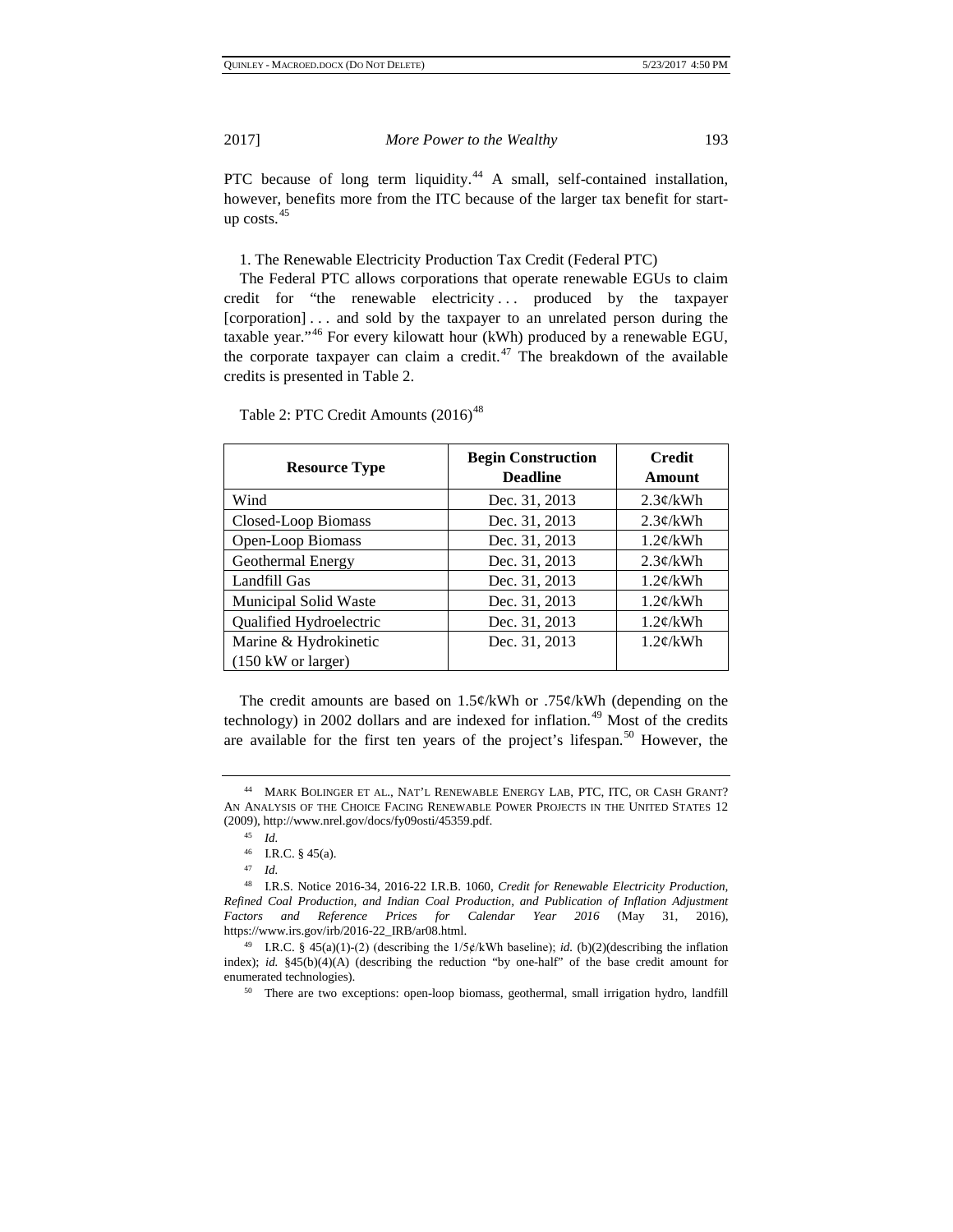credit is reduced for projects that receive other federal tax credits, grants, tax-exempt financing, or subsidized energy financing.<sup>[51](#page-9-0)</sup>

The Federal PTC was enacted in 1992, and has been renewed multiple times.<sup>[52](#page-9-1)</sup> The credit was expanded by ARRA 2009, ATRA 2012, and the Consolidated Appropriations Act of 2016.<sup>[53](#page-9-2)</sup> The ARRA 2009 legislation allowed facilities that qualify for the PTC to opt instead to take the federal business energy investment credit.<sup>[54](#page-9-3)</sup> The grant allowed businesses to receive up to 30 percent of the capital investment upfront, rather than offsetting that year's tax bill.<sup>[55](#page-9-4)</sup> The grant was attractive to projects that had limited financing options or higher capital costs.<sup>[56](#page-9-5)</sup> The grant option expired on December 31, 2011; however, the investment tax credit is still available.<sup>[57](#page-9-6)</sup> ATRA 2012 changed the "placed-in-service" deadlines to "beginning-construction" deadlines to determine facility eligibility and extended the ability to claim the ITC instead of the PTC through 2013.<sup>[58](#page-9-7)</sup> The credit was extended for 2014 by TIPRA 2014.<sup>[59](#page-9-8)</sup> Finally, the Consolidated Appropriations Act of 2016 again extended the deadline for wind energy facilities to December 31, 2016 for full credit amount and began a tiered phase-out of the credit for facilities beginning construction through December 31, 2019. $^{60}$  $^{60}$  $^{60}$  The Federal PTC encourages long-term and continuous renewable energy production.

2. Business Energy Investment Tax Credit (Federal ITC)

The Business Energy Investment Tax Credit is the other EGU-centric tax credit. A corporate actor that constructs a renewable EGU is eligible for the

<sup>58</sup> *Id.*

gas, and municipal solid waste combustion facilities placed into service after October 22, 2004, and before the enactment of EPA 2005 on August 8, 2005 are only eligible for 5 years; Open-loop biomass facilities placed in service before October 22, 2004 are only eligible for a 5-year period being January 1, 2005. *Renewable Electricity Production Tax Credit (PTC)*, DSIRE, http://programs.dsireusa.org/system/program/detail/734 (last updated May 24, 2016).<br>
<sup>51</sup> I.R.C. § 45(b)(3).

<sup>52</sup> *See Renewable Electricity Production Tax Credit (PTC)*, DSIRE, *supra* note 49. 53 *See* American Recovery and Reinvestment Act of 2009 Pub. L. No. 111-5, §§ 1101-1102,

<span id="page-9-4"></span><span id="page-9-3"></span><span id="page-9-2"></span><span id="page-9-1"></span><span id="page-9-0"></span><sup>123</sup> Stat. 115 (2009); *see also* The American Taxpayer Relief Act of 2012, Pub. L. No. 112-240, § 407, 126 Stat. 2313 (2013); *see also* Consolidated Appropriations Act of 2016, Pub. L. No. 114-113, 129 Stat. 2242, Div. P § 301 (changing the deadline to January 1, 2020 and inserting the phaseout credit for wind facilities); Div. Q § 187 (changing the deadline to January 1, 2017).

<sup>54</sup> American Recovery and Reinvestment Act §1102.

<sup>55</sup> *Id.*; *see also infra*, Section B(ii) (describing the Federal ITC).<br><sup>56</sup> BOLINGER ET AL., *supra* note 43, at 10.<br><sup>57</sup> The American Taxpayer Relief Act § 407.<br><sup>58</sup> *Id* 

<sup>&</sup>lt;sup>59</sup> Tax Increase Prevention Act of 2014, Pub. L. No. 113-295, § 155, 128 Stat. 4010 (2014).<br><sup>60</sup> Consolidated Appropriations Act of 2016, Pub. L. No. 114-113, 129 Stat. 2242, Div. P § 301

<span id="page-9-9"></span><span id="page-9-8"></span><span id="page-9-7"></span><span id="page-9-6"></span><span id="page-9-5"></span><sup>(</sup>stating the PTC will be reduced by 20% for facilities beginning construction in 2017, 40% for facilities beginning construction in 2018, and 60% for facilities beginning construction in 2019).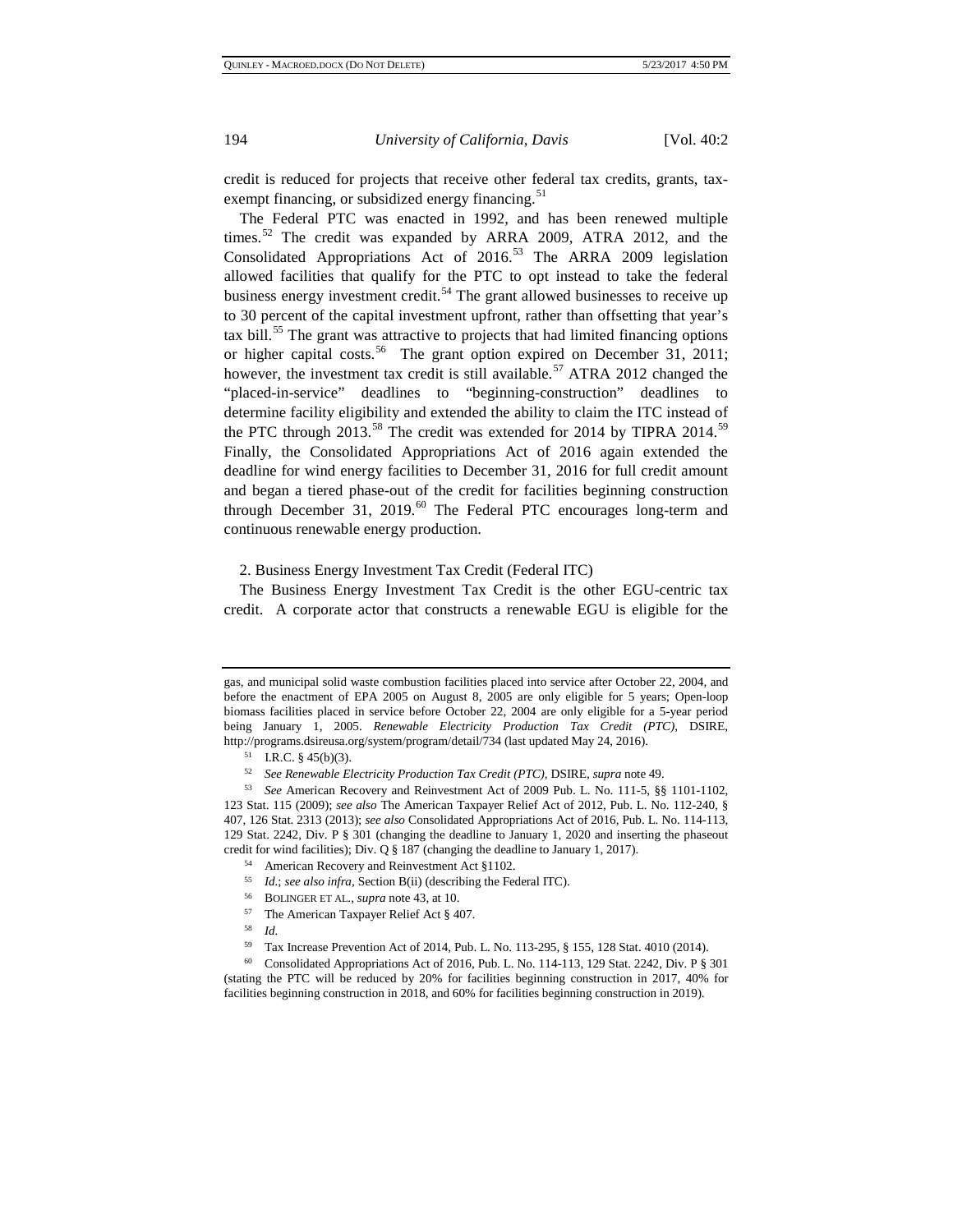credit.<sup>[61](#page-10-0)</sup> Unlike the Federal PTC, the Federal ITC does not require the electricity generated to be sold.<sup>[62](#page-10-1)</sup> Furthermore, the restrictions on participants are relaxed so non-owner/operators can form leasing agreements that take advantage of the Federal ITC.<sup>[63](#page-10-2)</sup> The Federal PTC calculates the credit based on the kWh produced, while the Federal ITC calculates the credit based on the capital cost of the project.<sup>[64](#page-10-3)</sup> EIEA 2008 extended the ITC to include any system placed in service by December 31, 2016.<sup>[65](#page-10-4)</sup> The Consolidated Appropriations Act of 2016 extended the Federal ITC for solar and PTC-eligible technologies.<sup>[66](#page-10-5)</sup> The credit ranges in increments between 10 percent and 30 percent of the eligible cost.<sup>[67](#page-10-6)</sup> Some of the available rebates are capped. The breakdown of limits and rebates is in Table 3.

<span id="page-10-1"></span><span id="page-10-0"></span><sup>61</sup> *See Business Energy Investment Tax Credit (ITC)*, DSIRE, http://programs.dsireusa.org/system/program/detail/658 (last updated February 20, 2017).<br>
<sup>62</sup> BOLINGER ET AL., *supra* note 45, at 12.<br>
<sup>63</sup> See id.<br>
<sup>64</sup> WORLD RES. INST. THE BOTTOM LINE ON RENEWABLE ENERGY TAX CREDITS 1

<span id="page-10-3"></span><span id="page-10-2"></span>http://www.wri.org/sites/default/files/pdf/bottom\_line\_renewable\_energy\_tax\_credits.pdf (2008).

<span id="page-10-4"></span><sup>65</sup> Energy Improvement and Extension Act of 2008, Pub. L. No. 110-343, § 103, 122 Stat. 3765 (2008).

<span id="page-10-6"></span><span id="page-10-5"></span><sup>66</sup> Consolidated Appropriations Act of 2016, Pub. L. No. 114-113, § 303, 129 Stat. 2242, Division P (2015).

<sup>67</sup> I.R.C. § 48 (West 2017).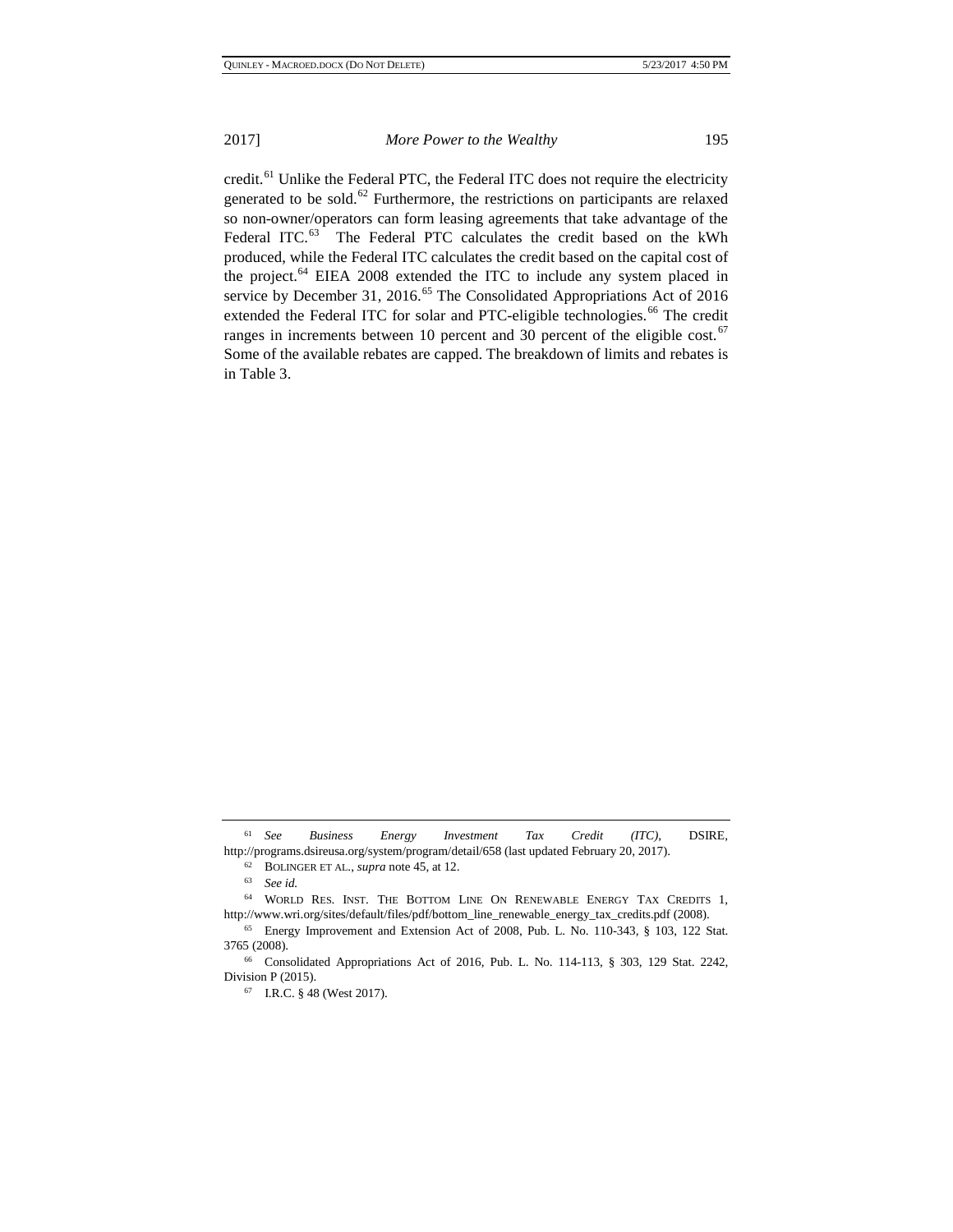| Technology<br>S.                                                                                    | $\frac{2016 \text{ and }}{\text{earlier}^{69}}$ | $2017^{70}$ | $\mathbf{2018}^{71}$ | $2019^{72}$ | $2020^{73}$ | $2021^{74}$ | $\frac{2022 \&}{\text{Beyond}^{75}}$ | Maximum<br>Rebate <sup>76</sup> |
|-----------------------------------------------------------------------------------------------------|-------------------------------------------------|-------------|----------------------|-------------|-------------|-------------|--------------------------------------|---------------------------------|
| Solar PV, Solar<br>Water Heating,<br>Solar Space<br>Heating/Cooling<br><b>Solar Process</b><br>Heat | 30%                                             | 30%         | 30%                  | 30%         | 26%         | 22%         | 10%                                  | N <sub>o</sub><br>Limit         |
| Large Wind                                                                                          | 30%                                             | 24%         | 18%                  | 12%         | 0%          | 0%          | 0%                                   | N <sub>0</sub><br>Limit         |
| <b>Hybrid Solar</b><br>Lighting,<br>Small Wind<br><b>Turbines</b><br>$1/1/2009$ or later            | 30%                                             | 0%          | 0%                   | 0%          | 0%          | 0%          | 0%                                   | No<br>Limit                     |
| Small wind<br>Turbines<br>10/4/2008-<br>12/31/2008                                                  | 30%                                             | 0%          | 0%                   | 0%          | 0%          | 0%          | 0%                                   | \$4,000                         |
| Microturbines                                                                                       | 10%                                             | 0%          | 0%                   | 0%          | 0%          | 0%          | 0%                                   | \$200<br>/kW                    |
| Geothermal<br>Electric                                                                              | 10%                                             | 10%         | 10%                  | 10%         | 10%         | 10%         | 10%                                  | N <sub>0</sub><br>Limit         |
| Geothermal heat<br>pumps, CHP                                                                       | 10%                                             | 0%          | 0%                   | 0%          | 0%          | 0%          | 0%                                   | N <sub>0</sub><br>Limit         |
| <b>Fuel Cells</b>                                                                                   | 10%                                             | 0%          | 0%                   | 0%          | 0%          | 0%          | 0%                                   | \$1,500<br>$/0.5$ kW            |

# Table 3: Technologies, Credit Percentages, and Maximum Rebates of the ITC

<sup>68</sup> I.R.C. § 48(a)(3) (West 2017) (for descriptions of "energy property").

<sup>69</sup> *Id.* § 48(a)(2) (for existing credit amount).

<sup>70</sup> *Id.* § 48(c)(1)(D)-(4)(C)

<span id="page-11-4"></span><span id="page-11-3"></span><span id="page-11-2"></span><span id="page-11-1"></span><span id="page-11-0"></span> <sup>71</sup> *Id.* § 48 (a)(5)(E) (phasing out wind facility credits); (a)(6) (phasing out solar facility credits). *See also Business Energy Investment Tax Credit (ITC)*, *supra* note 58.

 $rac{72}{73}$  *Id.* 

 $rac{73}{74}$  *Id.* 

 $rac{74}{75}$  *Id.* <sup>75</sup> *Id*.

<span id="page-11-8"></span><span id="page-11-7"></span><span id="page-11-6"></span><span id="page-11-5"></span> <sup>76</sup> *Id.* § 48(c)(1)(B) & (c)(2)(B) (with a \$200/kW limit); Energy Improvement and Extension Act of 2008, Pub. L. No. 110-343, § 104, 122 Stat. 3765 (2008) (with a \$4,000 limit)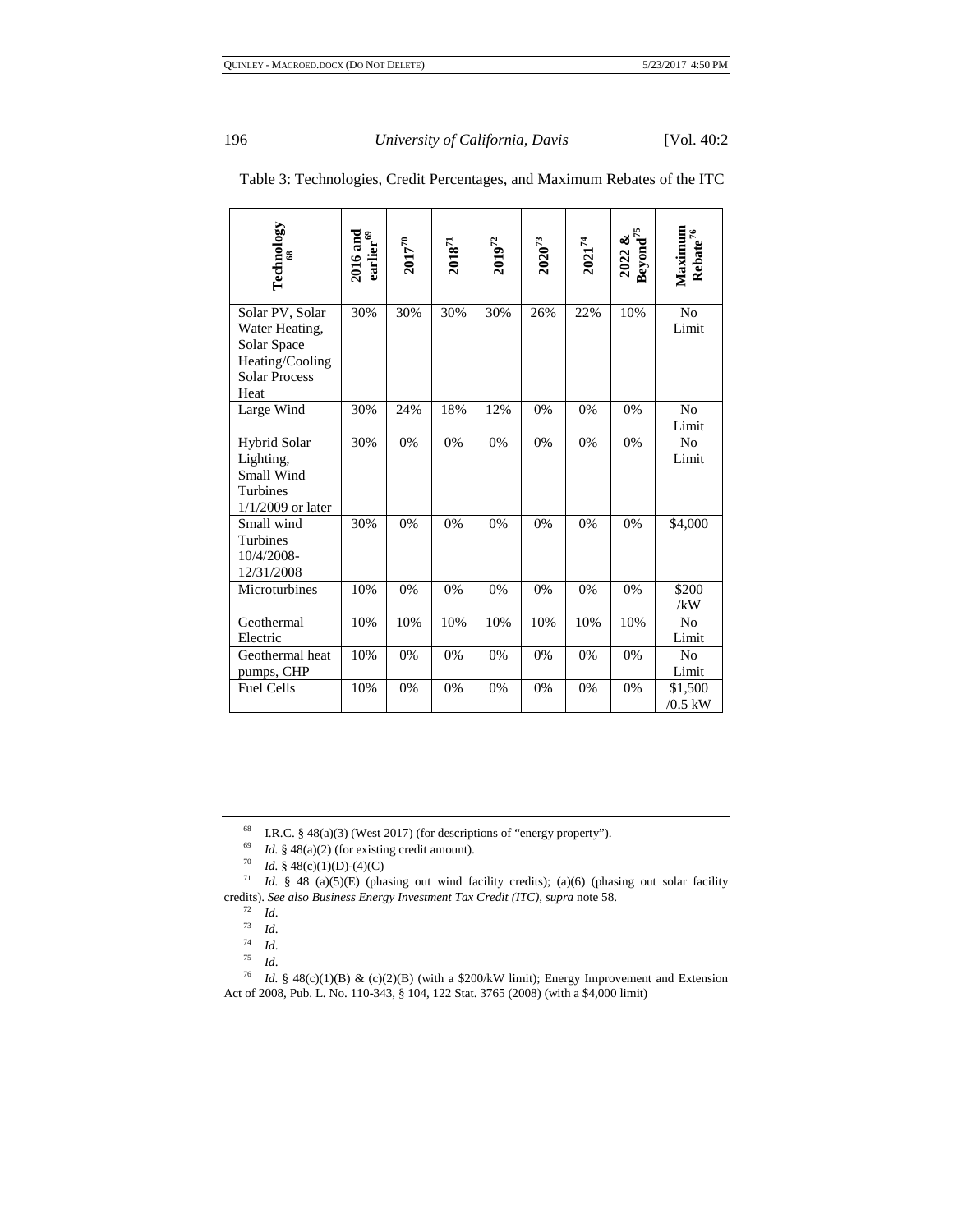3. Energy-Efficiency Commercial Buildings Tax Deduction

The Energy-Efficiency Commercial Buildings Tax Deduction (EECBTD) applies to energy-efficient commercial buildings.<sup>[77](#page-12-0)</sup> EPA 2005 established the deduction for buildings placed in service in 2006 and 2007.[78](#page-12-1) EIEA 2008 extended the deduction through  $2013<sup>79</sup>$  $2013<sup>79</sup>$  $2013<sup>79</sup>$  The deduction was \$1.80 per square foot for owners of new or existing buildings that installed: interior lighting; building envelope; or heating, cooling, ventilation, or hot water systems that reduced the building's total energy and power cost by 50 percent or more in comparison to a building meeting minimum requirements set by the American Society of Heating, Refrigerating and Air-Conditioning Engineers (ASHRAE) Standard 90.1-2007.<sup>[80](#page-12-3)</sup> Furthermore, deductions of \$0.60 per square foot were available to owners with buildings that had individual lighting, building envelope, or heating and cooling systems installed which met target levels that would reasonably contribute to an overall savings of 50 percent if additional systems were to be installed.<sup>[81](#page-12-4)</sup> Like the personal REETC, the EECBTD encourages energyefficiency infrastructure upgrades. The EECBTD simply scales up the concept from residential to commercial buildings and encourages energy-consumption reduction.

4. Energy-Efficient New Homes Tax Credit for Home Builders

The EPA 2005 also established the Energy-Efficient New Homes Tax Credit for Home Builders.<sup>[82](#page-12-5)</sup> The credit applied to homes built between January 1, 2006 and December 31, 2016.<sup>[83](#page-12-6)</sup> Home builders received a \$2,000 credit for homes that met a 50 percent energy savings or a \$1,000 credit for homes that met a 30 percent energy savings.<sup>[84](#page-12-7)</sup> The required savings were determined based on the 2006 International Energy Conservation Code (IECC).<sup>[85](#page-12-8)</sup> This credit encouraged actions consistent with an energy-efficiency goal and was similar to the EEBTD. It merely applied to new construction, rather than retrofits.

<span id="page-12-0"></span><sup>77</sup> *Id.* § 179D.

<sup>78</sup> Energy Policy Act of 2005, Pub. L. No. 109-58, §1331, 119 Stat. 594 (2005).

<sup>79</sup> Energy Improvement and Extension Act §303.

I.R.C.  $§$  179D(b)-(c).

<sup>&</sup>lt;sup>81</sup> *Id.* § 179D(d)(1).<br><sup>82</sup> Energy Policy Act § 1332.

<span id="page-12-8"></span><span id="page-12-7"></span><span id="page-12-6"></span><span id="page-12-5"></span><span id="page-12-4"></span><span id="page-12-3"></span><span id="page-12-2"></span><span id="page-12-1"></span><sup>83</sup> *Id* §1332(f); Consolidated Appropriations Act of 2016, Pub. L. No. 114-113, Div. Q, Title I, § 188(a), 129 Stat. 3074 (2015)

<sup>84</sup> I.R.C. § 45L(a)(2), (c)(1)-(3). 85 *Id.* § 45L(c)(1)(A)(i).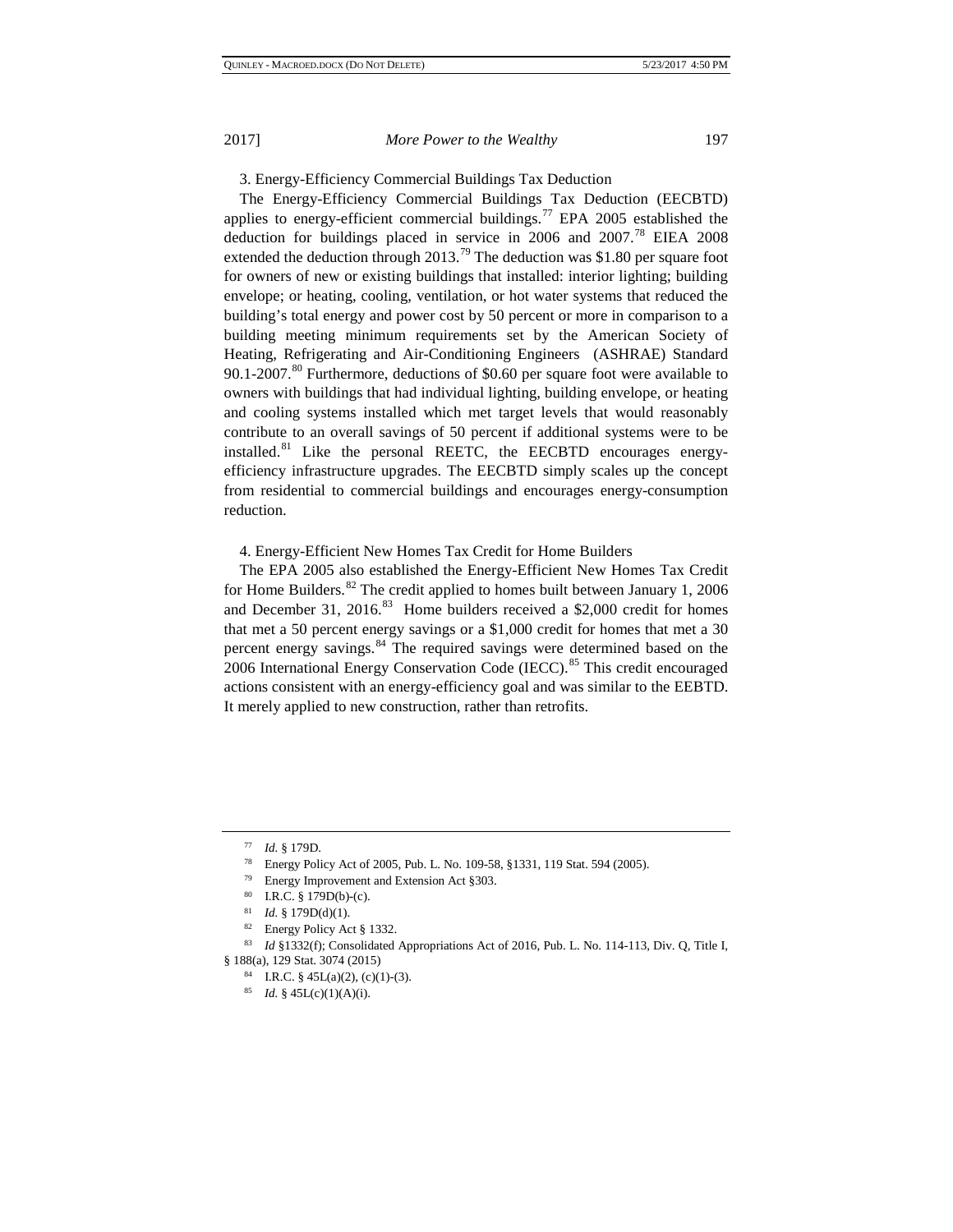5. Residential Energy Conservation Subsidy Exclusion (Corporate)

This program is the exact same program as the Residential Energy Conservation Subsidy Exclusion.<sup>[86](#page-13-0)</sup> It simply applies to corporate taxpayers that receive subsidies from a public utility.<sup>[87](#page-13-1)</sup>

#### 6. Federal Tax Program Analysis

The federal tax programs offered are similar and foster a very limited renewable energy policy. The personal and corporate tax programs fall into three broad categories: encouraging renewable energy production, constructing new EGUs, and encouraging energy efficiency. The major corporate credits prioritize the construction of renewable energy generation. The tax programs essentially subsidize the cost of renewable energy, either through a production subsidy (the Federal PTC) or a construction subsidy (the Federal ITC). However, both programs are lacking. The Federal PTC ignores solar, one of the fastest growing renewable resources, whilst the Federal ITC favors solar almost to the exclusion of other renewable resources.

The energy efficiency programs provide tax benefits for upgrading or constructing efficient infrastructure. At the individual and corporate taxpayer levels there are numerous types of qualifying improvements that reduce energy usage.<sup>[88](#page-13-2)</sup> These credits, while useful for encouraging reduced electricity demand, remain problematic in allowing only those with access to energy efficiency upgrades to benefit from the tax benefits.

# C. *State Tax Incentives[89](#page-13-3)*

State and municipal governments also offer tax programs that further renewable energy policy. Since the EPA 2005 was enacted, the federal government has offered eight different tax programs. Among the fifty states, there have been numerous other tax programs. Currently, there are 230 different state programs, including: 37 corporate tax credits, four corporate tax deductions, four corporate tax exemptions, 39 personal tax credits, nine personal tax deductions, 85 property tax incentives, and 52 sales tax incentives.<sup>[90](#page-13-4)</sup> This paper focuses on four states—Arizona, Florida, Minnesota, and California which provide a sampling of the types of the available tax programs. Some

<span id="page-13-1"></span><span id="page-13-0"></span><sup>86</sup> *Id.* § 136; *see supra* text accompanying notes 22-28. 87 I.R.C. § 136. 88 *See infra* text accompanying footnotes 12-86 (describing the available energy efficiency improvements). 89 This paper will focus on the state-level programs and will not address the municipal

<span id="page-13-3"></span><span id="page-13-2"></span>programs.

<span id="page-13-4"></span><sup>90</sup> DSIRE, *Summary Table*, http://programs.dsireusa.org/system/program/tables (last visited Feb. 13, 2017).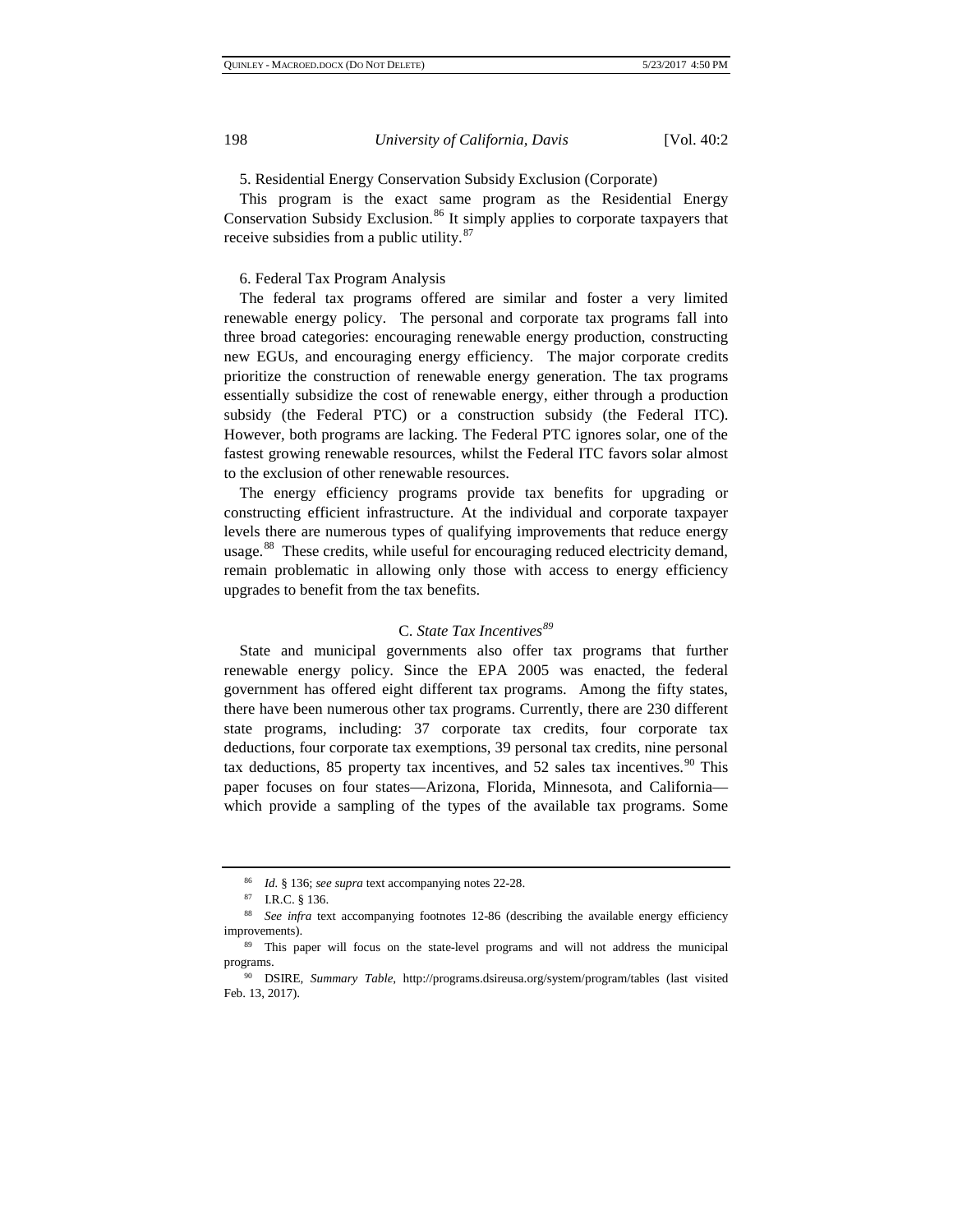states, like California, pursue renewable energy policy with the minimal aid of tax programs. Other states, like Arizona, use multiple programs.

#### 1. Arizona

Arizona has six programs that mirror federal programs, and several property and sales tax programs available only at the state level. The programs are: the non-residential solar and wind tax credit; the residential solar and wind tax credit; the renewable energy production tax credit; the renewable energy tax credit for manufacturers; the qualifying woodstove deduction; the energy equipment property tax exemption; the property tax assessment for renewable energy; and the solar and wind equipment sales tax exemption.

a. The Non-residential Solar and Wind Tax Credit

Arizona established the non-residential solar and wind tax credit in June 2006.<sup>[91](#page-14-0)</sup> This credit is available through December 31, 2018.<sup>[92](#page-14-1)</sup> The credit applies to all non-residential entities that install a solar or wind system at their Arizona facilities.<sup>[93](#page-14-2)</sup> The credit also applies to an entity that finances, installs, or manufactures a system and is the transferee of tax credits secured by the purchaser of the device.<sup>[94](#page-14-3)</sup> The credit is applicable against corporate or personal taxes, and is equal to 10 percent of the system's installed cost.<sup>[95](#page-14-4)</sup> The maximum available credit is \$25,000 for any one building in a tax year and \$50,000 per business in any year.<sup>[96](#page-14-5)</sup> Arizona may only issue credits up to \$1 million each year.<sup>[97](#page-14-6)</sup> Companies that have unused credit because of the cap can carry it forward for up to five consecutive taxable years.<sup>[98](#page-14-7)</sup>

#### b. The Residential Solar and Wind Energy Systems Tax Credit

The residential solar and wind energy systems tax credit is available to individual taxpayers who install a solar or wind energy device at an Arizona residence.<sup>[99](#page-14-8)</sup> The credit applies against the taxpayer's personal state income tax for 25 percent of the cost of a solar or wind energy device up to \$1,000 per residence.<sup>[100](#page-14-9)</sup> The credit must be claimed in the year of installation; however, if the credit exceeds the taxpayer's liability, the unused portion may be carried

<span id="page-14-4"></span><span id="page-14-3"></span><span id="page-14-2"></span><span id="page-14-1"></span><span id="page-14-0"></span><sup>91</sup> ARIZ. REV. STAT. ANN. § 41-1510.01 (2016); in Arizona, a solar energy system includes wind generation. *See* ARIZ. REV. STAT. ANN. § 42-5001(16) (2015).

 $92\%$  \$43-1085(A) (for individuals); \$43-1164(A) (for corporations).

<sup>93</sup> § 43-1085(A)(1) (for individuals); § 43-1164(A)(1) (for corporations).

 $94 \frac{\sqrt{94}}{\sqrt{2}}$  § 43-1085(A)(2) (for individuals); § 43-1164(A)(2) (for corporations).

<sup>95</sup> § 43-1085(B) (for individuals); § 43-1164(B) (for corporations).

<span id="page-14-5"></span><sup>96</sup> § 43-1085(D) (2015) (for individuals); § 43-1164(D) (for corporations).

<sup>97</sup> § 41-1510.01(F).

<sup>98</sup> *Id.* § 43-1085(E); *Id.* § 43-1164(E)

<span id="page-14-9"></span><span id="page-14-8"></span><span id="page-14-7"></span><span id="page-14-6"></span><sup>99</sup> § 43-1083(A).

<sup>100</sup> *Id.* § 43-1083(A)-(B).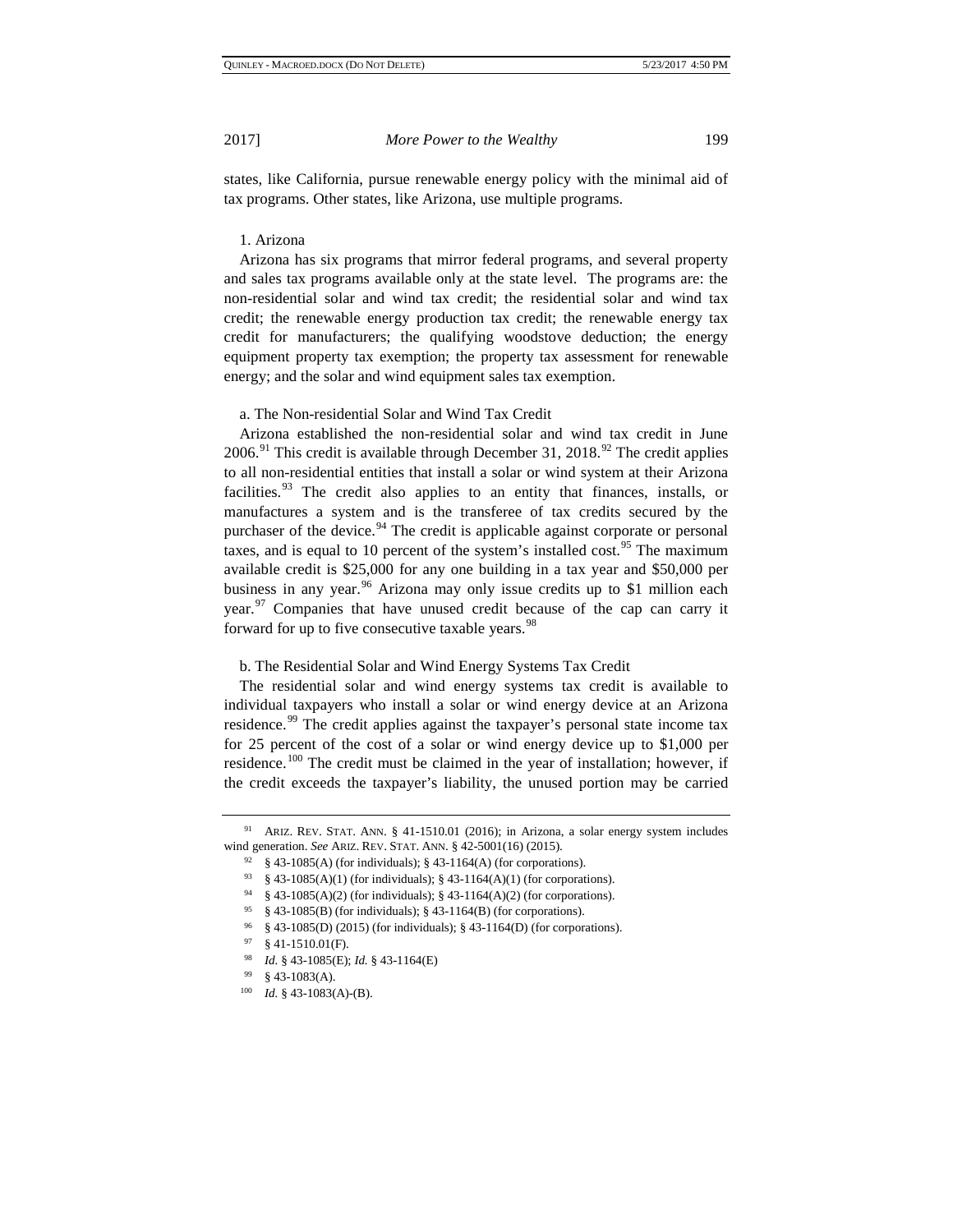over for up to five years.<sup>[101](#page-15-0)</sup> Taxpayers who lease a system or enter into a power purchase agreement with a third party who owns the system are not eligible for the credit.<sup>[102](#page-15-1)</sup> This clear delineation means that homeowners who enter into popular solar leasing programs are unable to qualify for the program.<sup>[103](#page-15-2)</sup>

Solar leases typically charge a monthly payment in lieu of upfront costs, and are responsible for monitoring and repairing the systems.<sup>[104](#page-15-3)</sup> The leasing companies can receive tax benefits from other programs, such as the Federal ITC, because they are the owners of the system. $105$  Occasionally, these leasing companies sell the tax benefits to outside investment groups.<sup>[106](#page-15-5)</sup> The Arizona residential credit thereby encourages homeowners to actually own their renewable generation components and discourages leasing. The lack of a leasing tax benefit raises the barrier for taxpayers who are only able to afford leased equipment.

c. The Renewable Energy Production Tax Credit

The renewable energy production tax credit (AZ PTC) is like the Federal PTC. Arizona implemented the credit in 2010 and it applies to qualified renewable energy systems installed on or after December 31,  $2010$ .<sup>[107](#page-15-6)</sup> The credit is available until  $2020$ <sup>[108](#page-15-7)</sup> Taxpayers submit an application to the Arizona Department of Revenue for the previous year's energy production.<sup>[109](#page-15-8)</sup> The application process is on a first come, first served basis, dependent upon the order in which the application is received.<sup>[110](#page-15-9)</sup> This initial process generates a list of taxpayers who are able to claim the credit.<sup>[111](#page-15-10)</sup> Once a taxpayer is on the list, they must resubmit an application every year of production, or risk losing their ability to claim the credit.<sup>[112](#page-15-11)</sup> The credit is  $$0.01/kWh$  for wind and biomass.<sup>[113](#page-15-12)</sup> The credit for solar varies by consecutive year in the program, and is available

- <sup>107</sup> ARIZ. REV. STAT. ANN. § 43-1083.02(B)(1) (2015).
- <sup>108</sup> *Id.*
- <sup>109</sup> *Id.* § 43-1083.02(F).
- <sup>110</sup> *Id.* § 43-1083.02(G).
- <span id="page-15-11"></span><span id="page-15-10"></span><span id="page-15-9"></span> $\frac{111}{112}$  *Id.*
- <sup>112</sup> *Id.*

<sup>101</sup> *Id.* § 43-1083(C).

<span id="page-15-1"></span><span id="page-15-0"></span><sup>102</sup> ARIZ. DEP'T OF REV., ARIZONA INDIVIDUAL INCOME TAX RULING ITR 13-4 1-2, http://www.azdor.gov/LinkClick.aspx?fileticket=EpaZ8\_1U\_Q4%3d&tabid=70&mid=478 (Sept. 6, 2013).

<span id="page-15-2"></span><sup>&</sup>lt;sup>103</sup> CLAUDETTE HANKS REICHAL, LSU AGCENTER, SOLAR POWER FOR YOUR HOME: A CONSUMER'S GUIDE 12 (2015), http://www.lsuagcenter.com/NR/rdonlyres/EA8EB533-3AA4-4283- AB72-09E75C6EFDAC/101040/pub3366SolarPowerForYourHome2.pdf.

<sup>104</sup> *Id.*

<span id="page-15-8"></span><span id="page-15-7"></span><span id="page-15-6"></span><span id="page-15-5"></span><span id="page-15-4"></span><span id="page-15-3"></span><sup>105</sup> *Id.* at 4 (stating some states, such as Louisiana, offer smaller tax credits for leasing companies than for homeowners). 106 *Id.*

<span id="page-15-12"></span><sup>113</sup> *Id.* § 43-1083.02(D)(1).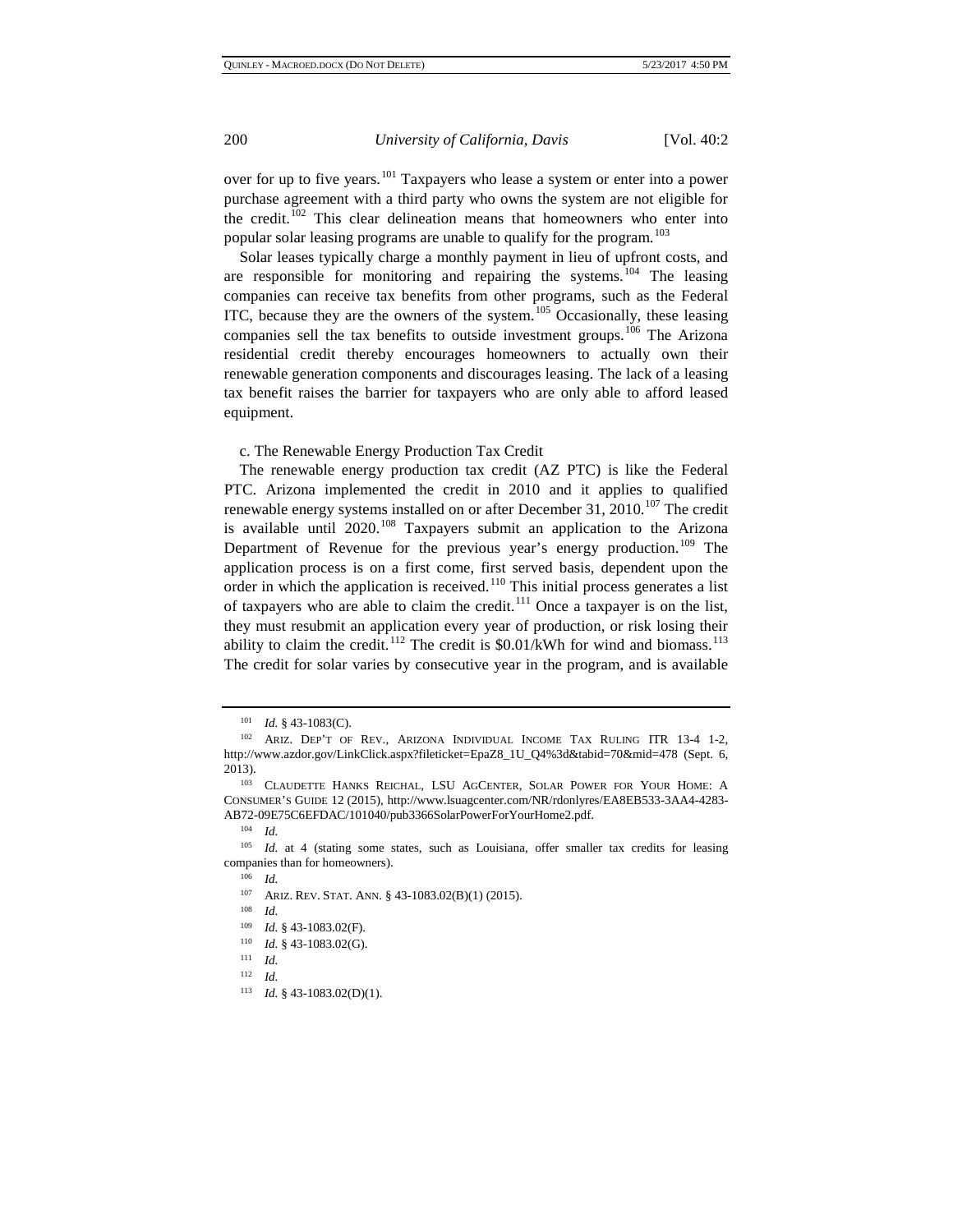in Table 4. The maximum allowable credit per taxpayer is \$2 million per year, and Arizona will pay up to \$20 million per calendar year for both the corporate and residential programs.<sup>[114](#page-16-0)</sup> This credit offsets some of the cost of building and maintaining utility-scale renewable energy facilities.

Table 4: Credit Amount for Solar Product in the AZ PTC for the life of the  $program<sup>115</sup>$  $program<sup>115</sup>$  $program<sup>115</sup>$ 

| Year    | <b>Credit Amount</b> |
|---------|----------------------|
| Year 1  | \$0.04/kWh           |
| Year 2  | \$0.04/kWh           |
| Year 3  | \$0.035/kWh          |
| Year 4  | \$0.035/kWh          |
| Year 5  | \$0.03/kWh           |
| Year 6  | \$0.03/kWh           |
| Year 7  | \$0.02/kWh           |
| Year 8  | \$0.02/kWh           |
| Year 9  | \$0.015/kWh          |
| Year 10 | \$0.01/kWh           |

d. The Renewable Energy Tax Credit for Manufacturers (corporate and personal)

In 2014 Arizona enacted the renewable energy tax credit for manufacturers to provide a tax credit for new renewable energy systems designed for self-consumption and used primarily for manufacturing.<sup>[116](#page-16-2)</sup> The credit is available on minimum investments of three million dollars made by December 31, 2017, and credits cannot be claimed on facilities that become operational after December 31, 2025.[117](#page-16-3) Though the credit can apply to both corporate and personal taxpayers, the requirements make it only feasible for corporate taxpayers.<sup>[118](#page-16-4)</sup> The credit is worth \$5 million per year, per energy facility, for five years.<sup>[119](#page-16-5)</sup> The taxpayer may only claim up to \$5 million per year.<sup>[120](#page-16-6)</sup> There is a program-wide cap of \$10 million per year for all taxpayers.<sup>[121](#page-16-7)</sup> As with the non-residential solar

<sup>114</sup> *Id.* § 43-1083.02(G).

<sup>115</sup> *Id.* § 43-1082.02(D)(2)(a)-(j).

<sup>116</sup> *Id.* § 43-1164.05(A) (2015).

<sup>117</sup> *Id.* § 43-1164.05(B)(1); *Id.* § 43-1164.05(D).

<span id="page-16-6"></span><span id="page-16-5"></span><span id="page-16-4"></span><span id="page-16-3"></span><span id="page-16-2"></span><span id="page-16-1"></span><span id="page-16-0"></span><sup>118</sup> *See* § 43-1164.05(B)(1) ("[T]he taxpayer invests at least three hundred million dollars…"); § 43-1164.05(Q)(3) ("'Renewable energy facility' means a facility in which the taxpayer invests at least thirty million dollars…"); *see also* § 43-1083.04 (using same renewable energy facility definition as other sections of the Arizona Revenue Statute). 119 § 43-1164.05(D).

<sup>120</sup> *Id.*

<span id="page-16-7"></span><sup>121</sup> *Id.* § 43-1164.05(G).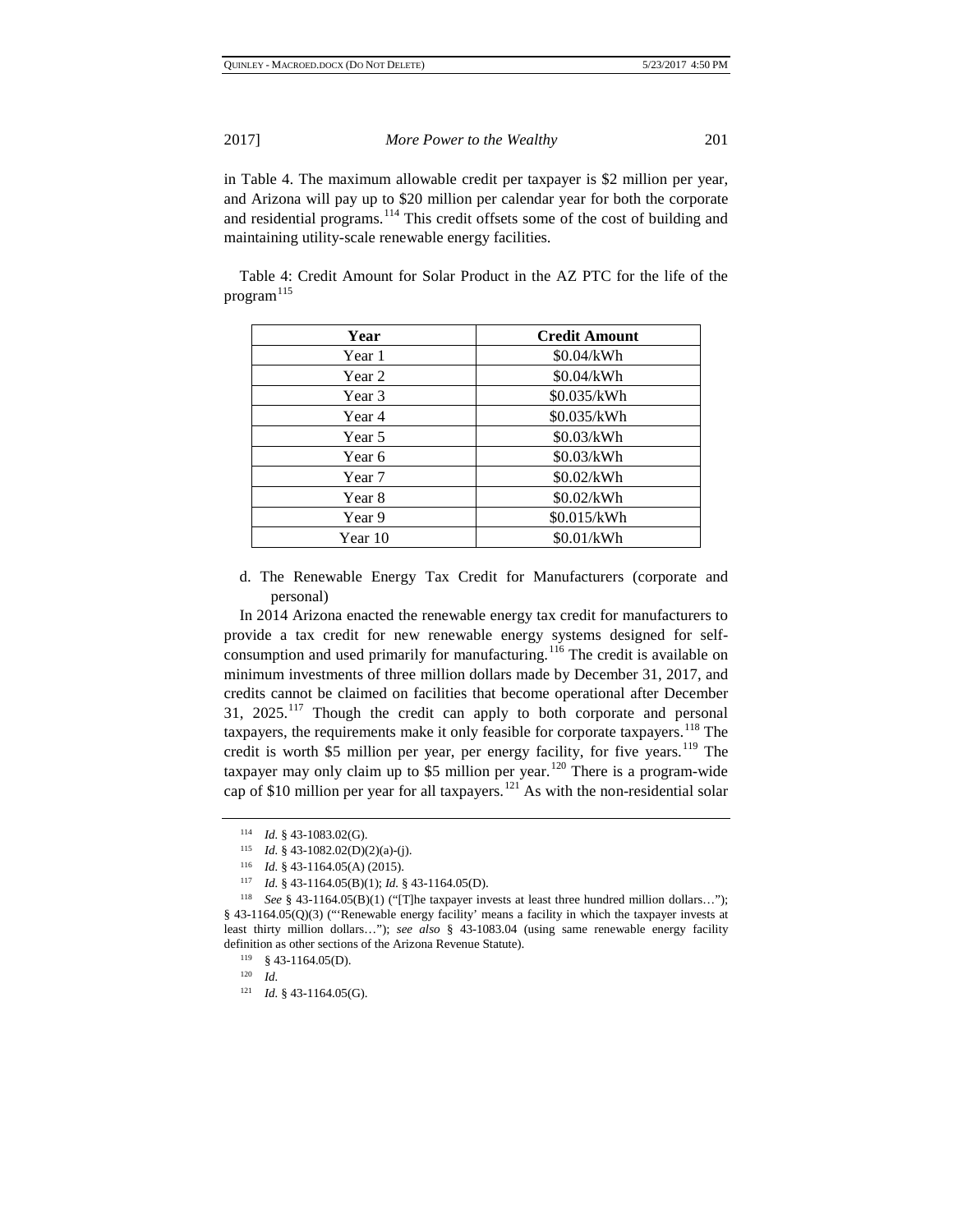and wind tax credit, unused credits can be carried forward for up to five years.<sup>[122](#page-17-0)</sup> The taxpayer must install a system that is used primarily (90 percent of the energy produced) for self-consumption and is used for manufacturing.<sup>[123](#page-17-1)</sup> The installed system must have a generation capacity of at least 20 megawatts (MW) or have a typical annual generation of at least  $40,000$  megawatt-hours (MWh).<sup>[124](#page-17-2)</sup> These plants are essentially small utility-scale installations that do not feed energy back to the grid. The technologies allowed are: solar thermal electric, solar photovoltaic, wind, biomass, landfill gas, anaerobic digestion, and fuel cell using renewable fuels.<sup>[125](#page-17-3)</sup> This credit encourages large energy producers to construct on-site generation and reduce the demand for electricity from utilities.

#### e. The Qualifying Woodstove Deduction

At the other end of the tax spectrum from the manufacturer credit is the qualifying woodstove deduction. This deduction is a personal tax deduction dating from December 31, 1993.<sup>[126](#page-17-4)</sup> The deduction encourages the conversion of an existing wood fireplace to a qualifying wood stove, wood fireplace, or gasfired fireplace that meets the standards of performance for new wood heaters manufactured after July 1990 or sold after July 1992.<sup>[127](#page-17-5)</sup> The deduction covers the cost of conversion (exclusive of taxes, interest, or finance charges) up to \$500.<sup>[128](#page-17-6)</sup> This is essentially a very specific energy efficiency program designed to reduce air pollution and electric heat usage.

### f. The Energy Equipment Property Tax Exemption

The energy equipment property tax exemption was enacted in 1997, but by June 2006 it only applied to "solar energy devices . . . and any other device or system designed for the production of solar energy for on-site consumption."<sup>[129](#page-17-7)</sup> The exemption was expanded in 2009 to include other renewable technologies, combined heat and power (CHP) systems, and energy efficient building components.[130](#page-17-8) The qualifying renewable technologies are: passive solar, solar water heat, solar space heat, geothermal electric, solar thermal electric, solar thermal process heat, solar photovoltaic, wind, biomass, geothermal heat pumps, CHP, biogas, low-impact hydropower, and forest thinnings.[131](#page-17-9) These devices do

 $124$  *Id.* § 43-1164.05(Q)(3).

<span id="page-17-5"></span><sup>127</sup> *Id.* § 43-1027(B).

<span id="page-17-0"></span><sup>122</sup> *Id.* § 43-1164.05(N).

<span id="page-17-2"></span><span id="page-17-1"></span><sup>123</sup> *Id.* § 43-1164.05(B)(2).

<span id="page-17-3"></span><sup>125</sup> *Id.* § 43-1164.05(Q).

<span id="page-17-4"></span><sup>126</sup> *Id.* § 43-1027(A).

<span id="page-17-6"></span><sup>128</sup> *Id.* § 43-1027(A).

<sup>129</sup> *Id.* § 42-11054(C)(2).

<span id="page-17-8"></span><span id="page-17-7"></span><sup>&</sup>lt;sup>130</sup> *Id.* § 42-11054(C)(3)(a)-(c).

<span id="page-17-9"></span><sup>131</sup> *Id.* § 42-11054(C).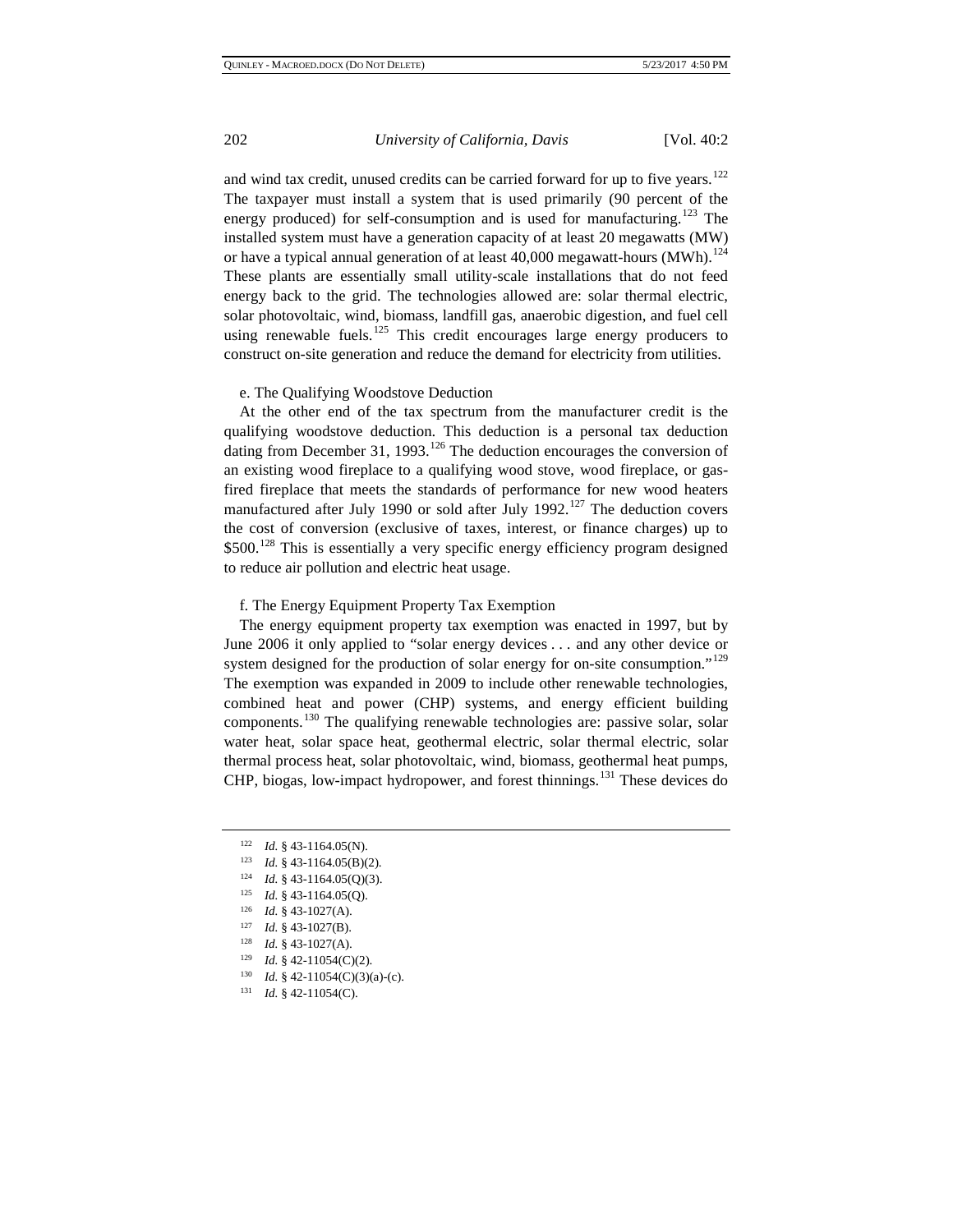not add value to property for property tax assessments.<sup>[132](#page-18-0)</sup> This program encourages the installation of renewable energy devices on private property by eliminating the fear of property tax increases.

g. The Property Tax Assessment for Renewable Energy

The property tax assessment for renewable energy applies to renewable energy equipment owned by investor-owned utilities, municipal utilities, and cooperative utilities operating in Arizona.<sup>[133](#page-18-1)</sup> Renewable energy equipment is assessed at 20 percent of the depreciated "taxable original cost."[134](#page-18-2) Renewable energy equipment includes "electric generation facilities, electric transmission, electric distribution, gas distribution, or combination gas and electric transmission and distribution . . . that is located in [Arizona], that is used or useful for the generation, storage, transmission, or distribution of electric power, energy, or fuel derived from solar, wind or other nonpetroleum renewable sources . . . ."[135](#page-18-3) While not a full tax exclusion, this credits helps subsidize renewable energy infrastructure for utilities. This allows for a more equitable access to renewable resources by a utility's rate-base.

#### h. The Solar and Wind Equipment Sales Tax Exemption

The solar and wind equipment sales tax exemption was first enacted in 1997.<sup>[136](#page-18-4)</sup> The exemption has been changed twice, in 2006 (which eliminated a \$5,000 per device limit) and in 2012 (which extended the exemption to net metering transactions that involve solar-PV and to the sale of renewable energy credits).<sup>[137](#page-18-5)</sup> The exemption only applies to the state sales tax; some cities have a 0.5 to 2 percent city sales tax that applies to sales or installations of solar energy devices.[138](#page-18-6) The exemption applies to passive solar, solar water heat, solar space heat, solar thermal electric, solar-PV, wind, daylighting, and solar pool heating.<sup>[139](#page-18-7)</sup> The sales tax exemption expired on December 31, 2016 for solar energy contractors; however for solar energy retailers, there is no expiration date.<sup>[140](#page-18-8)</sup> The program makes upfront equipment costs more affordable.

 $\frac{132}{133}$  *Id.* 

<sup>&</sup>lt;sup>133</sup> *Id.* § 42-14155(C)(3).<br><sup>134</sup> *Id.* 8 42-14155(B)

 $134$  *Id.* § 42-14155(B).<br> $135$  *Id.* § 42.14155(C)

<sup>&</sup>lt;sup>135</sup> *Id.* § 42-14155 (C)(3).<br><sup>136</sup> DSIDE Solar and

<span id="page-18-5"></span><span id="page-18-4"></span><span id="page-18-3"></span><span id="page-18-2"></span><span id="page-18-1"></span><span id="page-18-0"></span><sup>136</sup> DSIRE, *Solar and Wind Equipment Sales Tax Exemption* (May 24, 2016), http://programs.dsireusa.org/system/program/detail/119. 137 *Id.*

<sup>138</sup> *Id.*

<span id="page-18-8"></span><span id="page-18-7"></span><span id="page-18-6"></span><sup>139</sup> ARIZ. REV. STAT. ANN. § 42-5159(E); *Id.* § 42-5151(18)-(19); *see also* DSIRE, *supra* note 137.

<sup>140</sup> DSIRE, *supra* note 137.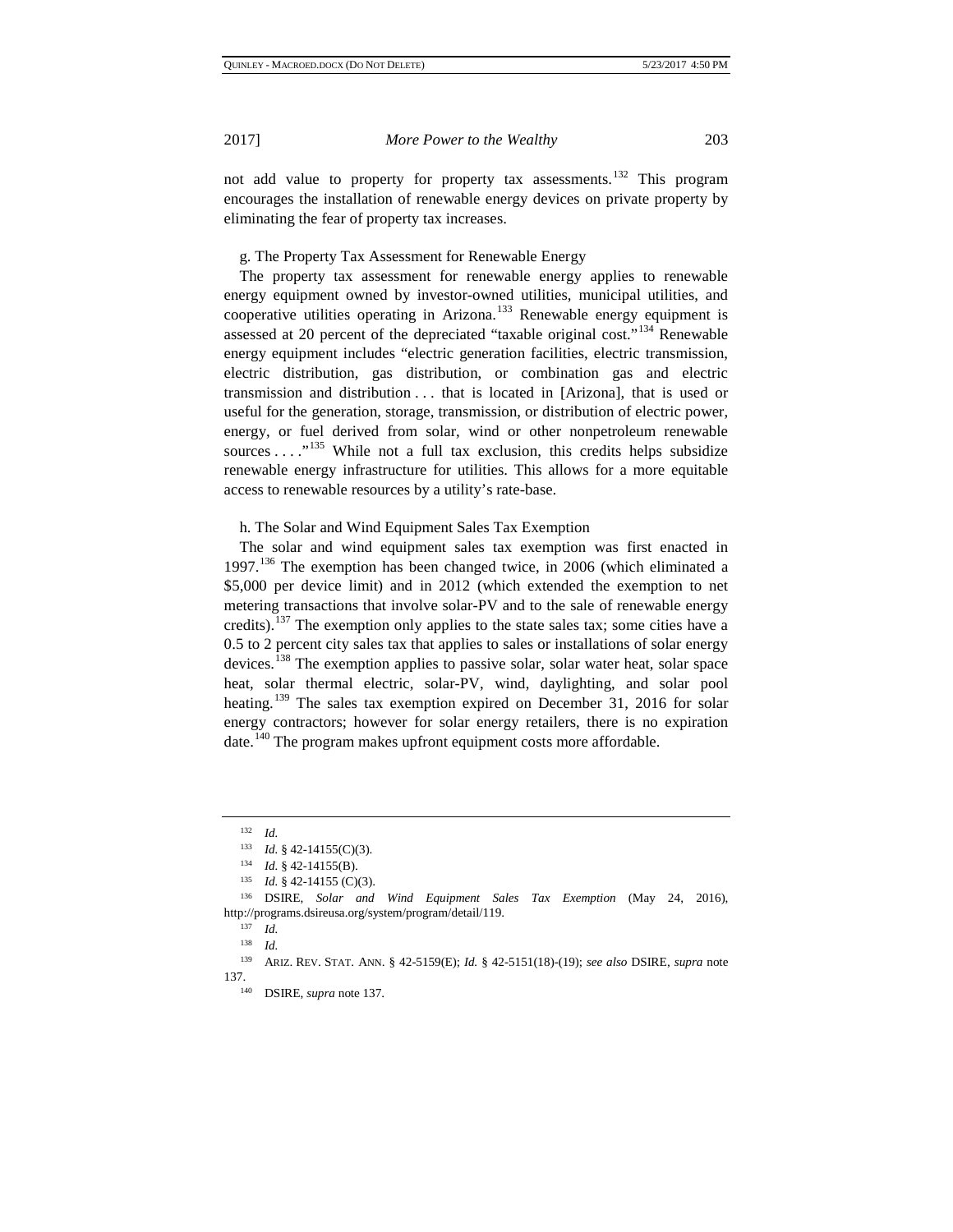### 2. California

California has few state-level renewable energy tax programs. Regulatory policies and loan and grant programs administered by municipalities and utilities are the primary financial methods used to influence California's renewable energy policy.<sup>[141](#page-19-0)</sup> The loan and grant programs administered by public utilities qualify under the federal Energy Conservation Subsidy Exclusion, and therefore are not counted as earned income for tax purposes.<sup>[142](#page-19-1)</sup> There are two California tax programs: the property tax exclusion for solar energy systems and the partial sales and use tax exemption for agricultural solar facilities.

a. The Property Tax Exclusion for Solar Energy Systems

The California property tax exclusion applies to solar energy systems installed between January 1, 1999 and December 31, 2024.<sup>[143](#page-19-2)</sup> As of 2008, an ownerbuilder that incorporates an active solar energy system in the initial construction of a new building, but that does not plan to occupy or use the building, may also claim the exclusion.<sup>[144](#page-19-3)</sup> Active solar energy systems are "thermally isolated from living space or any other area where the energy is used, to provide for the collection, storage, or distribution of solar energy."[145](#page-19-4) Included under this umbrella definition are solar space conditioning systems, solar water heating systems, active solar energy systems, solar process heating systems, photovoltaic and solar thermal electric systems, and solar mechanical energy.<sup>[146](#page-19-5)</sup> Solar pool heating systems and solar hot-tub heating systems are not eligible for the exclusion.<sup>[147](#page-19-6)</sup> Storage devices, power-conditioning equipment, transfer equipment, and parts all qualify for  $100$  percent exclusion.<sup>[148](#page-19-7)</sup> Pipes and ducts that carry solar energy and energy derived from other sources are only eligible for 75 percent of their cash value.<sup>[149](#page-19-8)</sup> Also, dual-use equipment (used for conventional and solar electric systems) qualifies for a  $75$  percent exclusion.<sup>[150](#page-19-9)</sup> Like the Arizona property tax exclusion, the California property tax exclusion means that solar energy systems do not add value to the property for tax assessments. This prevents property tax increases caused by renewable energy systems, and therefore makes those systems more attractive for homeowners.

<span id="page-19-3"></span><span id="page-19-2"></span><span id="page-19-1"></span><span id="page-19-0"></span><sup>141</sup> *See* DSIRE, *DSIRE California Programs*, http://programs.dsireusa.org/system/program ?fromSir=0&state=CA (last visited Apr. 4, 2017) (listing 211 programs, of which 183 are nonfederal programs, and 3 of those non-federal programs are tax policies).

<sup>142</sup> *See* I.R.C. § 136 (West 2017). 143 CAL. REV. & TAX CODE § 73(i)(1) (West 2017).

<sup>144</sup> *Id.* § 73(e)(1).

<sup>145</sup> *Id.* § 73(b)(1).

<span id="page-19-6"></span><span id="page-19-5"></span><span id="page-19-4"></span><sup>146</sup> *Id.* § 73(b)(1)-(3).

<sup>147</sup> *Id.*

<sup>148</sup> *Id.* § 73(d)(1)(B).

<span id="page-19-8"></span><span id="page-19-7"></span><sup>149</sup> *Id.* § 73(d)(2).

<span id="page-19-9"></span><sup>150</sup> *Id.* § 73(d)(3).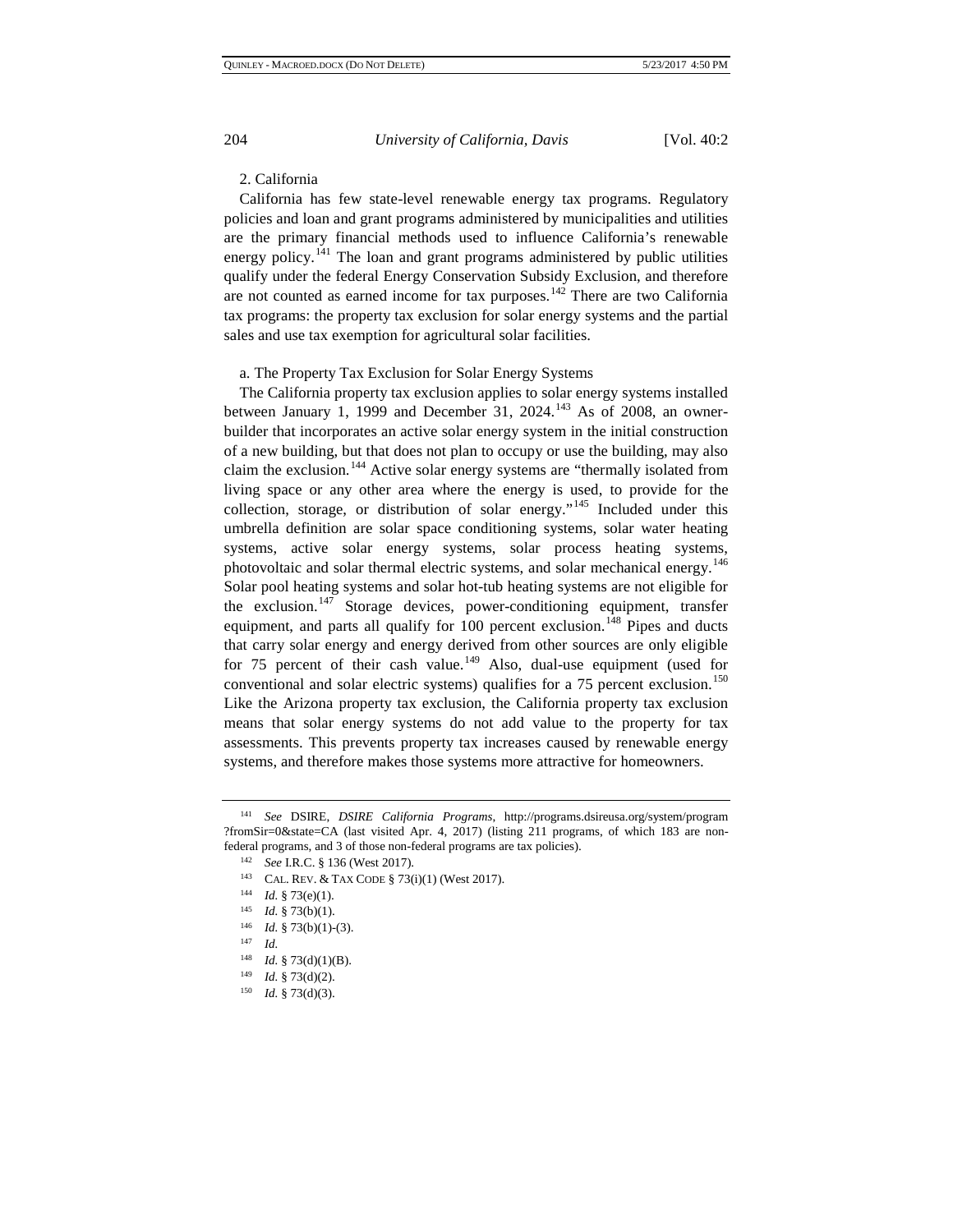b. The Partial Sales and Use Tax Exemption for Agricultural Solar Facilities

The partial sales and use tax exemption for agricultural solar facilities applies only to taxes levied by the state of California and not to sales and use taxes levied by local governments.<sup>[151](#page-20-0)</sup> Solar-PV systems that are used to provide electricity to farm equipment and machinery also qualify for the exemption.<sup>[152](#page-20-1)</sup> In order to qualify, 50 percent or more of the electricity produced by the system must be used to power machinery that produces or harvests agricultural products.<sup>[153](#page-20-2)</sup> The exemption applies to equipment that is connected to the local electrical grid and offsets the farm's electrical use through a net metering arrangement with the local utility.<sup>[154](#page-20-3)</sup> The exemption also applies to leased equipment.<sup>[155](#page-20-4)</sup> This is unlike Arizona's anti-leasing policy. Leasing allows more tax payers to take advantage of the exclusion, and allows for more equitable use of the program. The California program is slightly better at decreasing the upfront costs of systems.

#### 3. Florida

Florida has four tax programs. Two are corporate tax credits, one is a property tax exclusion, and one is a sales tax exemption. The programs are: the renewable energy production tax credit; the renewable energy technologies investment tax credit; the property tax exclusion for residential renewable energy property; and the solar and CHP sales tax exemption.

# a. The Renewable Energy Production Tax Credit (FL PTC)

The FL PTC is like the Federal PTC and the AZ PTC. The credit was originally available between 2006 and 2010.<sup>[156](#page-20-5)</sup> The tax credit was reestablished in 2013 and will expire in 2017.<sup>[157](#page-20-6)</sup> The FL PTC provides an offset credit worth \$0.01/kWh of energy produced using geothermal electric, solar thermal electric, solar-PV, wind, biomass, hydroelectric, CHP, hydrogen, tidal, or wave methods.<sup>[158](#page-20-7)</sup> There is a cap of \$1 million per corporation, and a program cap of \$5 million during FY2012-2013 that rises to a \$10 million state cap through FY2016-2017.[159](#page-20-8) Similar to the AZ PTC, the credit allows unused credits from

<sup>151</sup> *Id.* § 6356.5(a), (c)(1)-(2) (West 2017).

<span id="page-20-2"></span><span id="page-20-1"></span><span id="page-20-0"></span><sup>152</sup> CAL. STATE BOARD OF EQUAL'N, SPECIAL NOTICE: SOLAR POWER FACILITIES MAY QUALIFY AS FARM EQUIPMENT L-330 1 (Nov. 2012), http://www.boe.ca.gov/news/pdf/l330.pdf.<br><sup>153</sup> *Id.*<br>154 *Id* 

 $\frac{154}{155}$  *Id.* 

<sup>&</sup>lt;sup>155</sup> CAL. CODE REGS. tit. 18  $\S$  1533.1(h) (2015).

<span id="page-20-6"></span><span id="page-20-5"></span><span id="page-20-4"></span><span id="page-20-3"></span><sup>156</sup> *See* DSIRE, *Renewable Energy Production Tax Credit* (June 19, 2015), http://programs.dsireusa.org/system/program/detail/1608. 157 FLA. STAT. ANN. § 220.193(3)(b) (West 2017).

*Id.* § 220.193 (3)(a) (stating dollar amount); *Id.* § 377.803(4) (listing qualifying facilities).

<span id="page-20-8"></span><span id="page-20-7"></span><sup>&</sup>lt;sup>159</sup> *Id.* § 220.193(3)(c)(3) (listing the individual cap); *Id.* § 220.193(3)(g) (listing the program caps).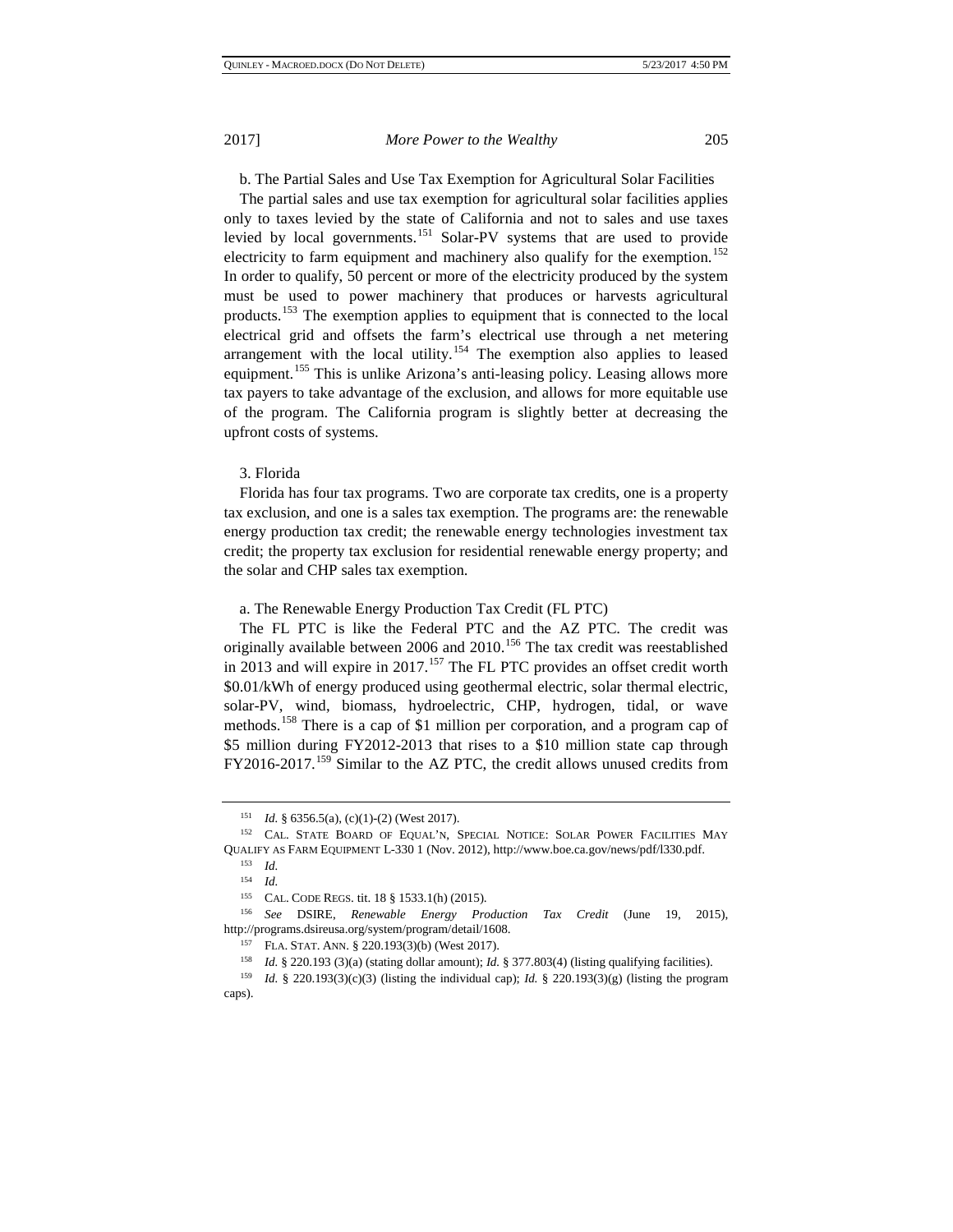one year to be carried forward for up to five years, but only due to insufficient tax liability.<sup>[160](#page-21-0)</sup> Florida prioritizes the credit allocation, instead of allocating credits on a first-come, first served basis.<sup>[161](#page-21-1)</sup> The priority is: new facilities placed in operation after May 1, 2012 (up to \$250,000 maximum) are considered Priority 1; then facilities unable to claim credits under Priority 1 and which claim a credit of \$50,000 or less are considered Priority 2; then facilities not able to claim credits under Priority 1 or Priority 2 are considered Priority  $3.^{162}$  $3.^{162}$  $3.^{162}$ Similar to the Federal PTC and ITC, a taxpayer cannot claim both the FL PTC and the Florida Renewable Energy Technologies Investment Credit.<sup>[163](#page-21-3)</sup> This credit encourages long-term and continuous renewable energy production.

b. The Renewable Energy Technologies Investment Tax Credit (FL ITC)

The FL ITC was like the Federal ITC. The credit provided corporations a credit up to 75% of all capital costs, operation and maintenance costs, and research and development costs for renewable EGUs.<sup>[164](#page-21-4)</sup> The credit was available between 2013 and 2016.<sup>[165](#page-21-5)</sup> Each taxpayer was capped at \$1 million, and the state had a budget of \$10 million per year for the entire program.<sup>[166](#page-21-6)</sup> This program encouraged the development of new renewable energy EGUs.

c. The Property Tax Exclusion for Residential Renewable Energy Property

The Property Tax Exclusion for Residential Renewable Energy Property is like Arizona's and California's property tax exclusions. In Florida, the value of residential solar-PV systems, wind energy systems, solar water heaters, and geothermal heat pumps installed on or after January 1, 2013, do not count towards property tax assessments.<sup>[167](#page-21-7)</sup> This program encourages homeowners to install renewable systems without fear of increased taxes.

d. The Solar and CHP Sales Tax Exemption

Solar energy systems have been exempt from Florida sales and use tax since 1997.<sup>[168](#page-21-8)</sup> This exemption was made permanent in 2005.<sup>[169](#page-21-9)</sup> The exemption also

<sup>160</sup> *Id.* § 220.193(3)(d).

<sup>161</sup> *Id.* § 220.193(3)(b).

<sup>162</sup> *Id.* § 220.193(3)(c)(1)-(3).

<sup>163</sup> *Id.* § 220.193(3)(i).

<span id="page-21-5"></span><span id="page-21-4"></span><span id="page-21-3"></span><span id="page-21-2"></span><span id="page-21-1"></span><span id="page-21-0"></span><sup>164</sup> *Id.* § 220.192(1)(c) (stating amount and definition); *Id.* § 220.192(2) (listing credit applicability).<br> $\frac{165}{148}$ 

<sup>165</sup> *Id.* § 220.192(2).<br><sup>166</sup> *Id.* § 220.192(1)(c).<br><sup>167</sup> *Id.* 8 193.624

<sup>167</sup> *Id.* § 193.624.

<span id="page-21-8"></span><span id="page-21-7"></span><span id="page-21-6"></span><sup>&</sup>lt;sup>168</sup> *Id.* § 212.08(5)(hh); 1996 Fla. Sess. Law Serv. Ch. 96-320 § 161 (C.S.C.S.S.B. 958) (West 2017) (enacting the exemption, effective July 1, 1997).

<span id="page-21-9"></span><sup>169</sup> *See* DSIRE, *Solar and CHP Sales Tax Exemption* (May 5, 2015), http://programs.dsireusa.org/system/program/detail/243.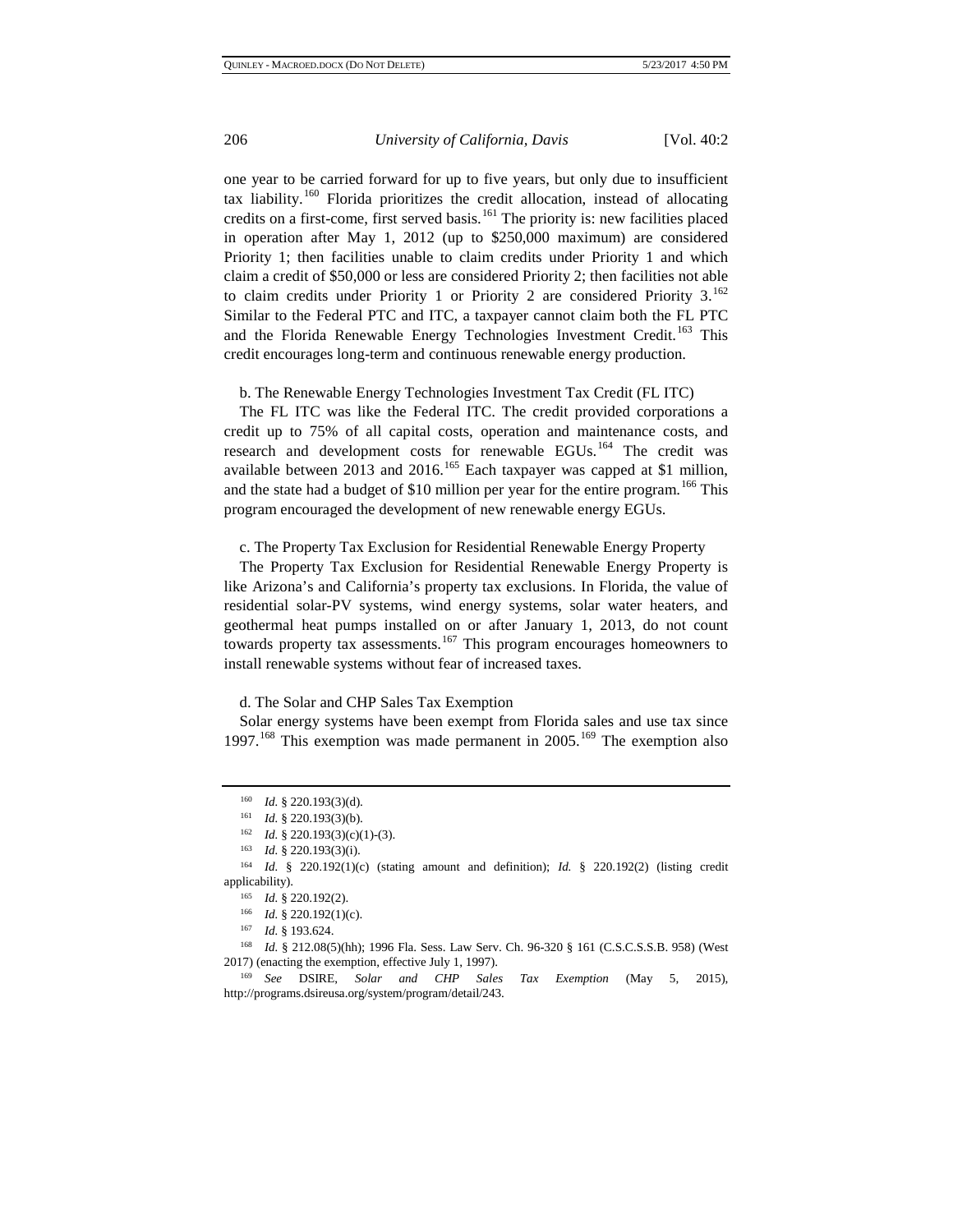applies to CHP facilities that are used for manufacturing, processing, compounding, or producing for sale items of tangible personal property in Florida.<sup>[170](#page-22-0)</sup> This program encourages large energy consumers to install on-site renewable EGUs and decrease their dependence on Florida utilities.

#### 4. Minnesota

Minnesota, like California, does not use many state level tax programs to implement renewable energy policy. There are two dedicated sales tax programs and a property/production tax exclusion. There is also a community solar program that allows residents to buy shares in a solar EGU and receive an energy credit on their utility bill.

### a. The Wind & Solar Energy Sales Tax Exemption

Wind-energy systems used as electric power sources are exempt from Minnesota sales tax.<sup>[171](#page-22-1)</sup> Materials used to manufacture, install, construct, repair, or replace a wind-energy system are also exempt from state sales tax.<sup>[172](#page-22-2)</sup> This program decreases the upfront costs of constructing a wind energy facility.

Solar systems—including solar water heat, solar space heat, solar thermal process heat, solar-PV, and solar pool heating—are exempt from Minnesota sales tax.<sup>[173](#page-22-3)</sup> All the components for these systems are also exempt, including panels, wiring, pipes, pumps, and racks.<sup>[174](#page-22-4)</sup> This program decreases the upfront costs of installing a renewable solar system.

#### b. The Wind and Solar-Electric Systems Exemption

Minnesota uses production taxes instead of taxing wind and solar energy systems as personal or corporate property. Wind systems are exempt from the state's property tax (excluding the real property on which the wind system is located).<sup>[175](#page-22-5)</sup> Solar energy systems are also exempt from property tax (excluding the real property on which the solar system is located).<sup>[176](#page-22-6)</sup> Instead of assessing property tax, Minnesota taxes the amount of power produced by wind and solar EGUs. Most of the smaller wind and solar systems are exempt from the production tax, as summarized in Tables 5 and 6, below. In lieu of the established rates, a developer may negotiate a different payment schedule with

 $170 \quad \text{§ } 212.08(5)(b)(1)-(2).$ 

<sup>171</sup> MINN. STAT. ANN. § 297A.68 Subd. 12 (West 2017).

<sup>172</sup> *Id.* 

<span id="page-22-6"></span><span id="page-22-5"></span><span id="page-22-4"></span><span id="page-22-3"></span><span id="page-22-2"></span><span id="page-22-1"></span><span id="page-22-0"></span><sup>173</sup> *Id.* § 297A.67 Subd. 29 (explaining that solar energy systems are exempt); *Id.* § 216C.06 Subd. 17 (defining "solar systems").

<sup>174</sup> *Id.* § 216C.06 Subd. 17.

<sup>175</sup> *Id.* § 272.02 Subd. 22.

<sup>176</sup> *Id.* § 272.02 Subd. 24.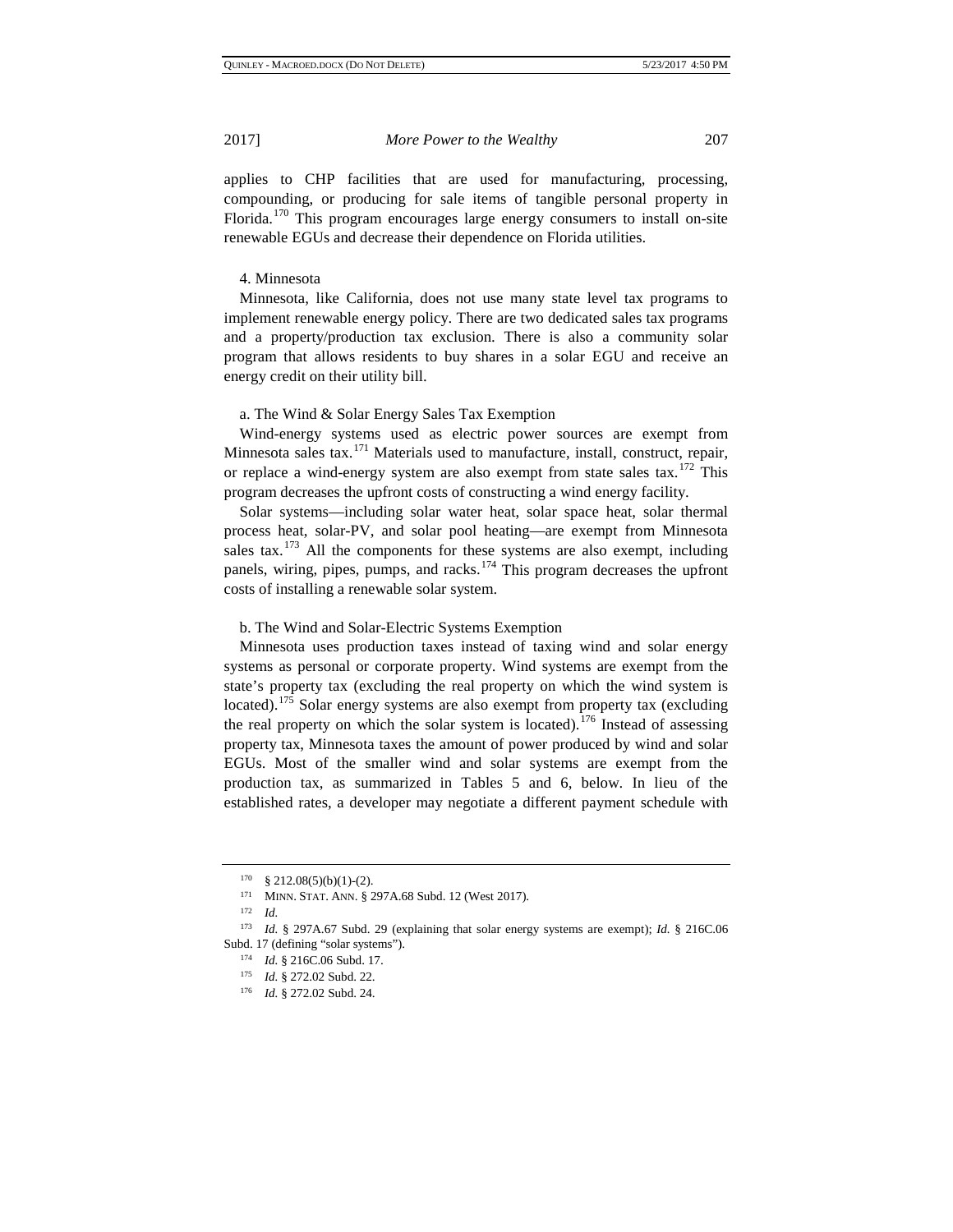the local authority.<sup>[177](#page-23-0)</sup> This allows homeowners to remain exempt, while lightly taxing utility scale installations. This makes renewable energy systems attractive for homeowners, while maintaining some revenue from larger EGUs.

| Table 5: Minnesota Production Tax on Wind Energy Systems <sup>178</sup> |  |  |
|-------------------------------------------------------------------------|--|--|
|                                                                         |  |  |

| <b>System Capacity</b>      | Tax           |
|-----------------------------|---------------|
| Greater than 12MW nameplate | \$0.0012/kWh  |
| Between 2MW and 12 MW       | \$0.00036/kWh |
| nameplate                   |               |
| Between 0.25MW and 2MW      | \$0.00012/kWh |
| nameplate                   |               |
| Below 0.25MW                | Exempt        |

Table 6: Minnesota Production Tax on Solar Energy Systems<sup>[179](#page-23-2)</sup>

| <b>System Capacity</b> | Tax       |
|------------------------|-----------|
| Greater than 1MW       | \$1.20MWh |
| 1MW or less            | Exempt    |

# c. The Community Solar Program

The Minnesota Community Solar program is not a tax-program, but it does attempt to alleviate a significant concern regarding small-scale renewable energy production. Essentially, utility customers can subscribe to a portion of a utility scale solar project.<sup>[180](#page-23-3)</sup> The production of this portion of the project is then credited on the subscriber's electric bill. $181$  The program provides a way for those who rent or do not live in a single-family dwelling to benefit from small-scale solar production.<sup>[182](#page-23-5)</sup> Program participants do not receive significant tax benefits, but do benefit with credits on their utility bills. This allows low-income utility customers to reap some benefit from small-scale renewable energy.

#### D. *State Tax Policies Analysis*

State tax programs are more diverse than federal programs, primarily because of sales and property tax programs. Arizona and Florida have largely followed the Federal example and provide investment or production tax credits. At the

<sup>177</sup> *Id.* § 272.028.

<sup>178</sup> *Id.* § 272.029 Subd. 3.

<sup>179</sup> *Id.* § 272.0295 Subd. 3.

<sup>180</sup> *Id.* § 216B.1641(a).

<sup>181</sup> *Id.* § 216B.1641(d).

<span id="page-23-5"></span><span id="page-23-4"></span><span id="page-23-3"></span><span id="page-23-2"></span><span id="page-23-1"></span><span id="page-23-0"></span><sup>182</sup> David Shaffer, *XCEL Gets 427 Solar Garden Applications in Minnesota*, MINNEAPOLIS STAR-TR. (Dec. 19, 2014), http://www.startribune.com/business/286401911.html.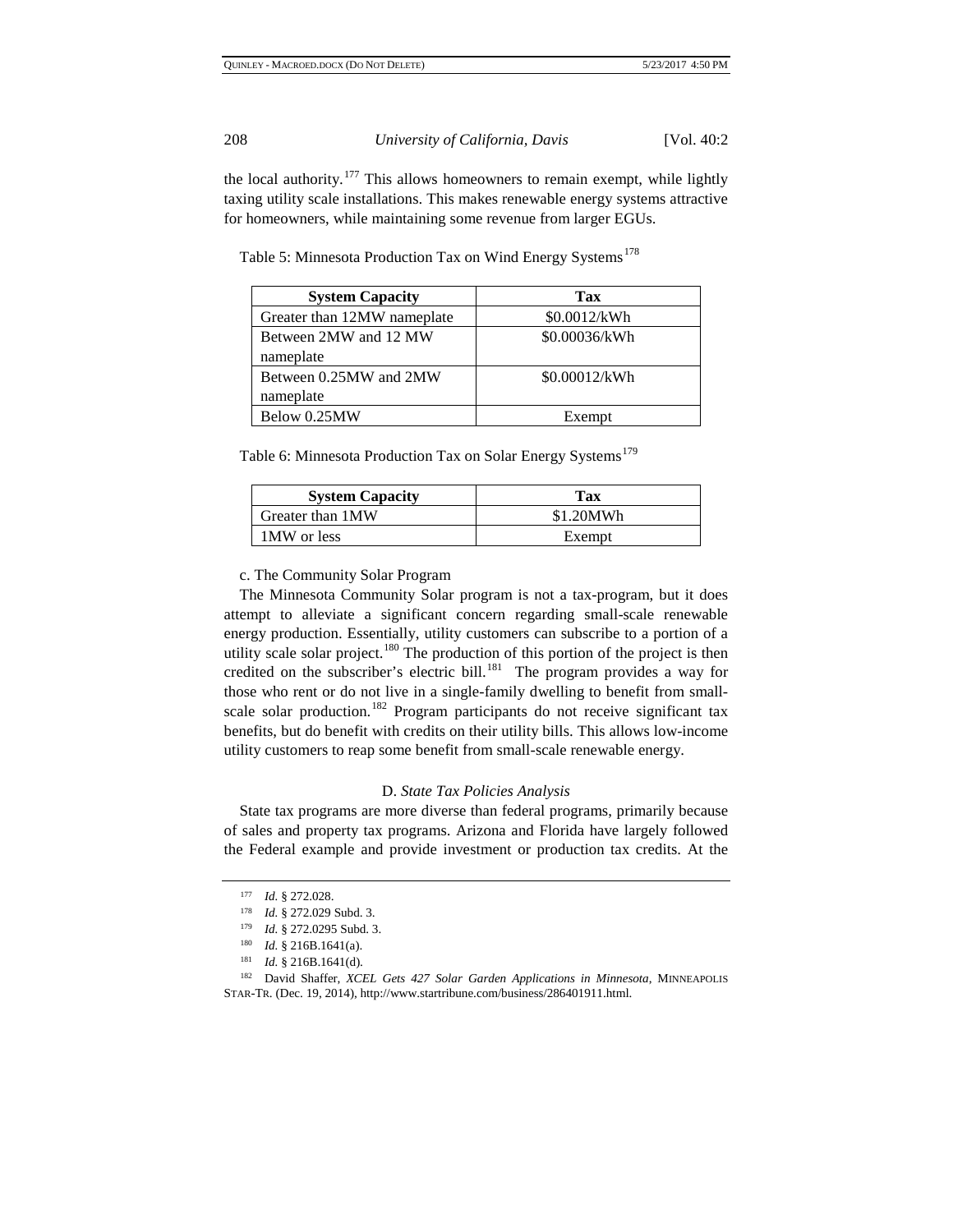state level, these programs are capped and prioritized for large energy producers; essentially independent power producers and utilities. California and Minnesota have forgone federal imitations. These states solely use state level sales, use, and property tax policies.

States with a renewable energy policy driven by other methods offer limited tax programs. These states rely on regulatory mechanisms, such as stringent RPS goals, cap-and-trade programs, and energy standards, to drive renewable energy adoption.<sup>[183](#page-24-0)</sup> States lacking a comprehensive policy or regulatory mechanisms rely on the PTC-ITC model. PTCs and ITCs subsidize renewable energy production to make it cost-competitive with fossil fuel generation.<sup>[184](#page-24-1)</sup> In making renewable technology more cost-competitive, the technologies will proliferate and the free market will decrease overall costs to make renewable energy naturally competitive with fossil fuels.<sup>[185](#page-24-2)</sup> While reducing the cost of renewables is admirable, essential—and somewhat successful—the lack of considered impacts is troubling.

Most of the tax policies are in some way regressive—impacting those with more higher income less, and thereby create more of a burden on individuals who lack the resources to invest in the technologies encouraged by federal and state policies. These tax policies further the narratives that the adoption of renewables is more important than equally distributing the costs of adopting renewables. The minor exception to this is Arizona's woodstove deduction, which recognizes that some people are unable to afford the upfront investment in newer renewable technologies, so instead encourages the adoption of cleaner, more efficient traditional technologies that have other, knock-on environmental impacts as well (such as cleaner emissions.) Furthermore, because states have the exclusive ability to regulate sale and property taxes, there is the very real risk of significant regressive taxes on energy consumption that will disproportionately impact taxpayers without access to renewable technologies. For example, a sales tax benefit on solar is facially good, because it reduces the cost of the upfront system. But, if someone cannot afford to purchase the solar equipment; those who can afford it get a subsidy while lower income tax brackets are denied access to the benefits of solar, and become increasingly burden with the costs of unequitable adoption of renewable resources discussed below. Most state and federal programs have existed for at least a decade. Some

<span id="page-24-0"></span><sup>183</sup> Ann E. Carlson, *Designing Effective Climate Change Policy: Cap-And-Trade and Complementary Policies,* 49 HARV. J. ON LEGIS. 207, 211 (2012) (explaining that California, for example, utilizes three primary mechanisms to achieve renewable energy goals amongst climate policy). 184 ERIC LANTZ ET AL., NAT'L RENEWABLE ENERGY LAB., IMPLICATIONS OF A PTC EXTENSION

<span id="page-24-1"></span>ON US WIND DEPLOYMENT 2 (2014).

<span id="page-24-2"></span><sup>185</sup> PHILIP BROWN, CONG. RESEARCH SERV., U.S. RENEWABLE ELECTRICITY: HOW DOES THE PRODUCTION TAX CREDIT (PTC) IMPACT WIND MARKETS 14 (2012), http://www.fas.org/ sgp/crs/misc/R42576.pdf.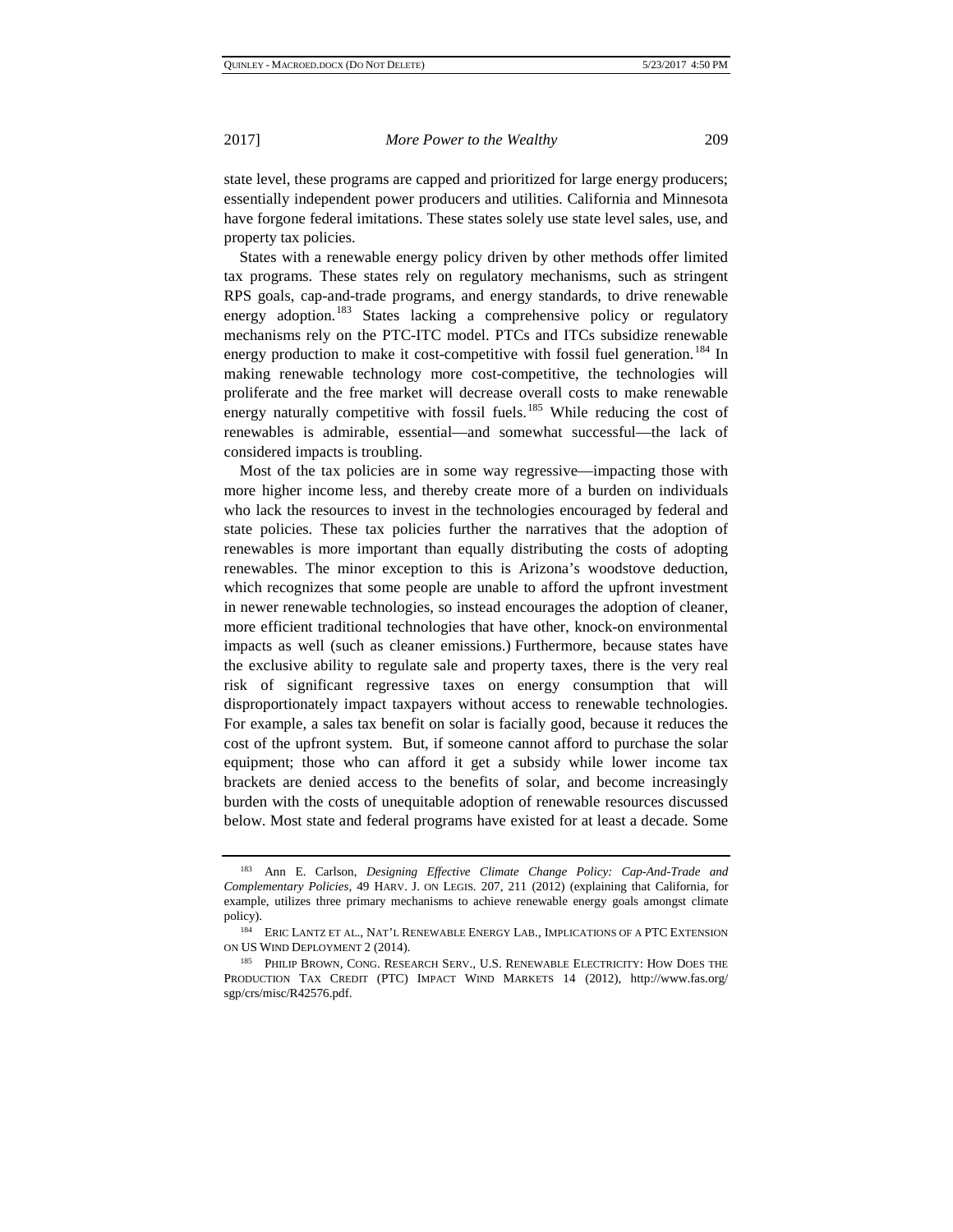have existed for nearly a quarter century. In that time, the programs have succeeded in artificially accelerating the adoption of renewable EGUs and energy efficiency technology. While furthering renewable energy policy, these tax programs have also exposed a widening gap in equality between those able to afford new technologies and those beholden to the monopoly-utility behemoth.

### III. RENEWABLE RESOURCES: A DISRUPTION IN ELECTRICITY PRICES

#### A. *A Brief Overview of the Electric Sector*

The implementation of these tax policies presents a problem for the continued and equitable integration of renewable resources onto the grid. The existing utility model is built around government-sanctioned monopoly.<sup>[186](#page-25-0)</sup> Even after deregulation in the 1990s, there are key factors that support the continued existence of centralized electric distribution, such as the high cost of delivery infrastructure maintenance.<sup>[187](#page-25-1)</sup> Utilities exist either as non-profit governmental entities (publicly owned utilities or POUs) or profit-seeking companies (investor owned utilities or IOUs).<sup>[188](#page-25-2)</sup> The utilities are charged with a must-serve mandate in a geographic service area, maintenance of electrical distribution infrastructure, and ensuring a supply of electricity to satisfy the load in their service territory.<sup>[189](#page-25-3)</sup> In exchange, the utilities charge rates. For MOUs, these rates reflect the costs required to maintain the system and further future investment.<sup>[190](#page-25-4)</sup> For IOUs, the state's utilities commission sets the rates.<sup>[191](#page-25-5)</sup> The set rates reflect a reasonable return on investment and the cost of maintaining the existing infrastructure—including power generation assets and power purchase agreements.<sup>[192](#page-25-6)</sup> This model supports a centralized distribution model and is under strain from the introduction of distributed renewable resources.<sup>[193](#page-25-7)</sup> The strain

<span id="page-25-2"></span><span id="page-25-1"></span><span id="page-25-0"></span><sup>186</sup> *See* U.S. DEP'T OF ENERGY, A PRIMER ON ELECTRIC UTILITIES, DEREGULATION, AND RESTRUCTURING OF U.S. ELECTRICITY MARKETS 2.1 (May 2002), http://www.pnl.gov/main/ publications/external/technical\_reports/PNNL-13906.pdf [hereinafter U.S. DEP'T OF ENERGY PRIMER].

 $\frac{187}{188}$  *Id.* 

*Id.* 

 $\frac{189}{190}$  *Id.* at 2.2.

*Id.* at 2.1.

<sup>191</sup> *Id.*

<sup>192</sup> *Id.* at 5.2.

<span id="page-25-7"></span><span id="page-25-6"></span><span id="page-25-5"></span><span id="page-25-4"></span><span id="page-25-3"></span><sup>193</sup> Alan Neuhauser, *Utility CEO: Generators Will Soon Make Electric Grid an 'Antiquated System,'* U.S. NEWS & WORLD REPORT (Feb. 28, 2014), https://www.usnews.com/news/articles /2014/02/27/utility-ceo-generators-will-soon-make-electric-grid-an-antiquated-system (describing the transformation potential for the U.S. grid into a series of microgrids and describing the backbone role the centralized grid plays); *see also* Severin Borenstein, *The Economics of Fixed Cost Recovery by Utilities*, 29 THE ELECTRICITY J. 5, 7 (2016) (stating, "For instance, energy efficiency programs, discounts to low-income customers, and subsidies for installing distributed generation are now costs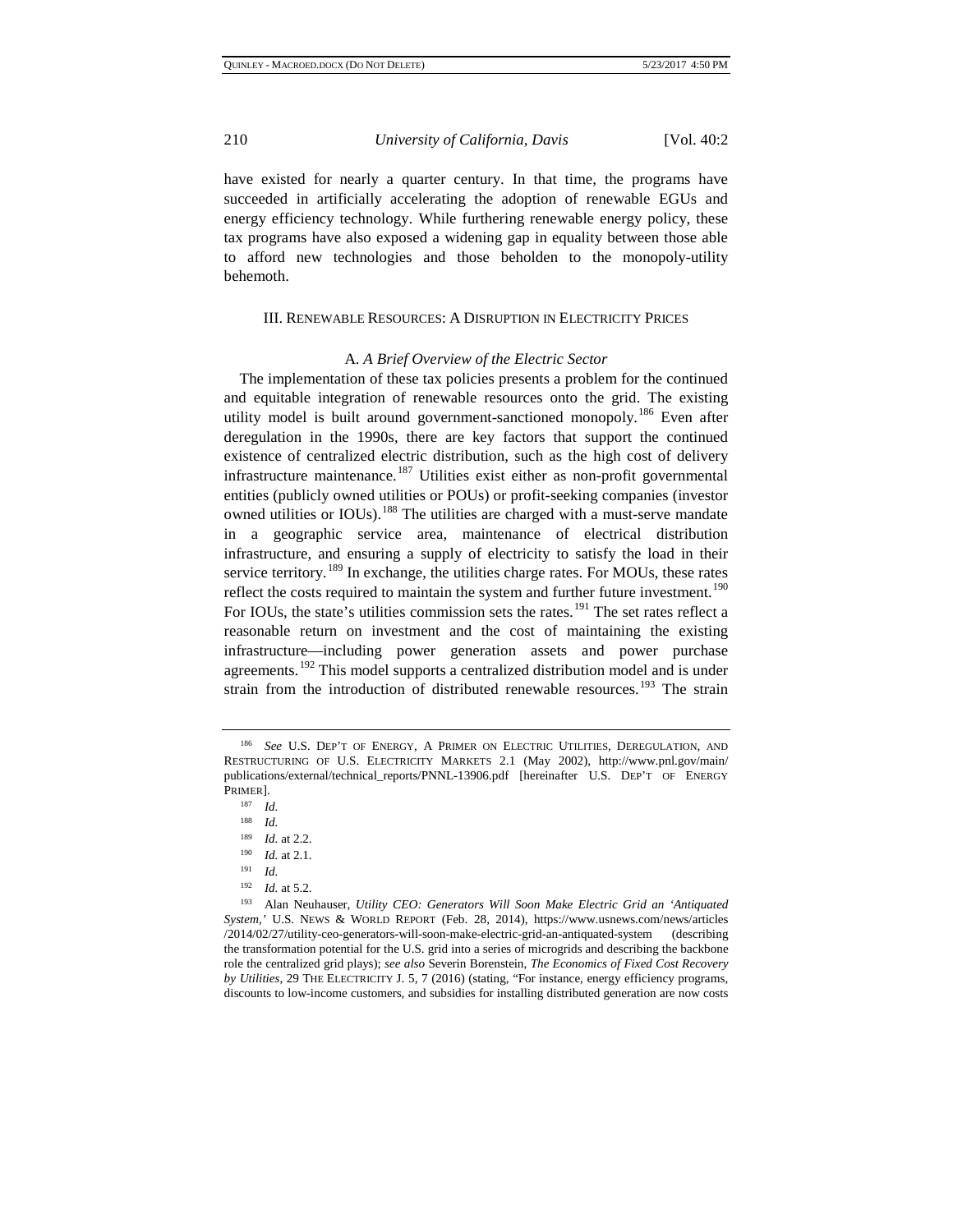presents not an issue of utility survival, but of utilities' ability to continue serving customers who are unable to achieve grid independence. This is an issue exacerbated by the reality of the renewable energy tax programs and their interplay with the existing model.

#### B. *Renewable Resources and the Grid*

Renewable resources exist in two capacities: utility-scale and distributed generation (DG). Utility-scale installations are large-scale EGUs that generate electricity on the same scale as a traditionally fueled power plant, generally 10 MW nameplate capacity or larger.<sup>[194](#page-26-0)</sup> These facilities are owned and operated by a utility or independent power producer.<sup>[195](#page-26-1)</sup> The utility then incurs either the operating cost of the power plant or the purchase cost, at wholesale rates, of electricity from the independent producer.<sup>[196](#page-26-2)</sup> DG is, essentially, rooftop solar. DG is decentralized energy production, where myriad individual producers produce small amounts of energy.<sup>[197](#page-26-3)</sup> The energy is produced behind the meter, that is, at the consumer's home or business.<sup>[198](#page-26-4)</sup> The energy offsets the individual's own electricity usage.<sup>[199](#page-26-5)</sup> Any excess energy is fed back to the grid.<sup>[200](#page-26-6)</sup> During peak-DG hours in the late afternoon, there is usually an excess of energy.<sup>[201](#page-26-7)</sup> During the peak demand hours of the early evening, these DG generators usually consume electricity from the grid.<sup>[202](#page-26-8)</sup> Most DG producers are

<span id="page-26-1"></span>center/educational-resources/electricity-101 (last visited March 27, 2017) (describing the ownership of the electric system as: IOUs owning 38% of net generation, publicly-owned utilities and cooperatives owning 15% of net generation, independent power producers owning 40% of net generation; and the Federal Government owning 7% of net generation).

that the utility must recover, but are not part of the social marginal cost of providing a kWh to a specific customer. In addition, energy efficiency programs and distributed generation have reduced demand and thus required that the revenue shortfall from marginal-cost pricing be made up over a smaller number of kWh.").

<span id="page-26-0"></span><sup>194</sup> U.S. DEP'T OF ENERGY PRIMER, *supra* note 187, at 3.4-3.5; *see also* CAL. ENERGY COMM'N, *Utility Scale Renewable Energy*, http://www.energy.ca.gov/research/renewable/utility.html (last visited March 27, 2017) (describing utility scale renewable energy as being 10 MW or larger); *see also* U.S. ENERGY INFORMATION ADMIN., Glossary, https://www.eia.gov/tools/glossary/index .php?id=G#gen\_nameplate (under letter "G", scroll down for definition of "Generation Nameplate Capacity (installed)") (last visited March 27, 2017) (defining nameplate capacity as the "maximum rated output of a generator, prime mover, or other electric power production equipment . . . .").<br><sup>195</sup> U.S. DEP'T OF ENERGY, *Electricity 101*, https://energy.gov/oe/information-

<span id="page-26-5"></span><span id="page-26-4"></span><span id="page-26-3"></span><span id="page-26-2"></span><sup>&</sup>lt;sup>196</sup> U.S. DEP'T OF ENERGY PRIMER, *supra* note 187, at 6.8-6.10.<br><sup>197</sup> AM. PUB. POWER ASS'N, DISTRIBUTED GENERATION: AN OVERVIEW OF RECENT POLICY AND MARKET DEVELOPMENTS 3 (2013), https://www.publicpower.org/files/PDFs/ Distributed%20Generation-Nov2013.pdf.

<sup>&</sup>lt;sup>198</sup> *Id.*  $1^{99}$  *Id.* at 3-4.

<span id="page-26-7"></span><span id="page-26-6"></span><sup>199</sup> *Id.* at 3-4. 200 *Id.* at 4. 201 LITTLE HOOVER COMM'N, *supra* note 27, at 9-10.

<span id="page-26-8"></span><sup>202</sup> *Id.*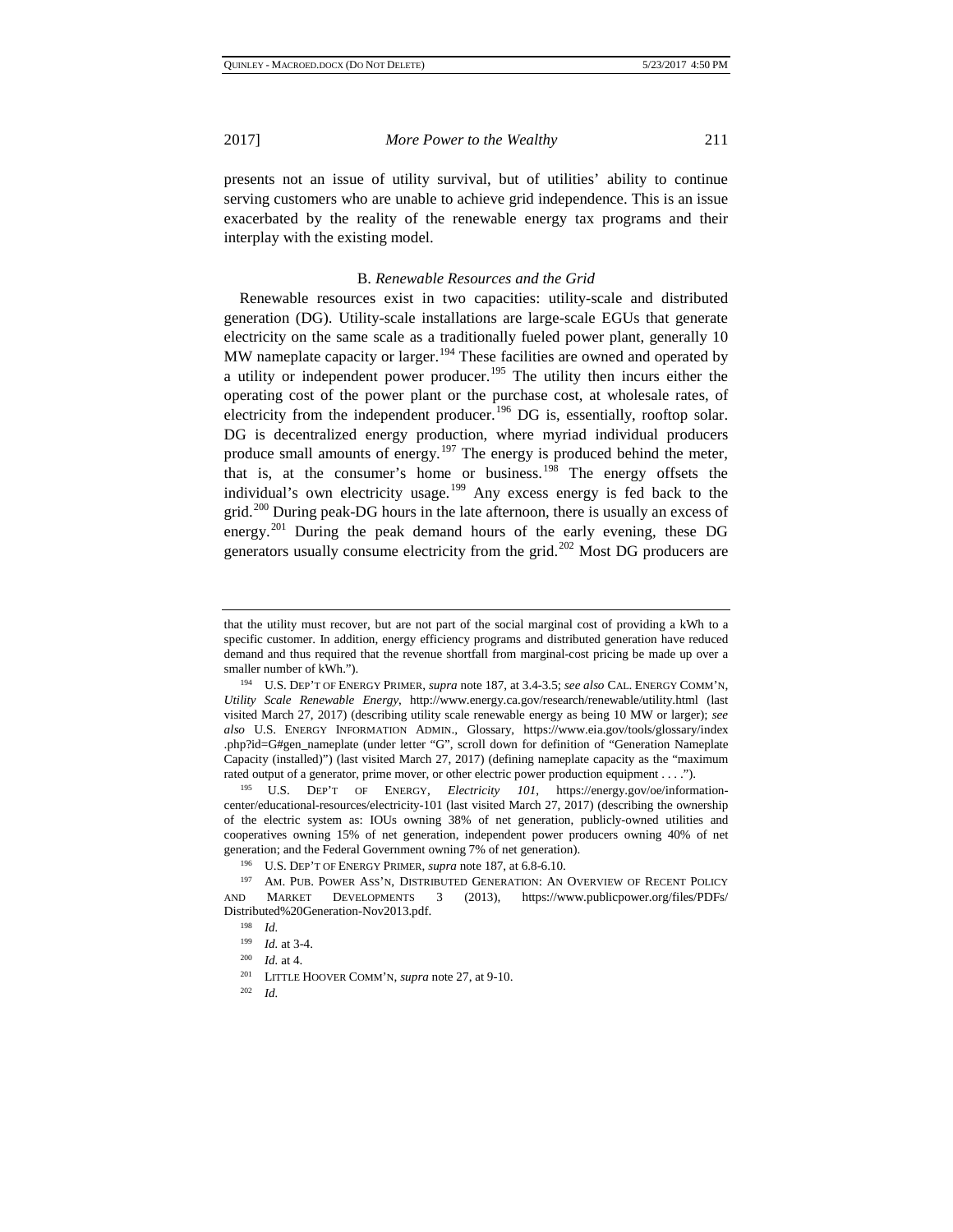unable to achieve full grid independence without an on-site energy storage system.<sup>[203](#page-27-0)</sup>

DG has, in the past five years, changed the dynamics of power supply and demand.[204](#page-27-1) This drastic change is coupled with policies that offset the costs of installing DG infrastructure and protectionist measures for utility-scale renewable generation. States use a net-metering policy for DG and most states have experimented with feed-in tariffs for utility-scale.<sup>[205](#page-27-2)</sup>

#### C. *The Cost of Buying Electricity*

Traditionally, utilities procure generation in three ways: owning and operating EGUs, entering long-term power-purchase agreements (PPAs) with other plant operators, and buying electricity on the spot market for exceptional demand days.<sup>[206](#page-27-3)</sup> Utility customers who own DG do not fall into any of these three categories. These producer-customers are not sophisticated or large enough to participate in PPAs or the spot market.<sup>[207](#page-27-4)</sup> To remedy this, state utility commissions force utilities to purchase the excess power from DG producers.<sup>[208](#page-27-5)</sup> This purchase is at retail—not wholesale—rates.<sup>[209](#page-27-6)</sup> States differ in the specifics of net-metering, but the concept is broadly the same. At the end of each billing period, a credit for the amount of electricity produced is given to the customer.<sup>[210](#page-27-7)</sup> This amount often offsets a large portion of the customer's bill.<sup>[211](#page-27-8)</sup> Occasionally, the customer receives a negative credit and is owed money by the

<span id="page-27-0"></span><sup>203</sup> PETER BRONSKI ET AL., ROCKY MOUNTAIN INST., THE ECONOMICS OF GRID DEFECTION: WHEN AND WHERE DISTRIBUTED SOLAR GENERATION PLUS STORAGE COMPETES WITH TRADITIONAL UTILITY SERVICE 6 (2014), http://www.rmi.org/PDF\_economics\_of \_grid\_defection\_full\_report.

<span id="page-27-1"></span><sup>204</sup> *Id.* at 12. Between 2010 and 2012, DG has increased installed capacity by 62%. *See also*  CAL. ENERGY COMM'N, *Tracking Progress* 19 (2016), http://www.energy.ca.gov/renewables/ tracking\_progress/documents/renewable.pdf (describing installation of a combined 5,100 MW of solar PV by the end of 2016).

<sup>205</sup> AM. PUB. POWER ASS'N, *supra* note 198, at 3-4.

<sup>206</sup> U.S. DEP'T OF ENERGY PRIMER, *supra* note 187, at 6.6-6.9.

<span id="page-27-4"></span><span id="page-27-3"></span><span id="page-27-2"></span><sup>207</sup> Nicholas A. Giannasca, *PPAs for DG: What Every Real Property Owner Should Know*, PUB. UTILITIES FORTNIGHTLY 1 (June 2013), https://www.fortnightly.com/fortnightly/2013/06/ppasdg?page=0,0. The article also notes that as policies change, the PPA model is increasingly creeping into the DG market, especially where property owners are not DG system owners. *Id.*

<sup>208</sup> MARTINOT ET AL., *supra* note 4, at 12-13.

<span id="page-27-8"></span><span id="page-27-7"></span><span id="page-27-6"></span><span id="page-27-5"></span><sup>209</sup> Ashley Brown & Louisa Lund, *Distributed Generation: How Green? How Efficient? How Well-Priced?*, 26 THE ELECTRICITY J. 28, 30 (2013). 210 MARTINOT ET AL., *supra* note 4, at 12-13.

<sup>211</sup> *Id.*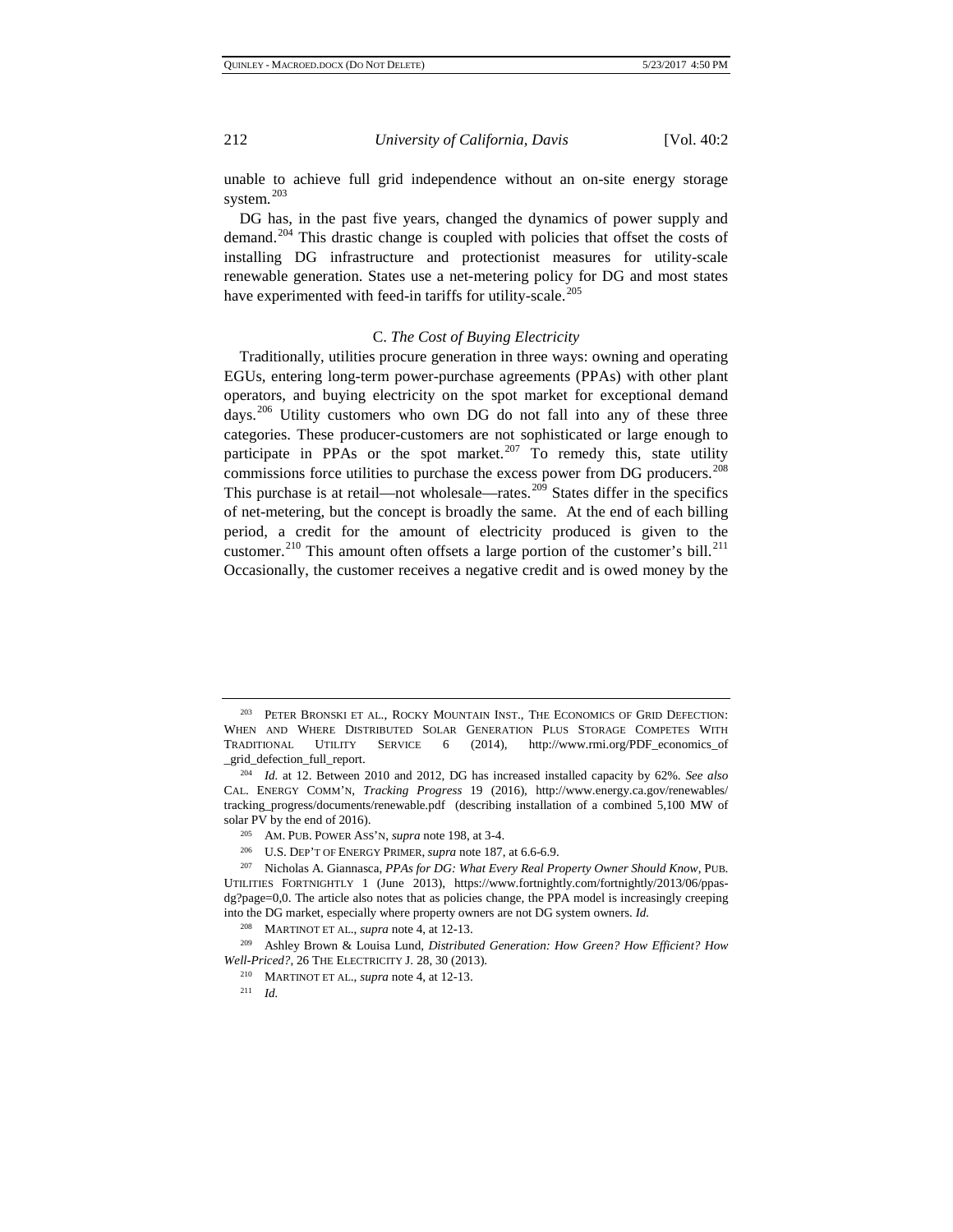utility.<sup>[212](#page-28-0)</sup> This negative balance is paid out, carried over, or zeroed out at the end of the year depending on the state.<sup>[213](#page-28-1)</sup>

Feed-in tariffs function in a similar manner to net-metering, but on the utility scale.<sup>[214](#page-28-2)</sup> The intermittent nature of renewables (the sun does not always shine, the wind does not always blow, and most renewables are unable to fulfill baseload utility functions without effective, large storage)<sup>[215](#page-28-3)</sup> makes renewable assets unattractive from a reliability perspective.<sup>[216](#page-28-4)</sup> To remedy this issue, some states utilize feed-in tariffs.<sup>[217](#page-28-5)</sup> Feed-in tariffs require utilities to purchase the electricity from renewable EGUs at set prices.<sup>[218](#page-28-6)</sup> These prices do not always reflect market rates.<sup>[219](#page-28-7)</sup> The feed-in tariff often increases the overall cost of electricity for the utility and can create significant tariff deficits (or where the value of the electricity is worth less than the mandated payments.)<sup>[220](#page-28-8)</sup> This cost is then passed on to customers through increased rates. $^{221}$  $^{221}$  $^{221}$ 

#### D. *A Regressive Tax on Electric Consumption*

The combined effects of net-metering, feed-in tariffs, forced renewable portfolio standards, and renewable energy tax programs have created an exceptionally regressive tax on electricity. Individually and facially not all tax policies are regressive. However, when implemented in the real world and used in conjunction with other renewable energy polices, the effect is one of massive inequality across tax brackets.

<span id="page-28-0"></span><sup>212</sup> MASS. EXECUTIVE OFFICE OF ENERGY AND ENVTL AFFAIRS, *Net Metering Frequently Asked Questions & Answers*, http://www.mass.gov/eea/grants-and-tech-assistance/guidance-technical-

<span id="page-28-1"></span>assistance/agencies-and-divisions/dpu/net-metering-faqs.html (last visited March 27, 2017). 213 *Id.*; *see e.g.,* Southern California Edison, *Understanding Your Energy Bill For Net Energy Metering Customers*, 4 https://www.sce.com/wps/wcm/connect/b94f53d4-81f5-4e7f-ad0d-1c60c2a1fa64/NEM\_FactSheet.pdf?MOD=AJPERES (2011) (allowing net metering customers to roll over or cash out energy credits at the end of a 12-month period). 214 AM. PUB. POWER ASS'N, *supra* note 198, at 4.

<span id="page-28-3"></span><span id="page-28-2"></span><sup>215</sup> Mark A. Delucchi & Mark Z. Jacobson, *Providing All Global Energy with Wind, Water, and Solar Power, Part II: Reliability, System and Transmission Costs, and Policies*, 39 ENERGY POL'Y 1170, 1178 (2011) (describing the need for centralized or decentralized storage over the grid to support 100% renewable energy production).

<span id="page-28-4"></span><sup>216</sup> *See* Paul L. Joskow, *Creating a Smarter U.S. Electricity Grid*, 26 J. OF ECON. PERSP. 29, 36- 37 (2012).

<span id="page-28-5"></span><sup>217</sup> National Renewable Energy Laboratory, *Feed in Tariffs,* http://www.nrel.gov/tech \_deployment/state\_local\_governments/basics\_tariffs.html (last visited March 27, 2017) (stating California, Hawaii, Maine, Oregon, Vermont, and Washington utilizes feed-in tariffs or similar). 218 AM. PUB. POWER ASS'N, supra note 198, at 4.

<sup>219</sup> *Id.*

<span id="page-28-9"></span><span id="page-28-8"></span><span id="page-28-7"></span><span id="page-28-6"></span><sup>&</sup>lt;sup>220</sup> The worst example of this is in Spain where, in 2012, utilities paid solar producers  $\bigoplus$ .6 in subsidy payments for 4 percent of the power supply, causing bills to rise. Andrés Cala, *Renewable Energy in Spain is Taking a Beating*, N.Y. TIMES (Oct. 9, 2013). 221 *Id.*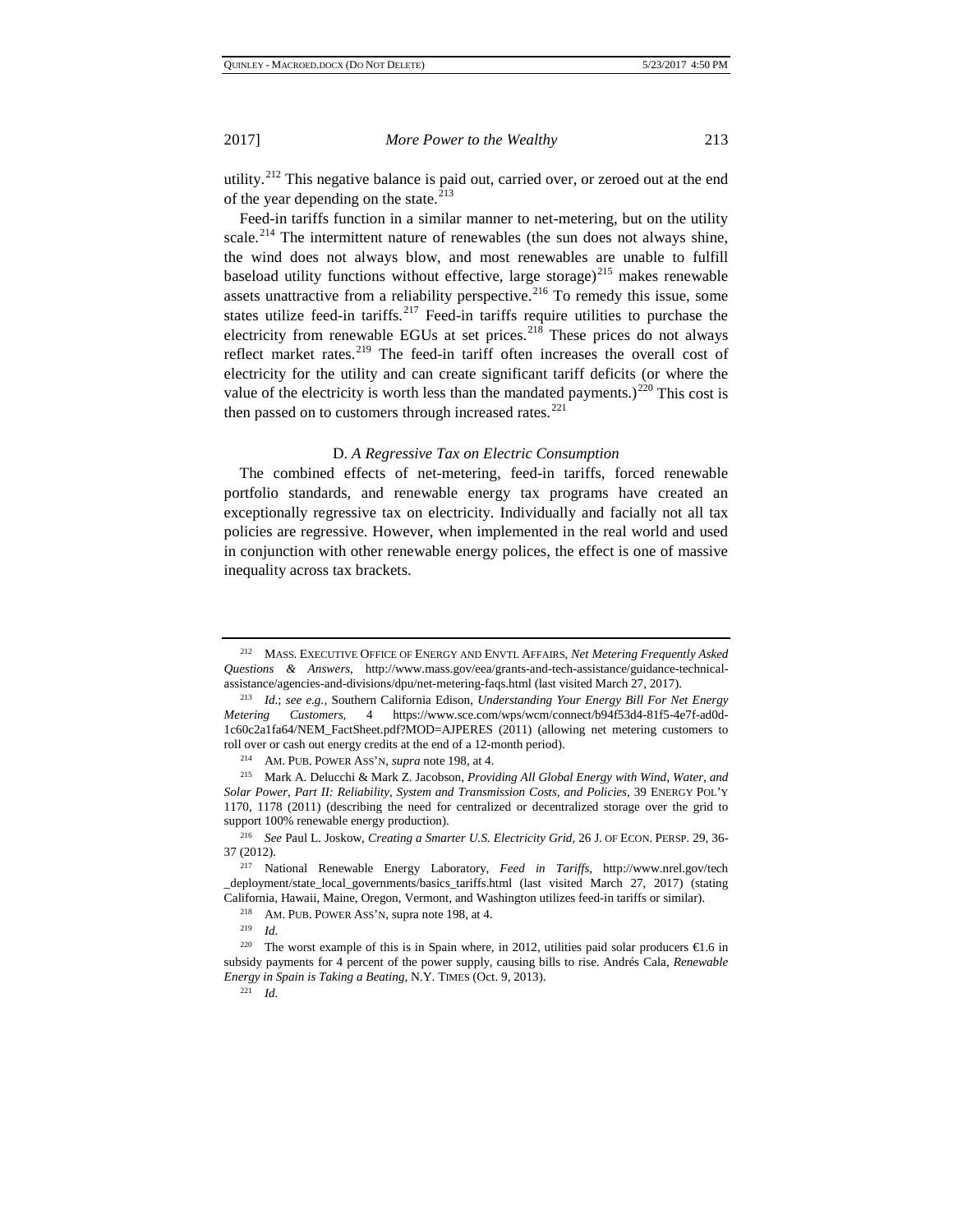The least regressive tax program is the Federal Residential Energy Conservation Subsidy Exclusion ("Conservation Subsidy").<sup>[222](#page-29-0)</sup> By excluding the money received for energy conservation programs from taxable income, the exclusion prevents low-income taxpayers from jumping brackets and missing out on vital tax programs and other federal benefits. This is critical in allowing low-income taxpayers to participate in energy efficiency programs without potentially sacrificing other benefits. However, the Conservation Subsidy does not disqualify high-income taxpayers who install energy conservation measures without utility help. Therefore, the facially progressive Subsidy does nothing to offset the tax benefits available to high-income earners, or allow low-income earners to offset energy efficiency in a more progressive and beneficial manner. In other words: all the Conservation Subsidy does is NOT tax low-income earners on improving energy efficiency, while rewarding high income earners with minor rebates. Furthermore, the program applies only to POU customers, and not IOU customers, $223$  limiting the ability of most beneficiaries to use the exclusion.

Many federal and state corporate tax programs are facially fair. The federal and state PTC and ITC programs subsidize the construction of renewable EGUs and the production of renewable electricity. Theoretically, this subsidy reduces the overall cost of electricity, and therefore reduces potential rate increases on utility customers considering the RPS and feed-in tariffs.<sup>[224](#page-29-2)</sup> Because renewable electricity generally costs more per MWh than fossil fuel or nuclear electricity, and remains unable to provide reliable baseline energy without efficient largescale storage, the PTC and ITC programs help to offset this cost by lowering the cost of utility-scale renewable generation. And, theoretically, if utilities provide renewable generation, then the benefits of renewable energy are distributed equitability among the ratebase.

<span id="page-29-0"></span><sup>222</sup> Kenneth W. Costello, *Rethinking Regulation - Not So Fast: Why The Electric Industry May Be Heading in the Wrong Direction*, PUB. UTILITIES FORTNIGHTLY (March 2015), https://www.fortnightly.com/fortnightly/2015/03/rethinking-regulation?page=0%2C0 (stating "Are customers funding the advancement of social objectives through inflated electricity rates without compensatory benefits? These actions might also have a regressive effect by disproportionally burdening below-average income households. For example, the beneficiaries might mostly include high-income households while the payers are households of lower incomes."); *see also infra* text accompanying footnotes 26-32 (discussing the application of the FEECSE).

<span id="page-29-1"></span><sup>223</sup> *Briefing Background*, CAL. MUN. UTIL. ASS'N, http://cmua.org/wpcmua/wp-content/ uploads/2015/02/Briefing\_Background.pdf (2015) (stating that POUs serve only 25% of Californians, and that 75% of Californians are automatically ineligible for the Subsidy exclusion if they receive benefits from an IOU).<br><sup>224</sup> In 2012, for example, most renewable wind producers received more subsidies than their tax

<span id="page-29-2"></span>burden, except for producers in Arizona. INST. FOR ENERGY RESEARCH, ESTIMATING THE STATE-LEVEL IMPACT OF FEDERAL WIND ENERGY SUBSIDIES (2013), http://instituteforenergyresearch.org/wp-content/uploads/2013/12/State-Level-Impact-of-Federal-Wind-Subsidies.pdf.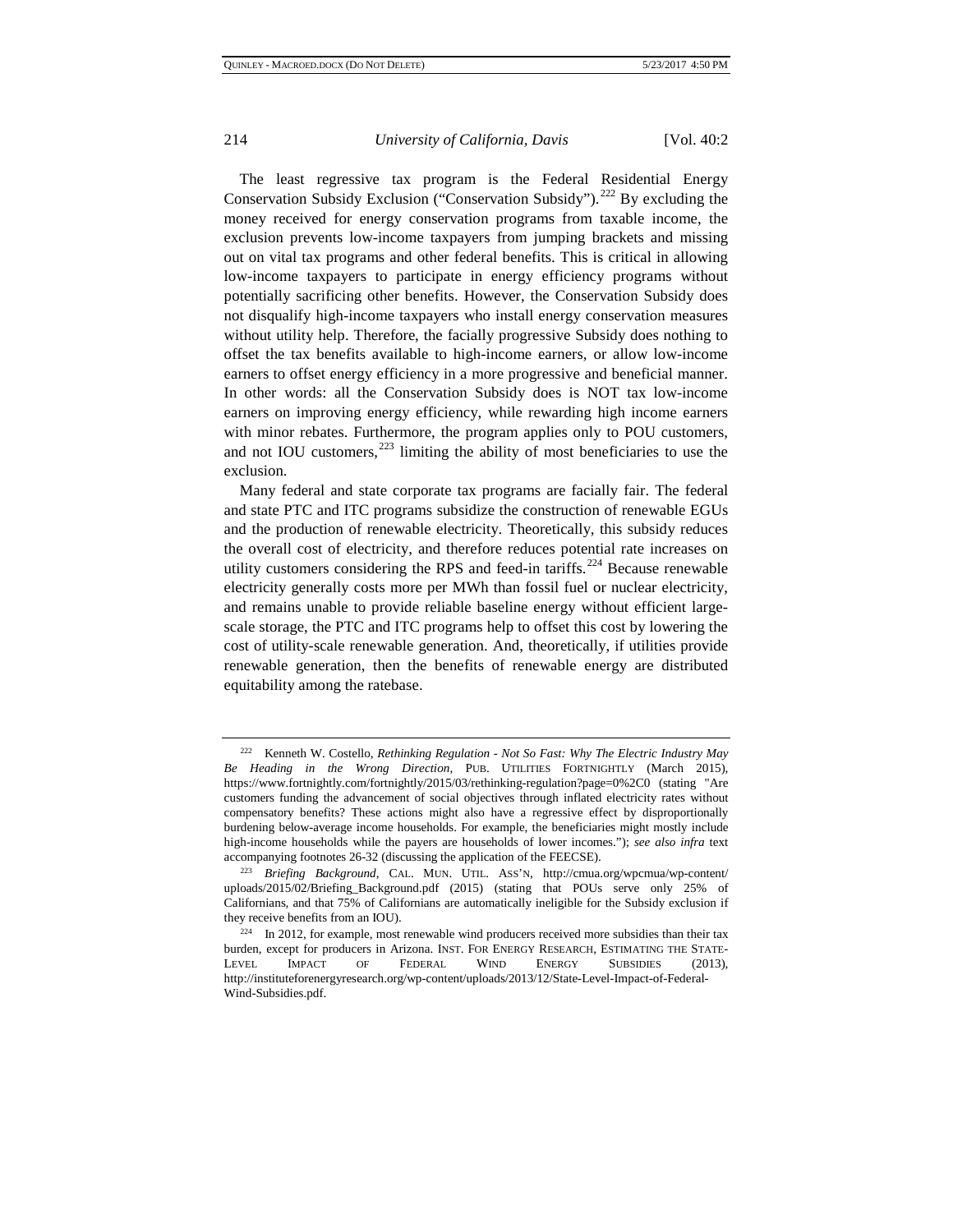In reality these policies have a regressive impact. The PTC and ITC only offset a portion of the cost of renewable generation. Even with the tax subsidies, renewable generation generally costs more than baseload fossil fuel generation for utility plants entering service in 2018 and  $2040$ .<sup>[225](#page-30-0)</sup> These facts, coupled with the RPS mandate to produce or buy a set amount of renewable energy, means utilities spend more money on electricity production.<sup>[226](#page-30-1)</sup> Increased costs impact low-income customers in several ways. State utility commissions may allow rate increases to account for the increased cost of procurement, thereby increasing the rates beyond what would be natural in the market.<sup>[227](#page-30-2)</sup> This means low-income customers will pay more for electricity, and a greater percentage of their wealth will pay for electricity. If the utility commission does not allow a rate increase, utilities are forced to allocate fewer funds for low-income programs and infrastructure maintenance.<sup>[228](#page-30-3)</sup> This reallocation impacts reliability and prevents some low-income customers from participating in essential programs. Both scenarios disproportionately impact low-income ratepayers. While these tax programs are designed to offset the cost of renewable energy integration, the amount is not enough to appropriately subsidize renewable energy considering other regulatory programs, like net-metering, that can shift the burden of renewable integration from traditional high-electricity users to moderate electricity users. To have the desired effect, the tax credits must be increased to offer a true subsidy, and ensure that the economic benefits of installed renewable resources are distributed equitably among electricity users.

Energy efficiency tax policies are slightly more regressive than the PTC and ITC programs because they generally impact high-electricity users more than

<span id="page-30-0"></span><sup>225</sup> ENERGY INFO. ADMIN, ENERGY OUTLOOK 2016, *supra* note 3, at 13, 16 (the average costs of technologies entering service in 2018 would be: nuclear--\$93/MWh; Solar PV--\$65.50/MWh; Solar Thermal--\$189.40/MWh; Natural Gas--\$57.60/MWh; Natural Gas with Carbon Capture & Sequestration--\$108.1/MWh. The average cost of technologies entering service in 2040 with tax credits would be: nuclear--\$93/MWh; Solar PV--\$65.50/MWh; Solar Thermal--\$189.40/MWh; Natural Gas--\$57.6/MWh; Natural Gas with Carbon Capture & Sequestration--\$81.10/MWh. Without tax credits, natural gas and nuclear would remain unchanged. Solar PV would increase to \$71.2/MWh and Solar Thermal would increase to \$205/MWh). *Id.* This reduction over natural market prices is not nearly enough to offset the benefits derived from individual tax benefits and allow more utility scale renewable development. Remember, these costs are also only for generation, and don't fully consider requirements for storage and dispatch ability necessary for a stable grid.

<sup>226</sup> *See* Costello, *supra* note 223, at 4.

<span id="page-30-2"></span><span id="page-30-1"></span><sup>227</sup> *See id.* (describing outdated rate designs, including paying retail rates for wholesale electricity from net metering customers); *see also* Morgan Lee, *California Regulators Approve Higher Electricity Rates For Most Residents,* L.A. TIMES (July 3, 2015), http://www.latimes.com/ business/la-fi-california-regulators-pass-higher-electricity-rates-20150703-story.html (describing the California Public Utilities Commission's vote to allow IOU rate increases because moderate electricity users pay less than the cost to serve them, particularly because of DG solar); *see also*  Rajab Khalilpour & Anthony Vassallo, *Leaving the Grid: An Ambition or A Real Choice?*, 82 ENERGY POL'Y 207, 217 (2015) (explaining that if too many people go off the electric grid, prices will rise and the utilities industry could ultimately fail). 228 *Id.*

<span id="page-30-3"></span>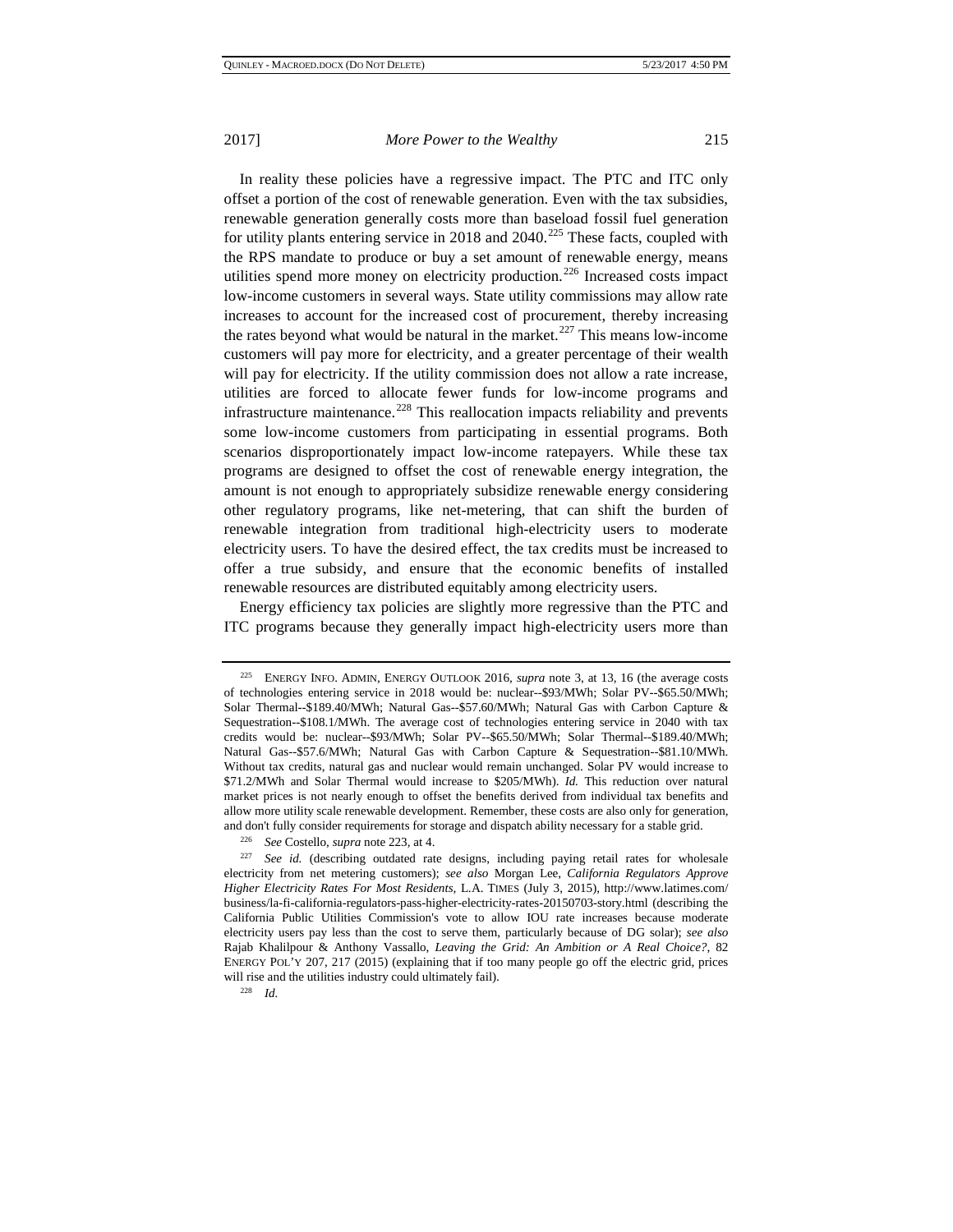moderate or law energy users. These policies effectively encourage the reduction of energy consumption. This allows more consumers to access the grid without requiring a corresponding increase in production.<sup>[229](#page-31-0)</sup> These tax policies help keep utility rate-bases flat through reduced demand.<sup>[230](#page-31-1)</sup> With a flat ratebase, utilities do not have income growth to pay for increased electricity costs, infrastructure maintenance, and low-income assistance programs. $^{231}$  $^{231}$  $^{231}$  Utilities must serve more customers with flat or declining income.<sup>[232](#page-31-3)</sup>

In addition to market distortion, energy efficiency taxes also generally benefit those with means. Corporations and individuals able to afford qualifying infrastructure upgrades are those who can also pay higher utility rates. The energy efficiency programs allow these taxpayers to offset the cost of the upgrades and reduce overall electricity consumption. This consumption reduction further shrinks a utility's rate base, and exacerbates the funding problem that disproportionately affects low-income customers. EE measures reduce the rates paid by high-income customers. As these customers use less electricity, low-income customers who are unable to reduce usage through increased individual generation or energy efficiency upgrades pay a greater percentage of their income for a basic necessity.[233](#page-31-4) And these low-income customers cannot reduce their usage because they are already using less energy than non-low income households and they cannot afford to install EE upgrades without financial help from utilities.

Property and sales tax exemptions and exclusions, as well as the individual generation credits, are the most regressive tax policies available. These policies disproportionately benefit higher income brackets, penalize low-income brackets, and contribute to the accelerating issues of load defection and grid

<span id="page-31-0"></span> $^{229}$  TRAVIS BRADFORD & ANNE HOSKINS, COLUMBIA AND PRINCETON UNIVERSITIES, VALUING DISTRIBUTED ENERGY: ECONOMIC AND REGULATORY CHALLENGES 12 (2013) (discusses the distribution of fixed costs over average per-customer kWh sales; when those sales decrease, costs are shifted to those consumers who cannot decrease kWh usage); *see also* Brown & Lund, *supra* note 210, at 31.

<span id="page-31-1"></span><sup>230</sup> BRADFORD & HOSKINS, *supra* note 228, at 12; *see also* SOUTHERN ENVIRONMENTAL LAW CENTER & CAROLINE GOLIN, A TROUBLING TREND IN RATE DESIGN: PROPOSED RATE DESIGN ALTERNATIVES TO HARMFUL FIXED CHARGES 1 (2015) https://www.southernenvironment.org/ uploads/news-feed/A\_Troubling\_Trend\_in\_Rate\_Design.pdf.

<sup>231</sup> SOUTHERN ENVIRONMENTAL LAW CENTER, *supra* note 231 at 1. 232 *Id.* 

<span id="page-31-4"></span><span id="page-31-3"></span><span id="page-31-2"></span><sup>233</sup> SOUTHERN ENVIRONMENTAL LAW CENTER, *supra* note 231 at 2 (in the majority of states, low-income households use anywhere from –1.9% to –37%, with an average of –16.% less kWh, than non-low income households); *see also* Diana Hernandez, *Energy Insecurity: A Framework for Understanding Energy, the Built Environment, and Health Among Vulnerable Populations in the Context of Climate Change*, 103 Am. J. Pub. Health e32 (2013), https://www.ncbi.nlm.nih.gov/pmc /articles/PMC3673265/ (stating that for households earning more than \$50,000, energy expenditures are 3% of after tax income; whereas for households earning less than \$10,000, energy expenditures are 33% of after tax income).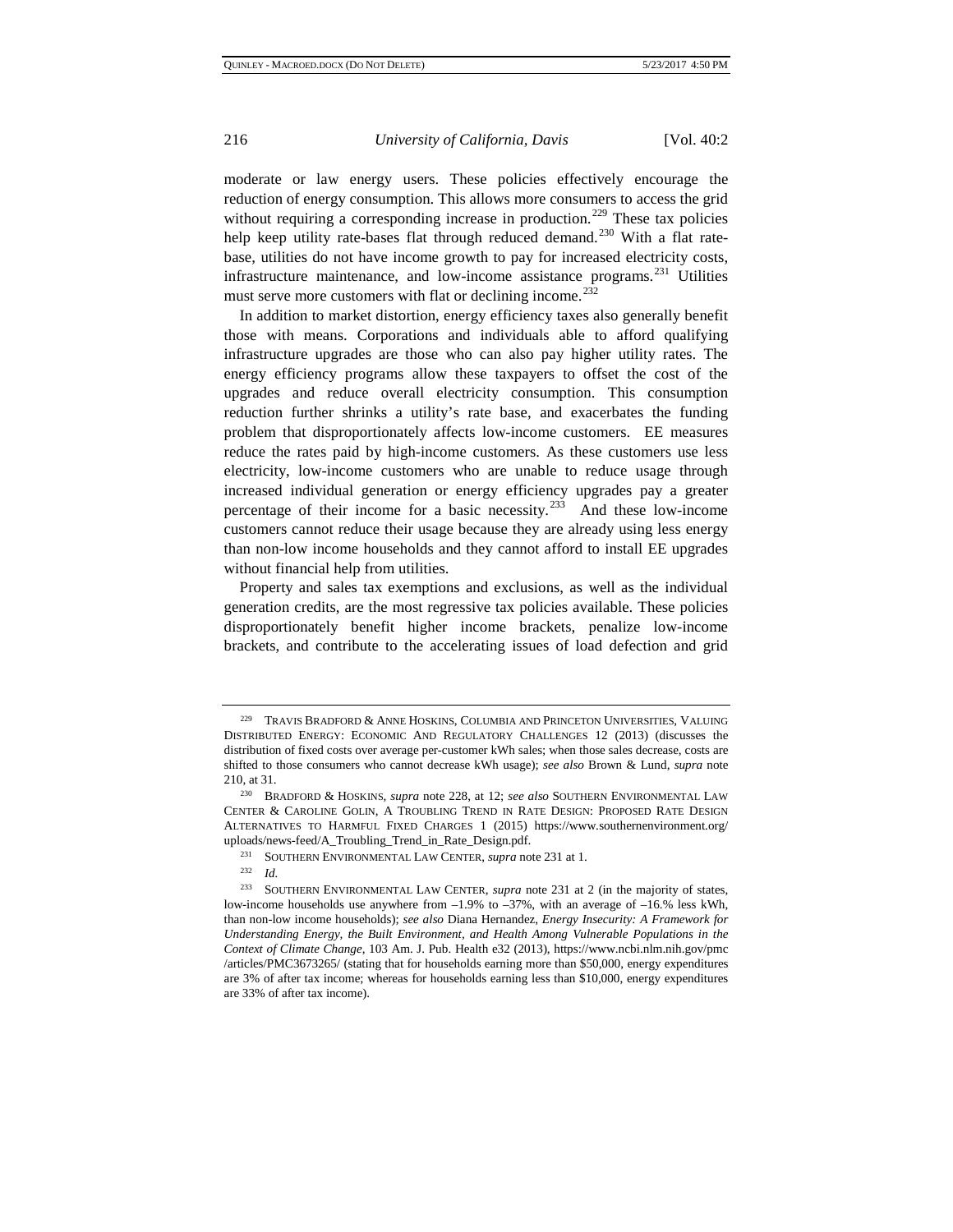defection. These defections further reduce a utility's rate base and perpetuate the consumer death spiral. $^{234}$  $^{234}$  $^{234}$ 

Exempting renewable energy equipment from the state sales tax seems to benefit lower income brackets. Without the added cost of a state sales tax, renewable energy equipment should become more affordable. However, the overall price of solar panels and other renewable EGUs is such that lower income tax payers are unable to afford them even with the sales tax exclusion, considering the cost of a system can range from \$2.87 to \$3.85 per watt, with an average 5 kilowatt system costing \$16,800 before tax credits and between \$10,045 to \$13,475 after tax credits.<sup>[235](#page-32-1)</sup> The sales tax exclusion eliminates a valuable source of revenue and subsidizes the ability of wealthy taxpayers to purchase equipment used to diminish their electricity bills. Lower income brackets are unable to take advantage of the sales tax exemptions, while wealthier tax brackets acquire the means to further offset their energy usage.

The property tax exclusions also facially appear beneficial to low-income taxpayers. When solar panels or other small renewable EGUs are installed on low-income properties the owners do not risk increased property tax. In theory, the exclusion should encourage low-income property owners to install renewable technologies. $^{236}$  $^{236}$  $^{236}$  However, those who own low value property are less likely to install renewable technologies because of the initial cost. Those that do install renewable capacity usually do so through a third-party leasing company.<sup>[237](#page-32-3)</sup> This arrangement does not allow the homeowner to receive the tax benefits, and instead allows a larger company to take advantage of the available tax programs. This further contributes to a shrinking rate-base for utility companies and the attendant program funding issues. High-income brackets can subsidize their energy usage, while low-income brackets face increased rates and less funding for programs that would achieve similar bill reductions.

Parallel to the sales tax exclusions, the properties benefiting from the property tax exclusions are generally owned by wealthier tax brackets, but the increase in value is not assessed.<sup>[238](#page-32-4)</sup> Therefore, states and municipalities again eliminate

<span id="page-32-0"></span><sup>234</sup> JANEE BRIESEMEISTER, AARP, RESIDENTIAL CONSUMERS AND THE ELECTRIC UTILITY OF THE FUTURE 7 (2016) http://publicpower.org/files/Residential%20%20Utility%20of%20the%20 Future\_final.pdf (describing that those who end up bearing costs are fewer and fewer captive utility customers).

<span id="page-32-1"></span><sup>235</sup> *How Much Do Solar Panels Cost in the U.S.?*, ENERGY SAGE, http://news.energysage.com /how-much-does-the-average-solar-panel-installation-cost-in-the-u-s/ (last visited March 27, 2017).

<span id="page-32-2"></span><sup>236</sup> *See* Sanya Carley, *State Renewable Energy Electricity Policies: An Empirical Evaluation of Effectiveness*, 37 ENERGY POL'Y, 3071, 3077 (2009) (stating that essentially, property tax benefits do not really affect the installation of renewable energy capacity; upfront costs and other tax benefits have a much stronger impact).

<span id="page-32-4"></span><span id="page-32-3"></span><sup>&</sup>lt;sup>237</sup> REICHAL, *supra* note 104, at 12.<br><sup>238</sup> There is no hard data on this. However, some inferences can be drawn from two telling numbers. Between 2013 and 2014, solar assets rose by \$5.1 billion dollars. *See* BLOOMBERG ENERGY FINANCE & THE BUS. COUNCIL FOR SUSTAINABLE ENERGY, 2015 FACTBOOK: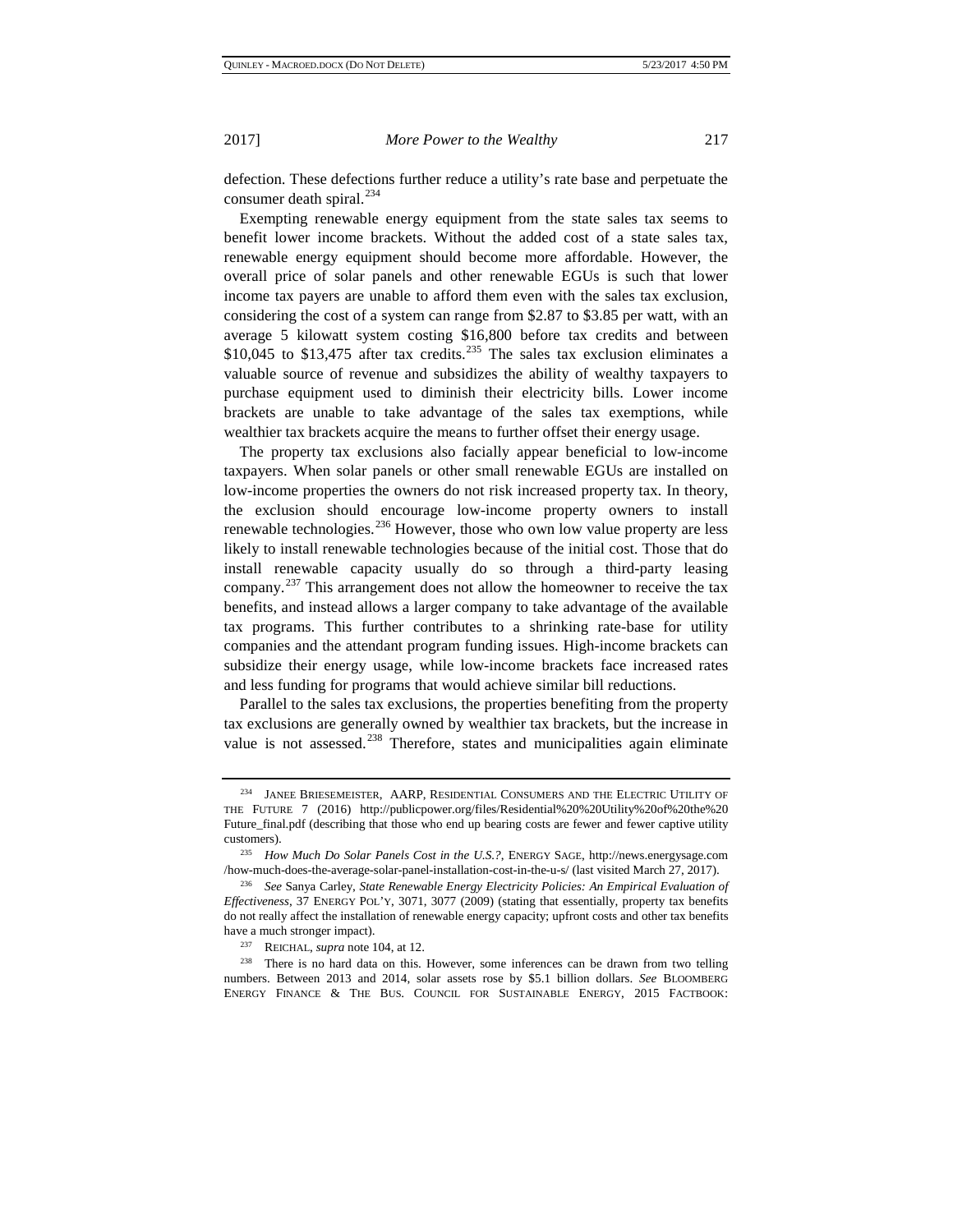significant increases in the value of property assessments and the corresponding revenue because those properties no longer have the value of a renewable energy system assessed. This exclusion further subsidizes the ability of high income earners to install renewable generation capacity and reduce their burden of utility costs, while excluding low-income earners from the same ability to engage in the equitable adoption and distribution of benefits of renewable technologies.

The apex of regressive renewable energy tax programs are individual generation credits. The state sales and property tax programs reduce the upfront and long-term costs of installing small-scale renewable EGUs. Net-metering pays the consumer retail rates for their generation capacity.<sup>[239](#page-33-0)</sup> This payment further reduces or eliminates the long-term cost of DG for the individual consumer. In addition to these benefits, the individual generation credits offset incurred upfront costs. The reduction in costs of small-scale renewable EGUs is incredibly attractive to those able to afford the equipment. The tax programs are subsidies that allow wealthy energy consumers to become relatively independent of the grid.<sup>[240](#page-33-1)</sup> And while some programs, such as Minnesota's Community Solar Initiative, attempt to diversify the type of individual that can take advantage of small-scale DG product, the core problem remains. Grid independence results in two linked phenomena: load defection and grid defection. These phenomena shift the cost burden of electric production and distribution to low-income utility customers.

#### E. *A Shrinking Utility Rate-Base*

Load defection is the decrease in electricity consumed from the centralized grid.<sup>[241](#page-33-2)</sup> Load defection will occur as DG becomes more affordable and prevalent. $242$  Wealthier tax brackets will be able to reduce their electricity consumption before lower tax brackets.<sup>[243](#page-33-4)</sup> Load defection will create a situation where many utility rate payers will be lower income.<sup>[244](#page-33-5)</sup> This burden shift effectively acts as a regressive tax on electricity use.

SUSTAINABLE ENERGY IN AMERICA 77 (3rd ed. 2015), http://www.bcse.org/images/ 2015%20Sustainable%20Energy%20in%20America%20Factbook.pdf. Of that growth, only \$2.64 billion of funds were derived from third-party lessors (the method lower-income homeowners utilize). *Id.* at 78. The majority of DG asset growth seems to be among those who can afford the upfront costs. *Id.* 239 RICHARD SCHAMLENSEE ET AL., MIT, THE FUTURE OF SOLAR ENERGY: AN

<span id="page-33-0"></span>INTERDISCIPLINARY MIT STUDY xvii (2015) https://energy.mit.edu/wp-content/uploads /2015/05/MITEI-The-Future-of-Solar-Energy.pdf.

<span id="page-33-5"></span><span id="page-33-4"></span><span id="page-33-3"></span><span id="page-33-2"></span><span id="page-33-1"></span><sup>&</sup>lt;sup>240</sup> Costello, *supra* note 223, at 4.<br><sup>241</sup> *See* PETER BRONSKI ET AL., ROCKY MOUNTAIN INST., THE ECONOMICS OF LOAD DEFECTION 5 (2015), http://www.rmi.org/electricity\_load\_defection. 242 *Id.* at 31. 243 *See id.* at 32. 244 *See id.* at 33-34.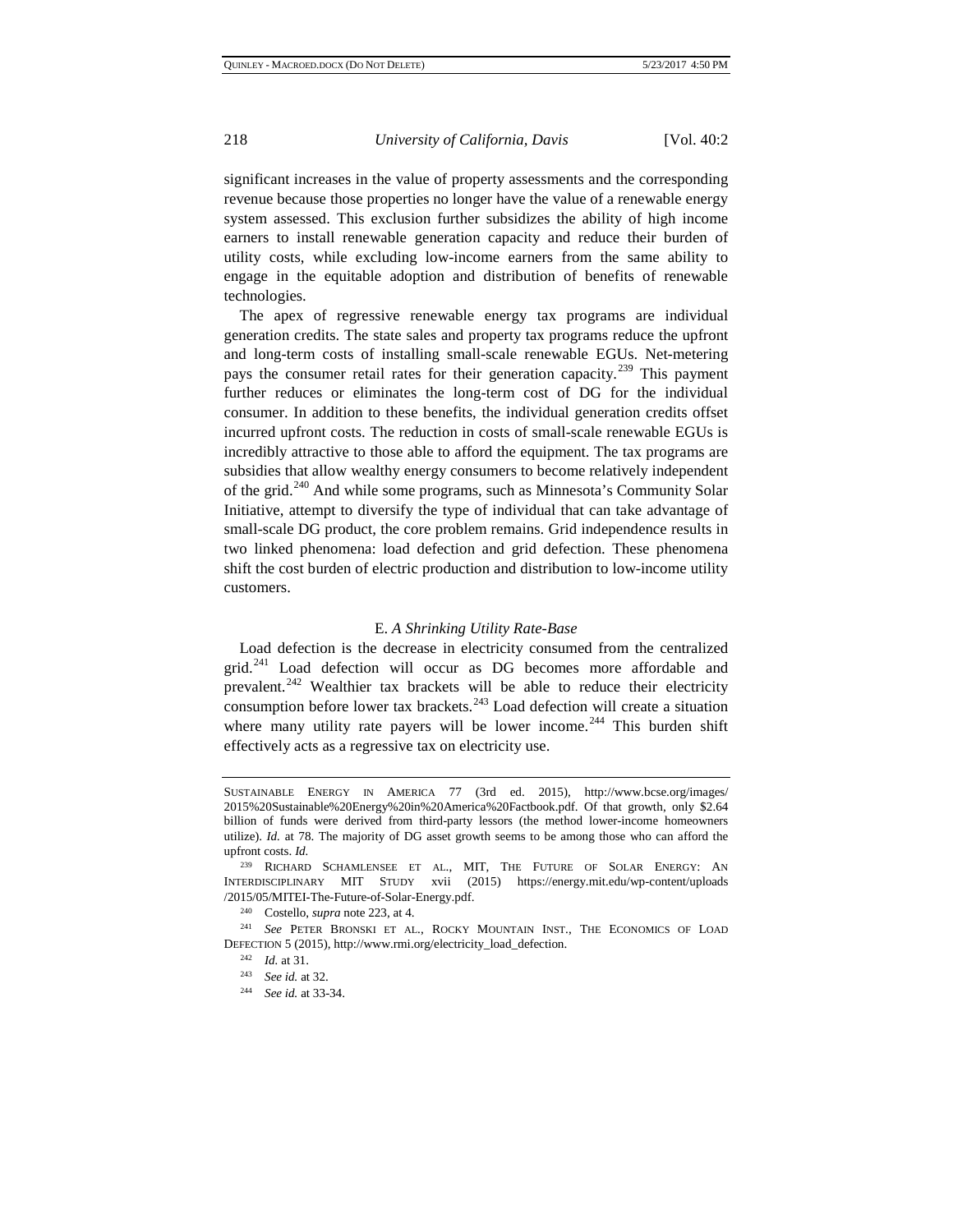Utility customers that completely remove themselves from the existing centralized grid defect from the grid.<sup>[245](#page-34-0)</sup> It is the logical conclusion of loaddefection. Grid defection is a current rarity (until DG plus storage proliferates), and will likely become a feasible reality as the "mutually reinforcing accelerants" of cheaper DG technologies and increasing adoption of DG technologies create an environment of "grid parity".<sup>[246](#page-34-1)</sup> However, as the adoption of DG increases and storage technology becomes more viable, grid defection becomes a very real possibility.<sup>[247](#page-34-2)</sup> Wealthier tax brackets will be able to afford complete grid independence.<sup>[248](#page-34-3)</sup> This will force utilities to drastically increase rates or drastically reduce service, severely impacting lower income utility customers.[249](#page-34-4) As grid defection increases, a greater share of utility costs will fall on low-income brackets that are unable to achieve grid defection.<sup>[250](#page-34-5)</sup> This increase in costs will make electricity prohibitively expensive.<sup>[251](#page-34-6)</sup> Again, there is a *de facto* regressive tax on electricity use that penalizes those without the economic means to become self-sustaining energy producers.

The federal and state tax programs provide subsidies for the wealthy to install renewable energy systems and reduce electricity consumption. This reduction leads to reduced revenue for utility companies. Reduced revenue, and increased operating costs, are driven by adopting renewable energy programs that are not fully offset by the existing corporate tax programs. This reality leads to increased rates or a reduction in infrastructure maintenance and low-income programs. The utility customers who benefit from the existing tax programs are those who can afford increased electric costs. The tax programs make it attractive for these customers to install their own generation capacity, rather than relying on an increasingly green-centralized distribution model. Furthermore, other state policies, like net-metering, ensure that DG is economically favored over utility-scale renewable EGUs. This allows wealthy tax brackets to consume less energy from the grid, and thereby pay less overall costs. As the wealthy become increasingly energy independent, the cost of a centralized grid model shifts to those who can least afford it.

<sup>245</sup> *Id.* at 5.

<span id="page-34-3"></span><span id="page-34-2"></span><span id="page-34-1"></span><span id="page-34-0"></span><sup>246</sup> BRONSKI ET AL., *supra* note 204, at 11. Grid parity is "economic and technical service equality with the electrical grid."

<sup>247</sup> *Id.* at 7. 248 *Id.* at 30.

<sup>249</sup> Khalilpour & Vassallo, *supra* note 228, at 217.

*Id.* 

<span id="page-34-6"></span><span id="page-34-5"></span><span id="page-34-4"></span><sup>251</sup> PETER KIND, EDISON ELECTRIC INST., DISRUPTIVE CHALLENGES: FINANCIAL IMPLICATIONS AND STRATEGIC RESPONSES TO A CHANGING RETAIL ELECTRIC BUSINESS, 11 (2013), http://www.eei.org/ourissues/finance/documents/disruptivechallenges.pdf.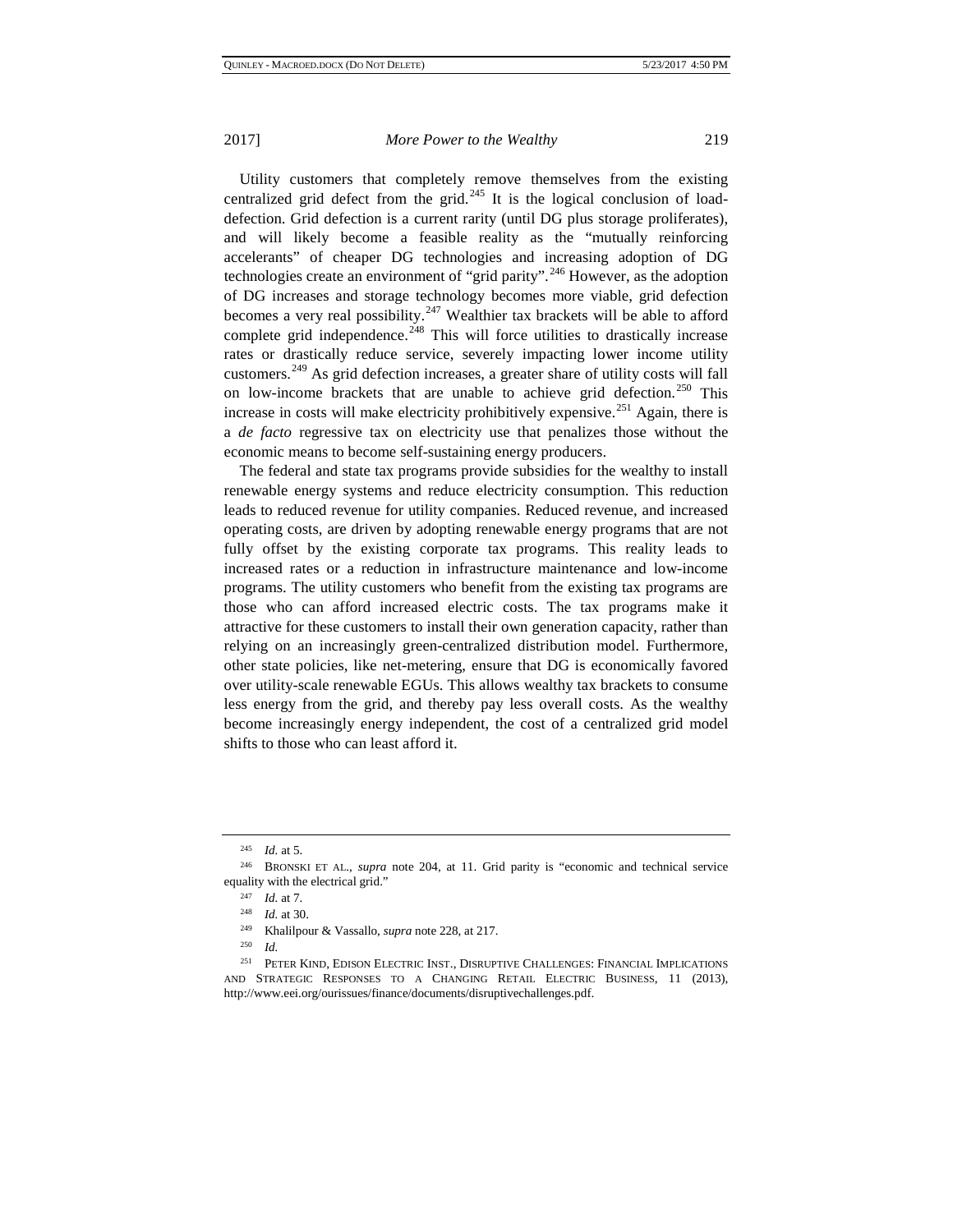### IV. CONCLUSION

The existing federal and state renewable energy tax policies provide a stark reminder of the negative impact tax programs can have. The programs interact with other policies to create a system that redistributes tax benefits to wealthier tax brackets and creates a regressive tax on electric consumption. Renewable EGUs and energy efficiency infrastructure improvements are expensive. The tax programs that offset these costs are utilized primarily by wealthier tax brackets, increasing the adoption of these technologies among a subset of the population and stranding low-income earners. This is merely one permutation of a trend in upwards wealth redistribution created by a tax code riddled with deductions and exemptions.<sup>[252](#page-35-0)</sup> And while some of the tax programs, notably the sales tax exemptions and property tax exclusions in Arizona, California, Florida, and Minnesota, attempt to alleviate the regressive nature of renewable energy tax programs, the actual implementation of the policies results in greater inequality.

The lower income tax brackets do not have the means to produce their own electricity and are dependent on the existing utility system for services that are fundamental to modern life. Wealthier tax brackets can afford renewable EGUs and energy efficient home upgrades. These brackets can then partially offset the costs of these improvements through tax programs. These brackets then pay less to the utility, shifting the burden of electric sector infrastructure costs to those fully dependent on traditionally delivered electricity. This burden shifting occurs while oases of wealth remain connected to grid solely for their convenience in a utility system that has not yet figured out how to modernize in an equitable and just fashion. Many of these oases will decouple from monopoly utilities altogether, stranding those dependent on utilities with high costs.

Making renewable energy tax programs more progressive may not be the best answer. These programs have successfully fostered the adoption of renewable technologies and the subsequent reduction in cost that widespread use brings. The adoption of renewable EGUs decreases air pollution, GHG pollution, and furthers energy independence.<sup>[253](#page-35-1)</sup> However, the tax programs that further these goals lack a moral calculation. Does creating a green energy grid have to result

<span id="page-35-0"></span><sup>252</sup> Beverly Moran, *Wealth Redistribution and the Income Tax*, 53 HOWARD L. J, 319, 324-25 (2010).

<span id="page-35-1"></span><sup>253</sup> INT'L ENERGY AGENCY, ENERGY AND AIR POLLUTION: WORLD ENERGY OUTLOOK SPECIAL REPORT 66 (2016), https://www.iea.org/publications/freepublications/publication/WorldEnergy Outlook SpecialReport2016EnergyandAirPollution.pdf (including table and data that seeks to avoid pollutant emissions through the adoption of non-combustion renewables); *see also* EUROPEAN ENVTL AGENCY, RENEWABLE ENERGY IN EUROPE 2016: RECENT GROWTH AND KNOCK-ON EFFECTS 47 (2016) (providing a table of demonstrative reductions of GHG emissions by increase in discrete renewable energy sources); *see also* John A. Matthews & Hao Tan, *Manufacture Renewables to Build Energy Security*, 513 NATURE 166, 167 (2014) (describing China's ability to become net importers of fossil fuels by manufacturing domestic renewable energy and suggesting other nations do so as well).